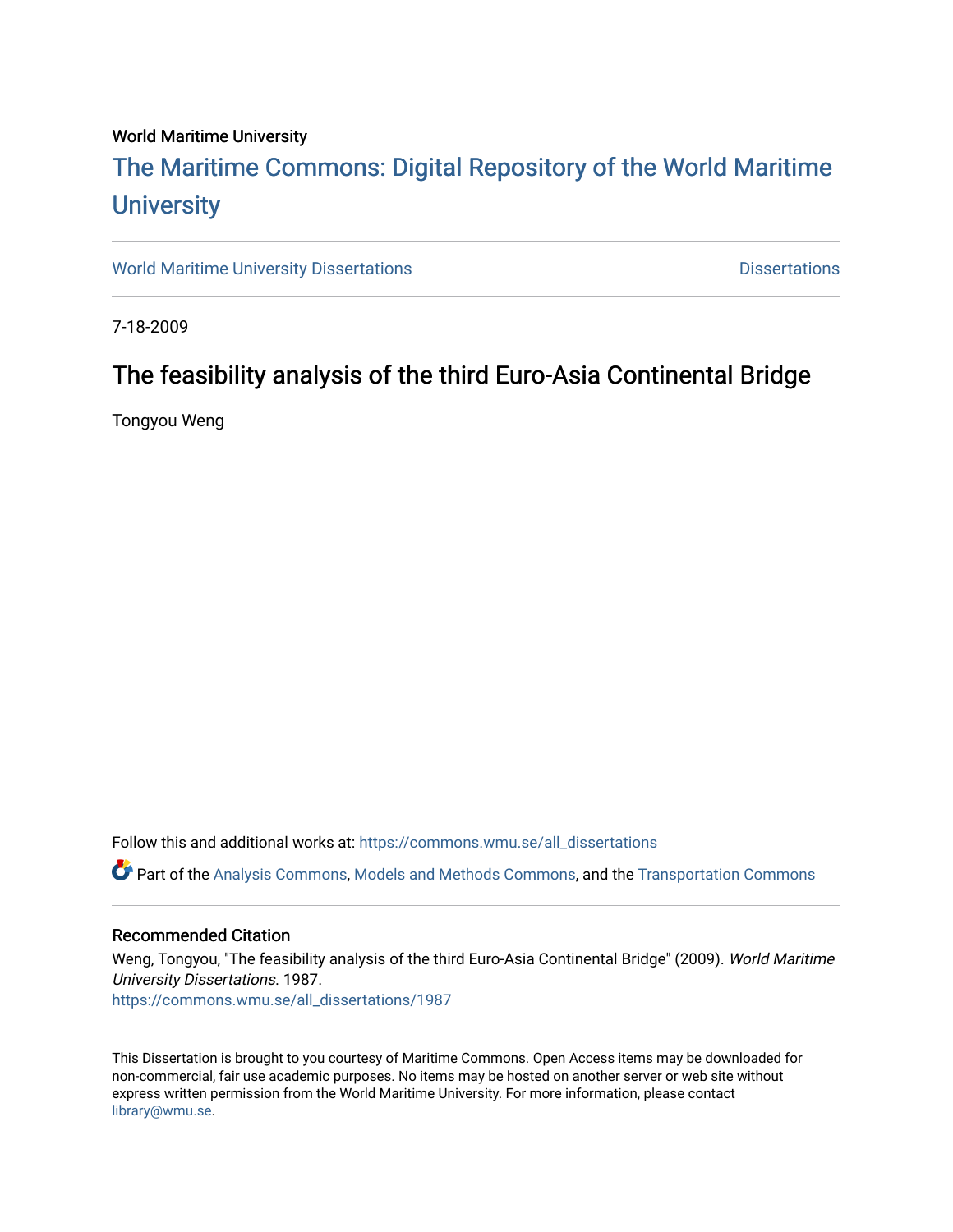

# **WORLD MARITIME UNIVERSITY**

Shanghai, China ITL ¨ 2009

# **The Feasibility Analysis of the third Euro-Asia Continental Bridge**

By

**Weng Tongyou**

China

A research paper submitted to the World Maritime University in partial Fulfillment of the requirements for the award of the degree of

# **MASTER OF SCIENCE**

# **In**

# **INTERNATIONAL TRANSPORT AND LOGISTICS**

@Copyright Weng Tongyou, 2009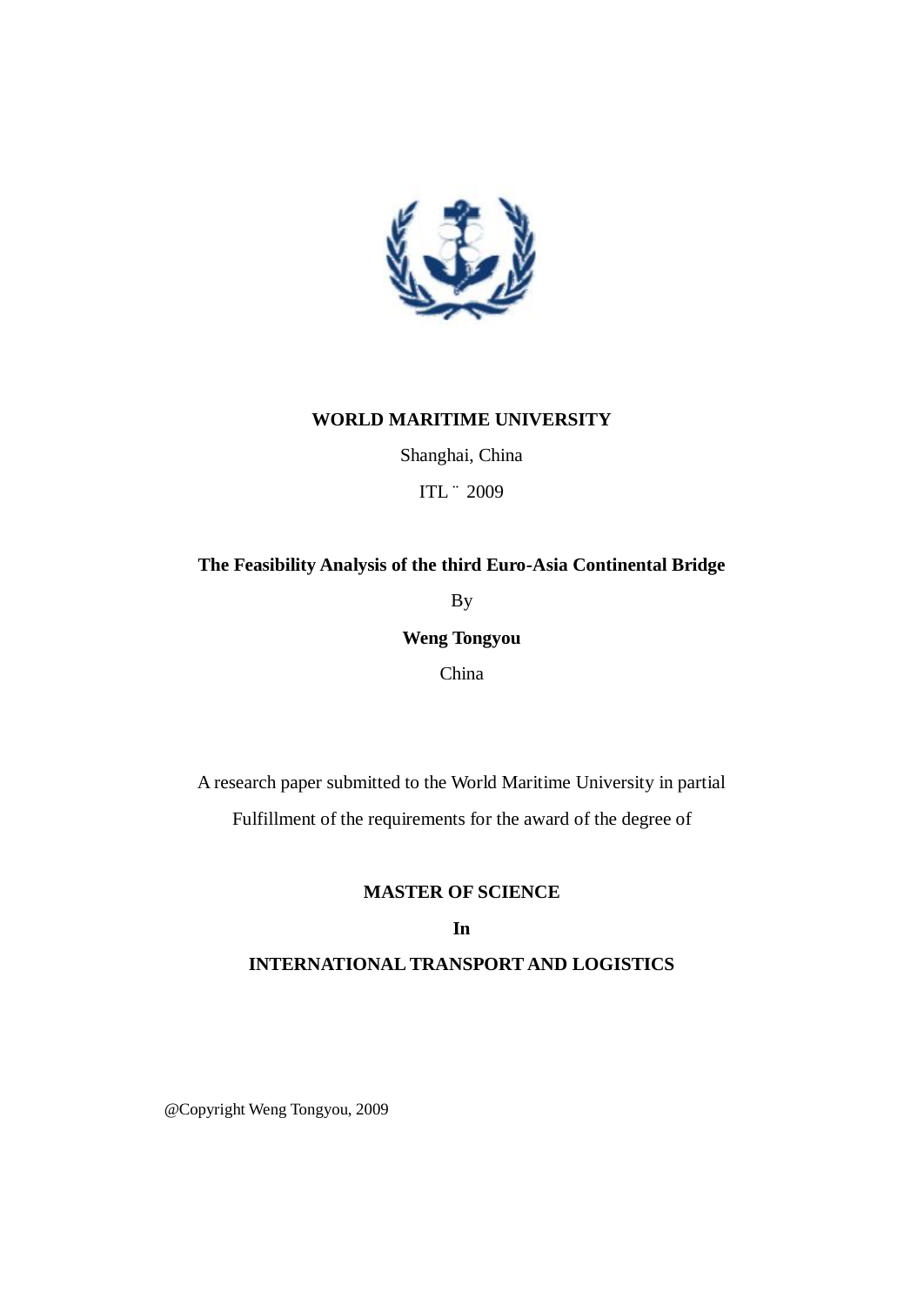# **DECLARATION**

**I certify that all the material in this dissertation that is not my own work has been identified, and that no material is included for which a degree has previously been conferred on me.** 

**The contents of this dissertation reflect my own personal views, and are not necessarily endorsed by the University.** 

**(Signature):\_\_\_\_\_\_\_** 

**(Date):\_\_\_\_\_\_\_\_\_\_\_** 

**Supervised by Professor Gu Weihong Shanghai Maritime University** 

**Assessor** 

**World Maritime University** 

**Co-Assessor** 

**Shanghai Maritime University**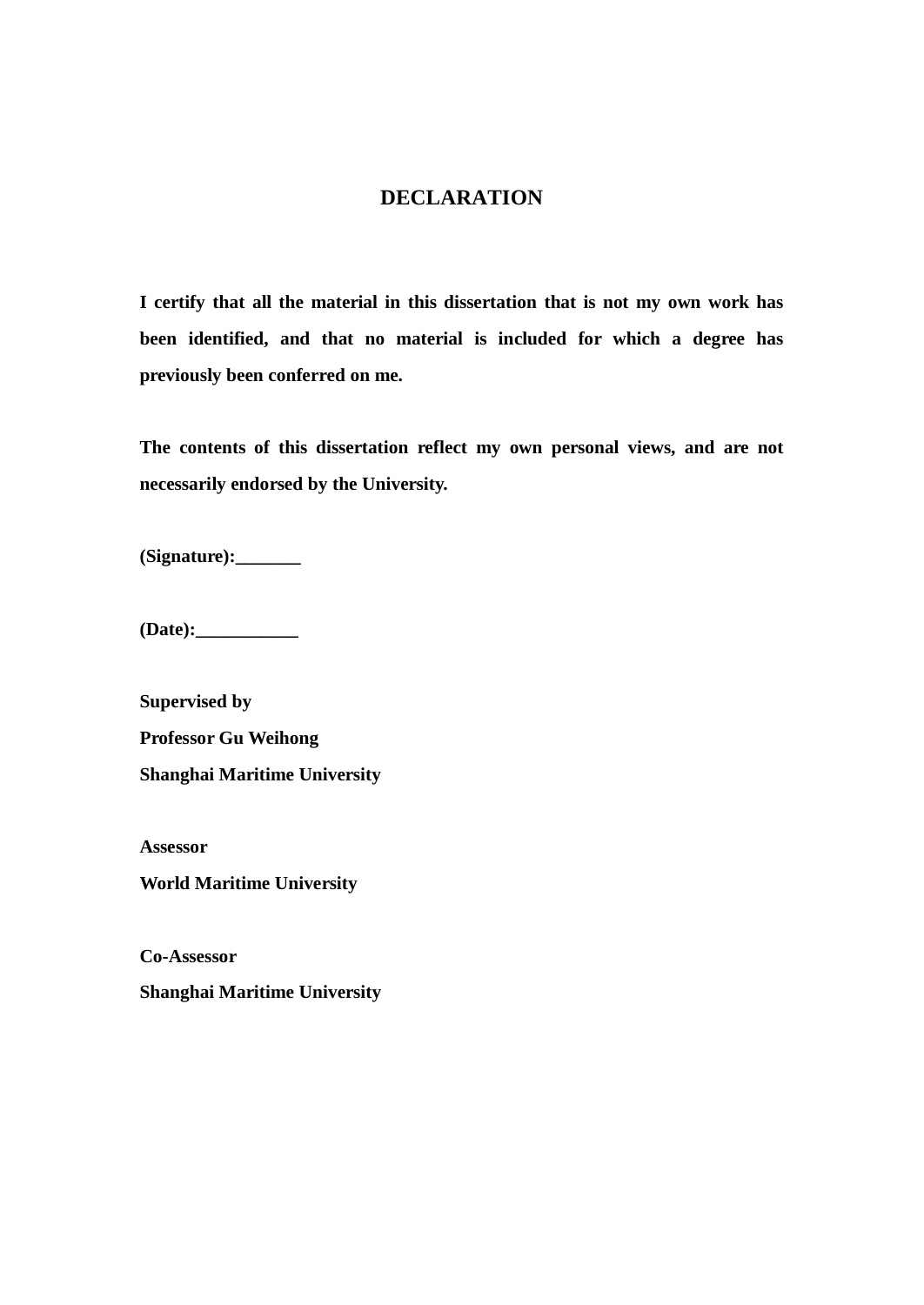# **ACKNOWLEDGEMENT**

**First, I am very thankful to the World Maritime University and Shanghai Maritime University for the chance to study international transportation and logistics, without this program, I will never access to shipping.** 

**Second, I am want to give my wholehearted appreciation to my supervisor Professor Gu Weihong, who kindly gives me lots of guidance, support and encouragement during the whole process of my paper work.** 

**Third, I am thankful to Ms. Zhou Yingchun, Ms. Huang Ying, Ms. Hu Fangfang and all the others who working in the administration office. They give me so much help both in study and in daily life. I am also grateful to all the professors who gave us excellent class and share the profound knowledge.** 

**Finally, I would like to thank all my classmates whoever give me so much care during the two years.**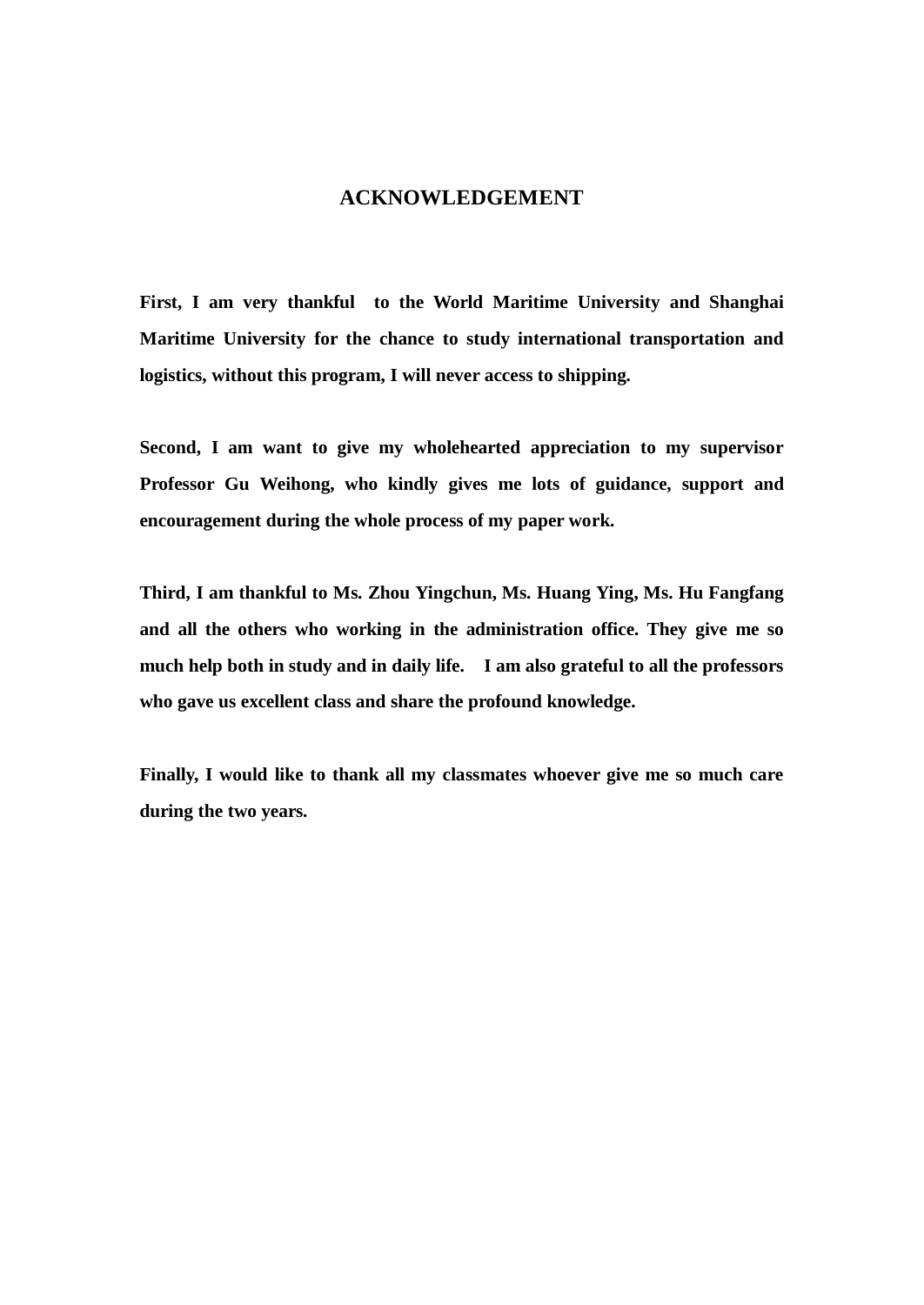# **ABASTRACT**

# **Title of Dissertation: The Feasibility Analysis of the third Euro-Asia Continental Bridge**

# **Degree: Master of Science in International Transport and Logistics Abstract:**

Nowadays, with the rapid development of economy, unimodal transport cannot meet the demand of customers, in respects of agile manufacturing, speed to market, logistics supply chain management, and multimodal transportation provides a good solution.

In this paper we mainly focus on the feasibility analysis of the third Euro-Asia Continental Bridge. Chapter 1 gives a simple introduction of the dissertation background and literature review. Chapter 2 gives the overview of the intermodal transportation, and mainly introduces the transport way through Euro-Asia Continental Bridge. Chapter 3, 4 and 5 are the main part of the dissertation. Chapter 3 presents the development situation of the Third Euro-Asia Continental Bridge, and analysis its main advantages and opportunities. Chapter 4 shows the economic impact of the Third Continental Bridge that it brings to the countries alongside, such as China, Burma, India and Netherlands. Chapter 5 gives a mathematic modal of regression to analyze the relationship between the continental bridge transport and national economy, and in this chapter it also gives us a simple analysis of the problems and aspects that we should pay attention to. The final part, chapter 6, is the conclution.

## **KEYWORDS: Intermodal; Euro-Asia Continental Bridge**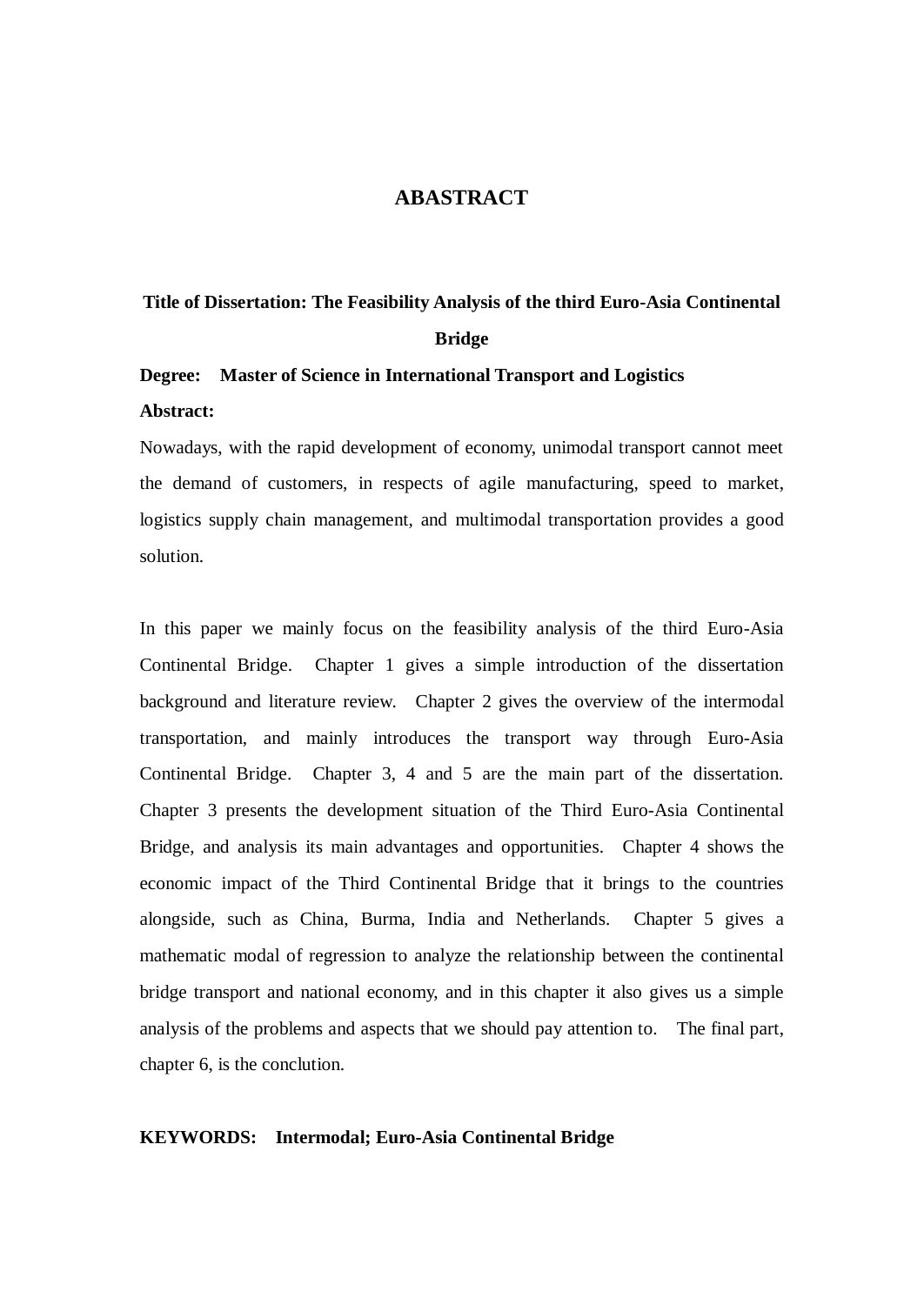# **Table of Contents**

| Chapter 4 Impact Analysis of districts and countries along the Bridge34 |  |
|-------------------------------------------------------------------------|--|
|                                                                         |  |
|                                                                         |  |
|                                                                         |  |
|                                                                         |  |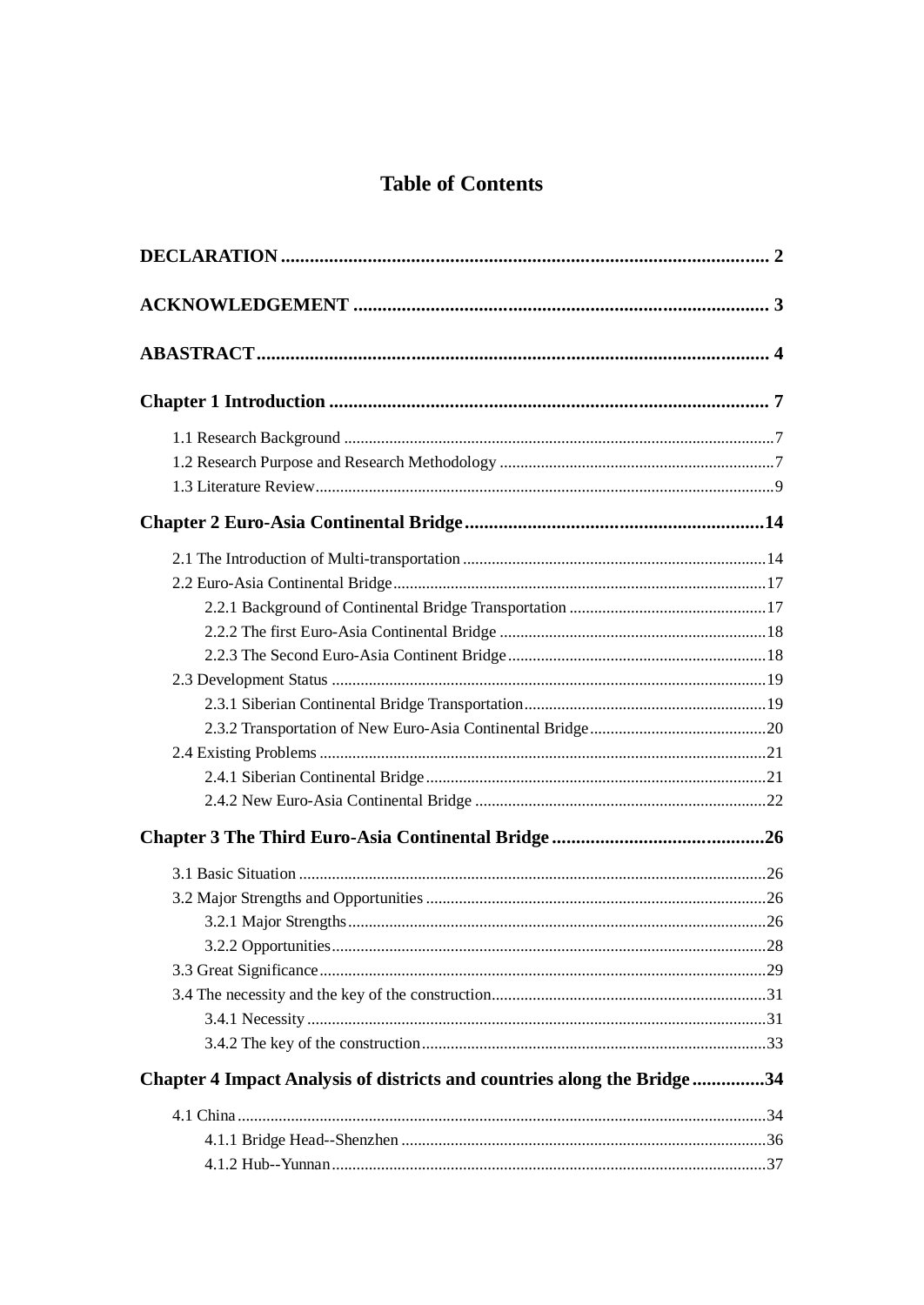| 4.3.1 The benefit to Indian economic development from the third Euro-Asia Continental |     |
|---------------------------------------------------------------------------------------|-----|
|                                                                                       |     |
| 4.3.2 The future of Indian economic development under the driving of third Euro-Asia  |     |
|                                                                                       |     |
|                                                                                       |     |
|                                                                                       |     |
|                                                                                       |     |
|                                                                                       |     |
|                                                                                       |     |
|                                                                                       |     |
|                                                                                       | .55 |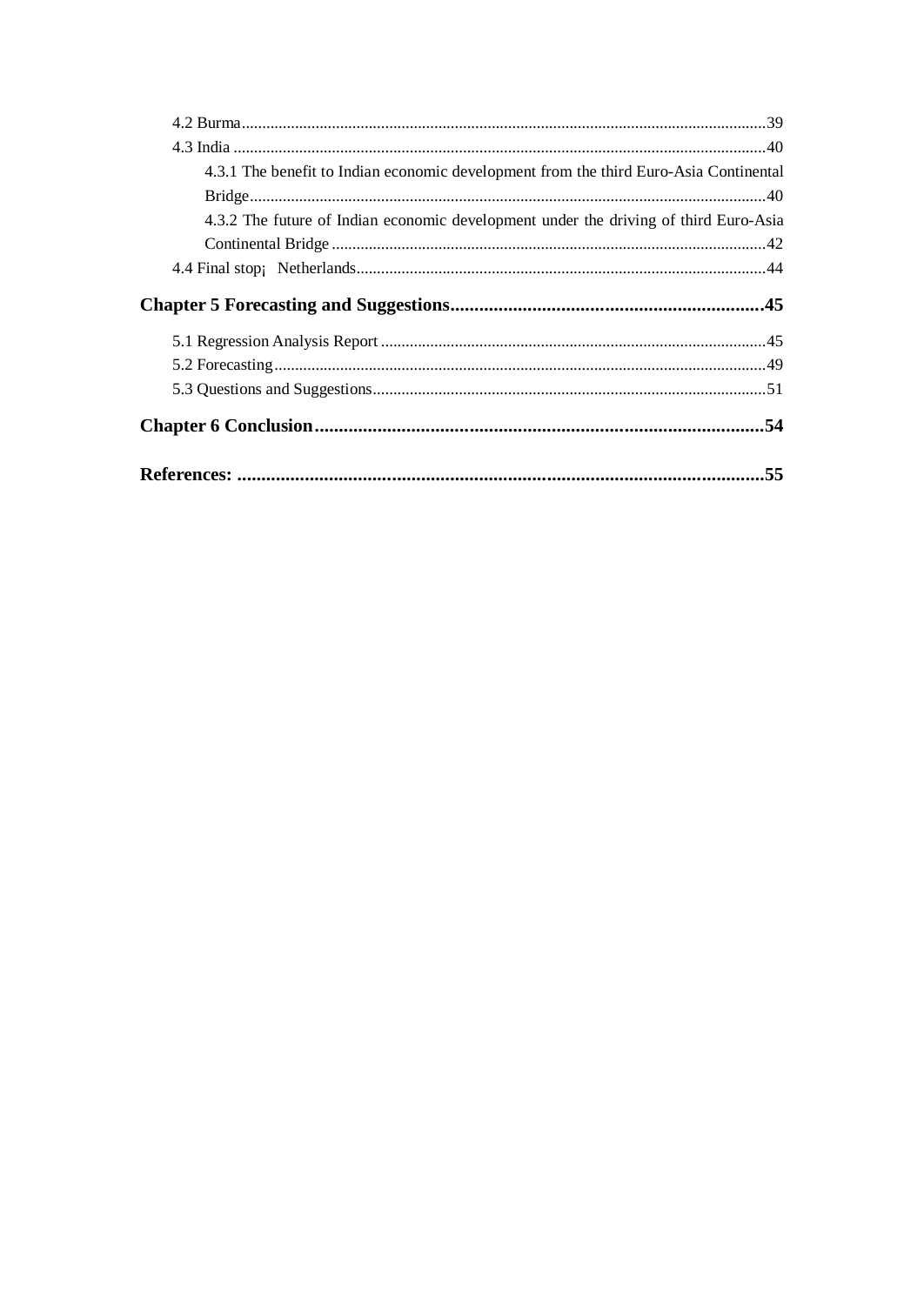# **Chapter 1 Introduction**

#### **1.1 Research Background**

Nowadays, with the rapid development of economic and economic globalization, unimodal transport cannot meet the demand of customers, in respects of agile manufacturing, speed to market, logistics supply chain management, and multimodal transportation provides us a good solution. And in the process of Euro-Asia economic integration, the Euro-Asia Continental Bridge Transport as one of the most important ways in intermodal transportation plays a decisive role in connecting the economic development between Europe and Asia. Moreover, with the development of Euro-Asia Continental Bridge Transport, it also helps to develop the economic level of the countries aside the land bridge. Besides, although the land bridge transport has many advantages and has a good help to develop economics, it hasn¡t been widely used in maritime logistic industry, and many companies still choose single seaway transport instead of intermodal transportation, especially through the Euro-Asia Continental Bridge. So what are the reasons? Besides, to build the third Euro-Asia Continental Bridge in propose will bring lots of opportunities to the development of Chinese economics and also to that of the countries alongside.

### **1.2 Research Purpose and Research Methodology**

In this paper we mainly focus on the research of the development of the Euro-Asia Continental Bridge and its important function in the process of Euro-Asia economic integration. Besides, by comparing with the three Euro-Asia Continental Bridges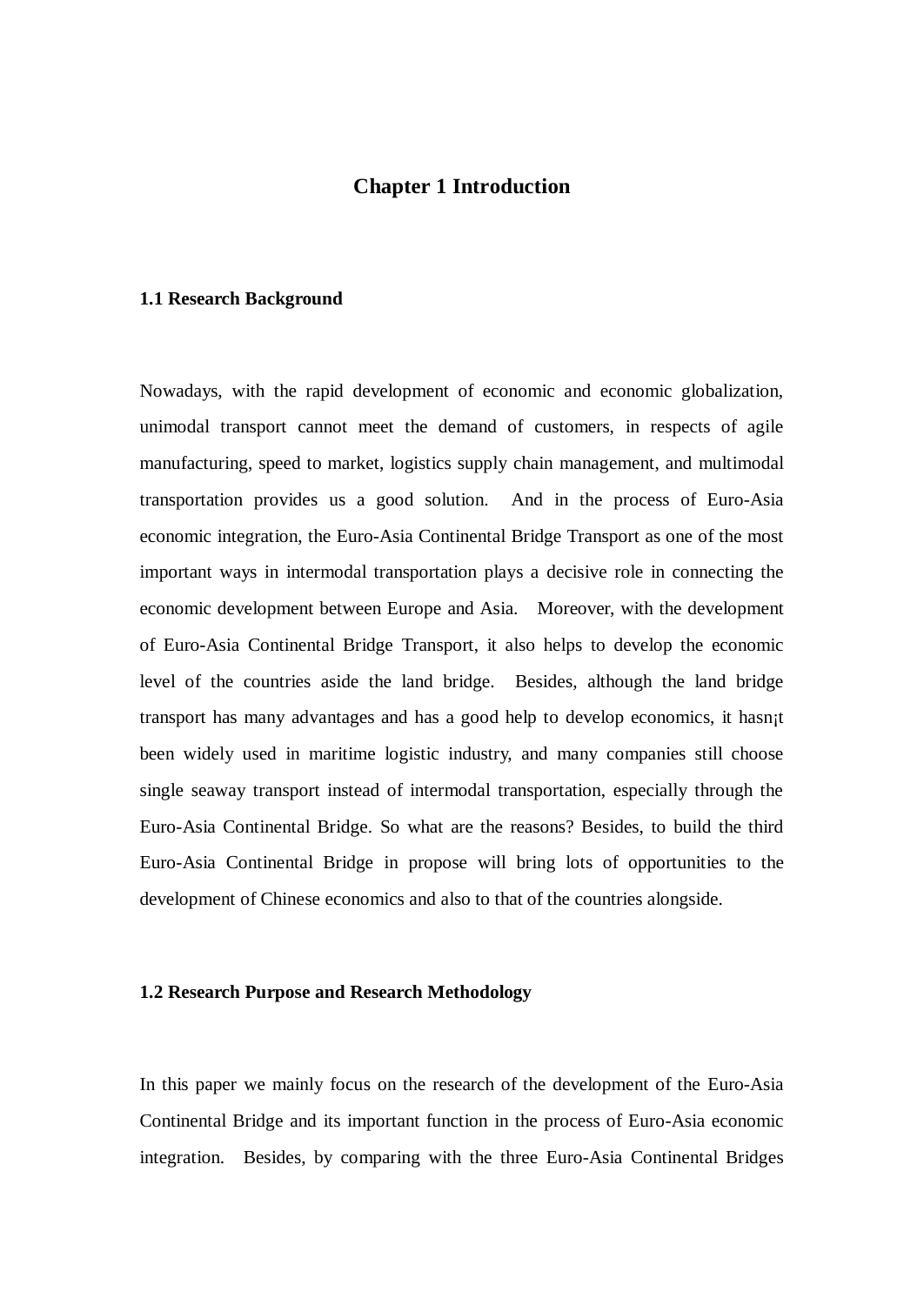each other, we analyze the main advantages of transport by the Euro-Asia Continental Bridge. And we also analyze the reasons that why the Euro-Asia Continental Bridge hasn<sub>it</sub> got its further development, although it has many advantages by comparing with other transportation ways. Moreover, we give a research on the impact of the third Euro-Asia Continental Bridge, especially to the economic effect to China and other countries aside the land bridge. Another important part of my dissertation is to analyze the problems that might happen in the development process of the third Euro-Asia Continental Bridge, and I also list the suggestions that might help to slove these problems according to the previous experience in building the first two Euro-Asia Continental Bridges. To conclude, the final purpose of the dissertation is to analyze the running possibility and necessity of the third Euro-Asia Continental Bridge transport.

## Research Methodology:

This dissertation will mainly use comparison method to analyze the advantages of the Euro-Asia Continental Bridge and give the reasons why it hasn¡t developed very well. And in that process the paper use actual figures to analyze comparative advantages of Euro-Asia Continental Bridge. Then from the macro and micro view it focuses on the analysis of the third Euro-Asia Continental Bridge. It foucs on the general situation of the third Euro-Asia Continental Bridge, and show us its development status, major strengths, opportunities, and its great significance and so on. Another focus point is the economic effect analysis of china and the countries along the third Euro-Asia Continental Bridge. And in the fifth part I give a simple mathematical modal to analyse the liner relativity between the second Euro-Asia Continental Bridge and the GDP development of China (Why I choose the second continental bridge? Because that the third continental bridge is still in the process of programming.). Through the analysis conclusion it deduce to the relationship between the GDP development of China on behalf of the countries along the third Euro-Asia Continental Bridg and the development of the third Euro-Asia Continental Bridge.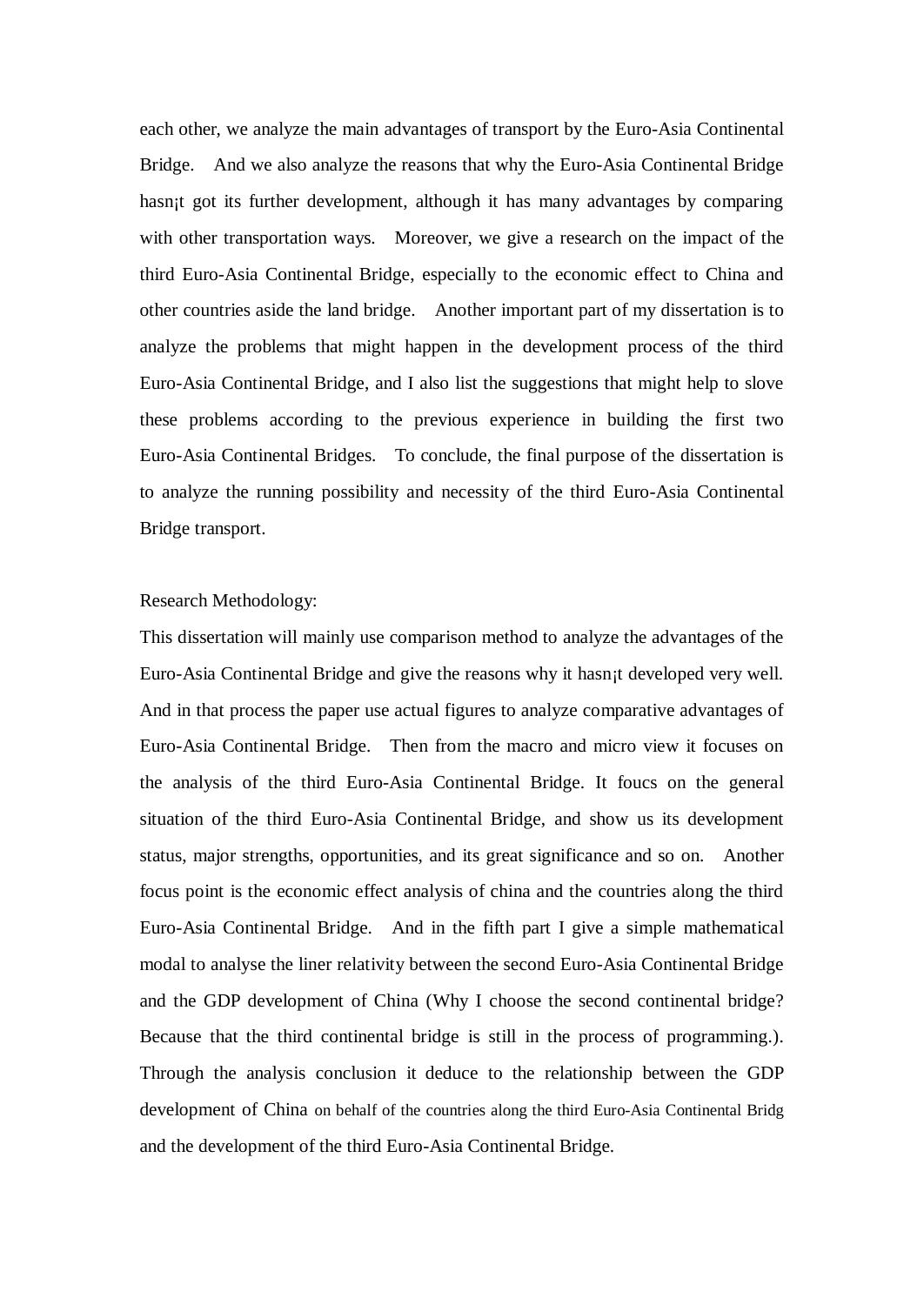### **1.3 Literature Review**

With the rapid development of economy, Globalization has made economies, mainly for sourcing and production functions, change from full product line/regional coverage to focused factory/global coverage and more integrated in recent years (Theo Notteboom, 2007). In the world logistic market, the unimodal transport cannot meet the demand of our customers any more, in respects of agile manufacturing, speed-to-market, logistics supply chain management, and multimodal transportation provides a good solution to customers. And nowadays, intermodal freight transportation are gradually playing a more and more important role in transportation industry, it is a flexible response to changing worldwide marketing and distribution requirement for moving all types of cargoes (Gerhardt Muller, 1999).

Enterprises pay more attention to logistics because of global economic development and sharp competition, so multimodal transportation is developing. The paper wrote by Peng Yuzheng and Shen jincun (2006) presents some advises for multimodal transportation development, by means of discussing the relationship between modern logistics and multimodal transportation. And as we know the primary task of the transport and logistics industry is to move cargo around the world, while from the customers¡ viewpoint, transport is a service, transport and logistics companies provide a variety of services to meet the specific needs of customers (Martin Stopford, 1997). These needs may involve a whole range of factors, of which the most important are price, speed, reliability, security.

Intermodal freight transportaton as one of the most important tools to satisfy our customers¡ needs in logistic transportation industry has many advantages by comparing with other single ways of transportation, such as in the ascept of convenient, cost level, speed and so on. And many previous researchs, Praveen Kumar Chanda (2004), Frank Southworth and Bruce E. Peterson (2000), show us why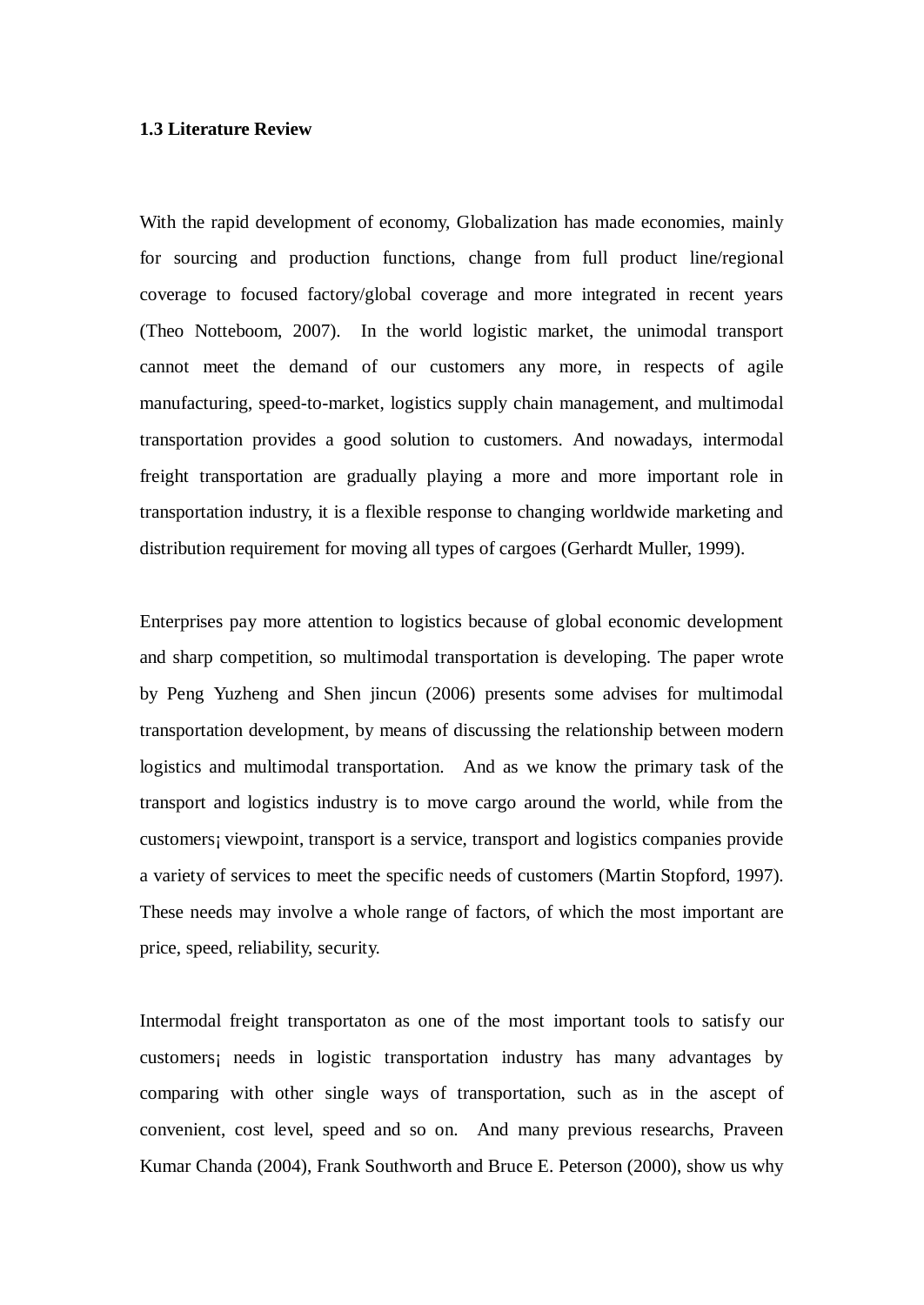intermodal transportation was widely accepted by our customers. One of the main concepts is to find shortest path of minimizing total transportation costs.

Praveen Kumar Chanda (2004) wrote the paper of *Modeling Intermodal Freight Flows Using GIS.* And in this paper, the author builds a simple mathematical model that is formulated taking into account the multiple modes and complex routing rules involved in the intermodal freight transportation. Frank Southworth and Bruce E. Peterson (2000) also worked on the practical issues involved in constructing intermodal freight networks in GIS.

When addressing intermodal transportation routing there are many issues that must be considered, and of the most critical factors is transportation costs. In the article wrote by I Marti¡Nez-Zarzoso, L Garci¡ A-Mene¡ Ndez & C Sua¡ Rez-Burguet (2003), they analysised the impact of transport costs on international trade by the case of Spanish Ceramic Exports. And relevant researches include *Optimization of Coordinates Intermodal Transit Networks* wrote by Steven I Jy Chien (1995).

Land bridge transportation as an obviously type of intermodal transportation is widely accepted by our customers because of its own advantages. It gets a further development world widely in recent years, especially in Euro-Asia Continental. With the end of the Cold War and the collapse of the Soviet Union the large economic space of the Eurasian super-continental has also become part of the world-wide globalization process. How this process of integration of Eurasia is proceeding in key areas of cross-continental linkages is of great importance for the future of the region and for the future of the World as a whole (Johannes F. Linn and David Tiomkin, 2006). And in the article wrote by Donald J. Bowersox etc. (1999), the author also give us a simple introduction of the Euro-Asia Economic Integration, especially in the supply chain management. Moreover, we are sure under the macro-environment of integration of Euro-Asia economic the land bridge transportation model will play a more and more important role in the process of economy globalization.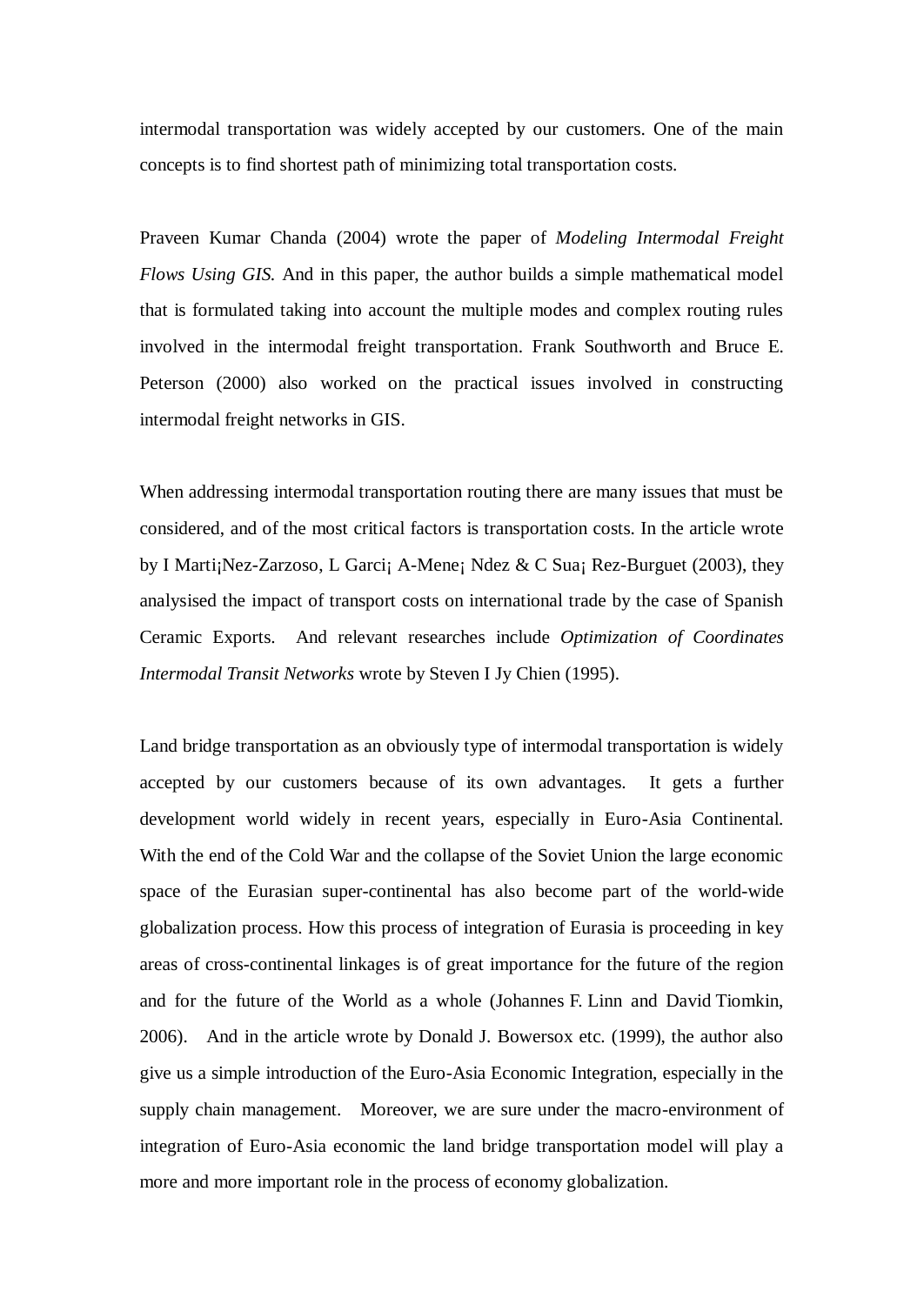Through the article wrote by Ga?l Raballand and Agn¨s Andr¨sy (2007), it shows trade volume between Central Asia and China has tripled since 2002. This study, which is based on Chinese sources, explains the reasons for this expansion in trade. Even if numerous obstacles remain, Government development policy in China¡s western regions has induced trade growth between Xinjiang and Central Asia. So we can know our country pays more attention the construction of the western China, while the Euro-Asia Continental Bridge as a necessarily tool connecting each other.

Besides, we all know that there are two main continental bridges between Europe and Asia, Euro-Asia Continental Bridge (also called Siberian Land bridge) and the new Euro-Asia Continental Bridge. By comparing to each other, they all have their own characters. In recent years many research have introduced the development status of container transportation though the New Euro-Asia Continental Bridge and analysis the opportunities and challenges of the New Euro-Asia Continental Bridge, such as the article wrote by Chen Xueliang (2005), Chen Xueliang (2004),

Moreover, railway transportation is the key element in the transport through the Euro-Asia continental Bridge. And China as one of the representative country in Asia has a propulsion function in the economic development of Euro-Asia. And now there are currently 10 railway corridors in China, linking to the neighbor countries such as Russia, North Korea, Mongolia, Kazakhstan and Vietnam. These railway corridors provide the functions of bilateral passenger/freight transport, ocean-rail multi-mode combined transport and inter-continent land bridge, etc. The paper wrote by Jin Wanjian (2003) illustrates that China has implemented positive policies to bring a full play of these international corridors. It also introduces the development and research plans of inter-continent corridors and inter-region corridors among these international corridors and makes relevant suggestions

And also there are many defects in the railway transportation. In the researches of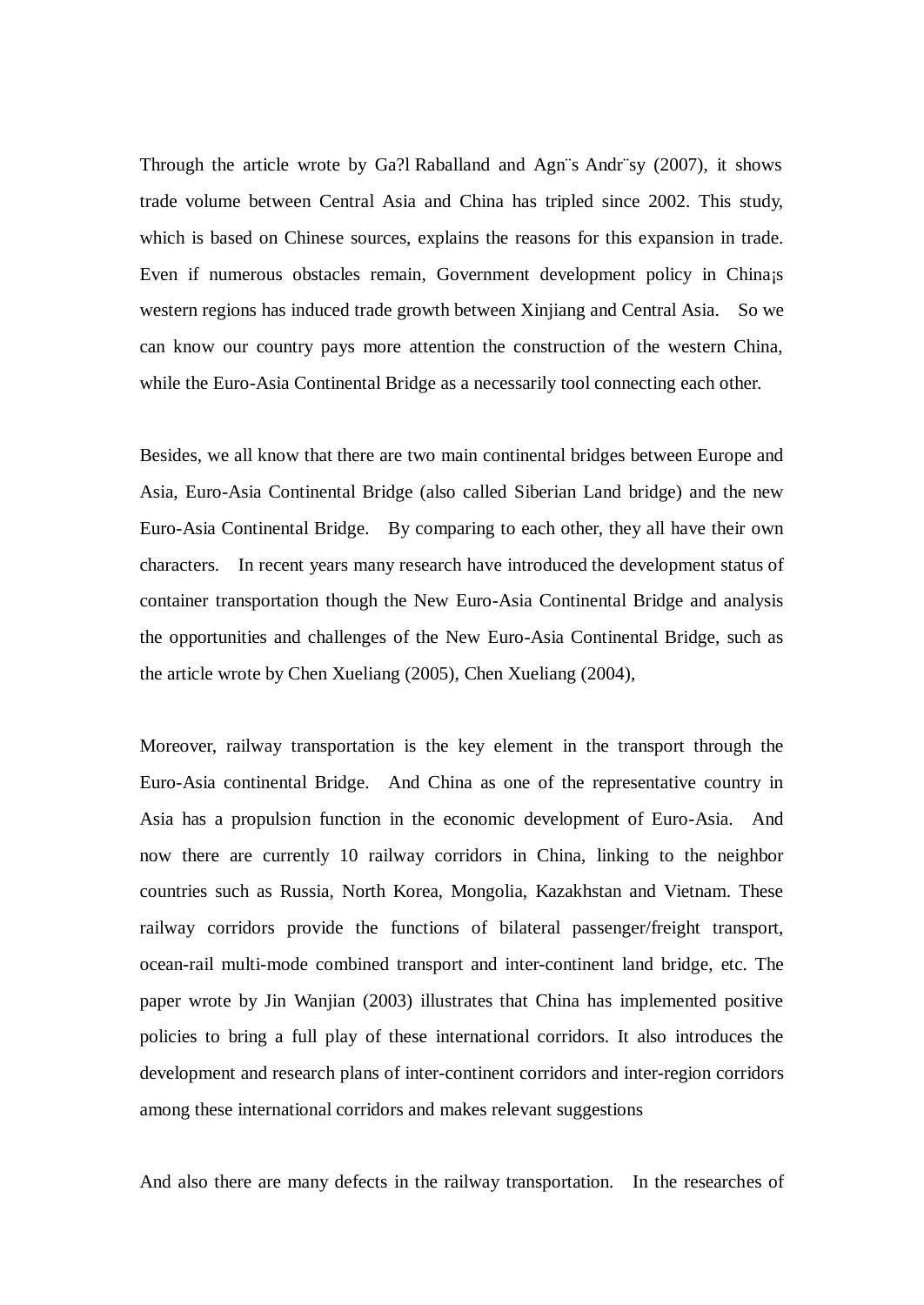Keith C. Campbell (1996), Alexandra Mary Newman (1998), Gao Yuanli (2003), Wei Qiaoyun, Zhang Peilin (2003), they gave the reasons and suggestions of lag development of railway intermodal transportation in China and also gived the optimizing intermodal rail operations. After analyzing the current situation of railway participation in multimodel containert transport in China, it pointed out that there were financial, institutional and technological obstacles in the course of railway participation in multimodel container transport. Some proposals were given on railway participation in the multimodel container transport in China (Wei Jigang, 2000).

The research (Li Zhang, 2005) concentrates on the routing and scheduling of the railway line haul. Routing and scheduling is the most important portions of the planning activities performed by railway companies. In this research, they developed an integer programming modal to determine optimal operations in minimizing the cost significant cost figures involved in such operations. Although the intermodal transportation system combines several transportation modes, their model concentrates on rail segment operations because improving the on-time performance of the rail segment can increase the timeliness of the entire intermodal rout.

To solve the prevalent problem of the low informatization level and lack of relevant decision support systems for the multimodal t ransport in China (Wang Tao and Wang Gang, 2005), transportation characteristics of various t ransportation modes are analyzed firstly, and choice basis is put forward after comparison. Then a virtual transportation network of multimodal transport is set up. Finally, a combined optimization model for various transportation modes is deduced based on the above and algorithm is also proposed. And by comparing with single seaway transportation, Wu Zejun and Shan Yu (2007) got the comparative advantages of railway transportation and method of enhancement.

To conclution, although railway transportation has its own disadvantages in many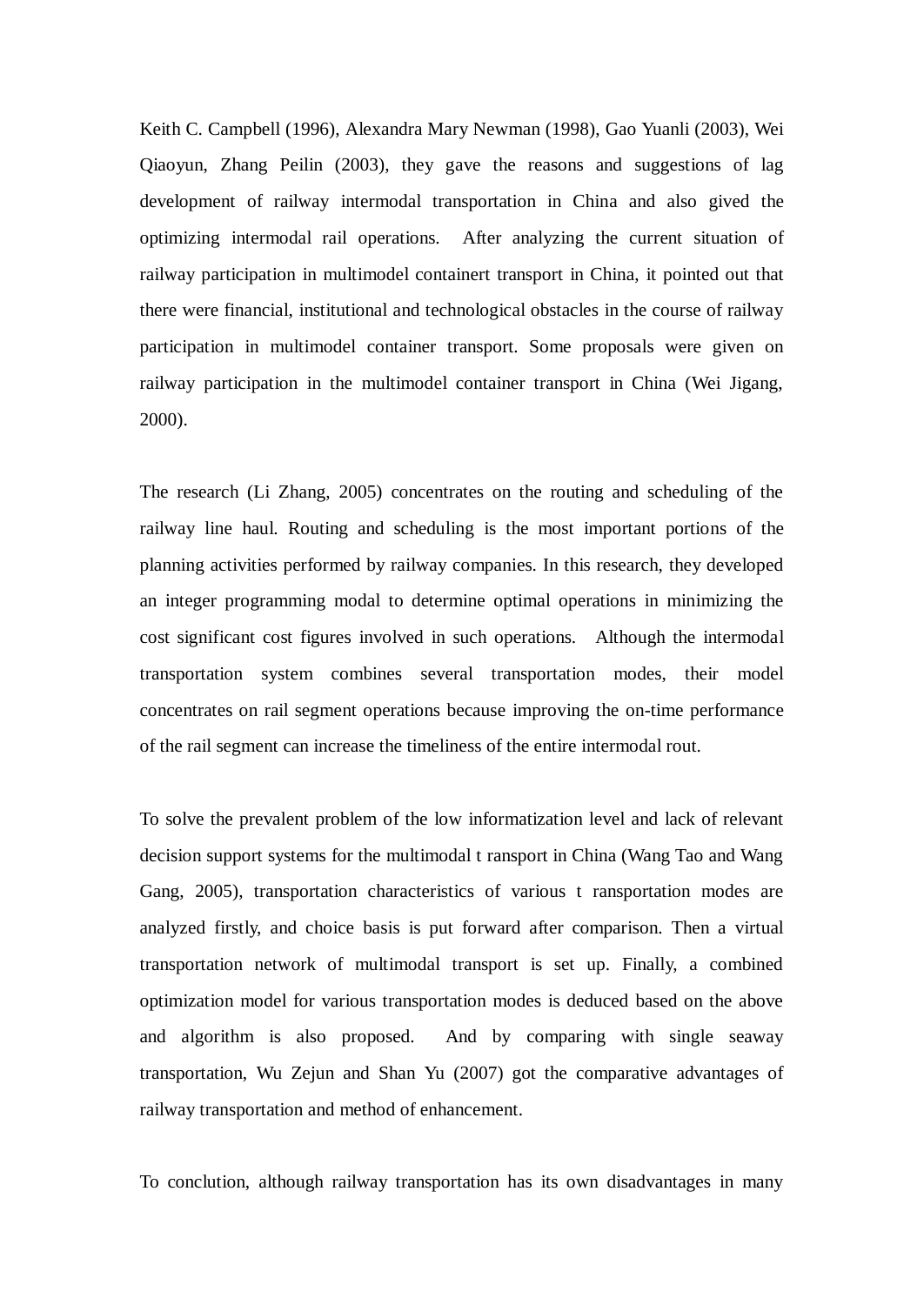aspects, it still has a large potential development in world transportation, especially as one of the important parts in the landbridge transportation, and many suggentions are given in most articles about sloving the problems appeared in the development of landbridge transportation and railway transportation.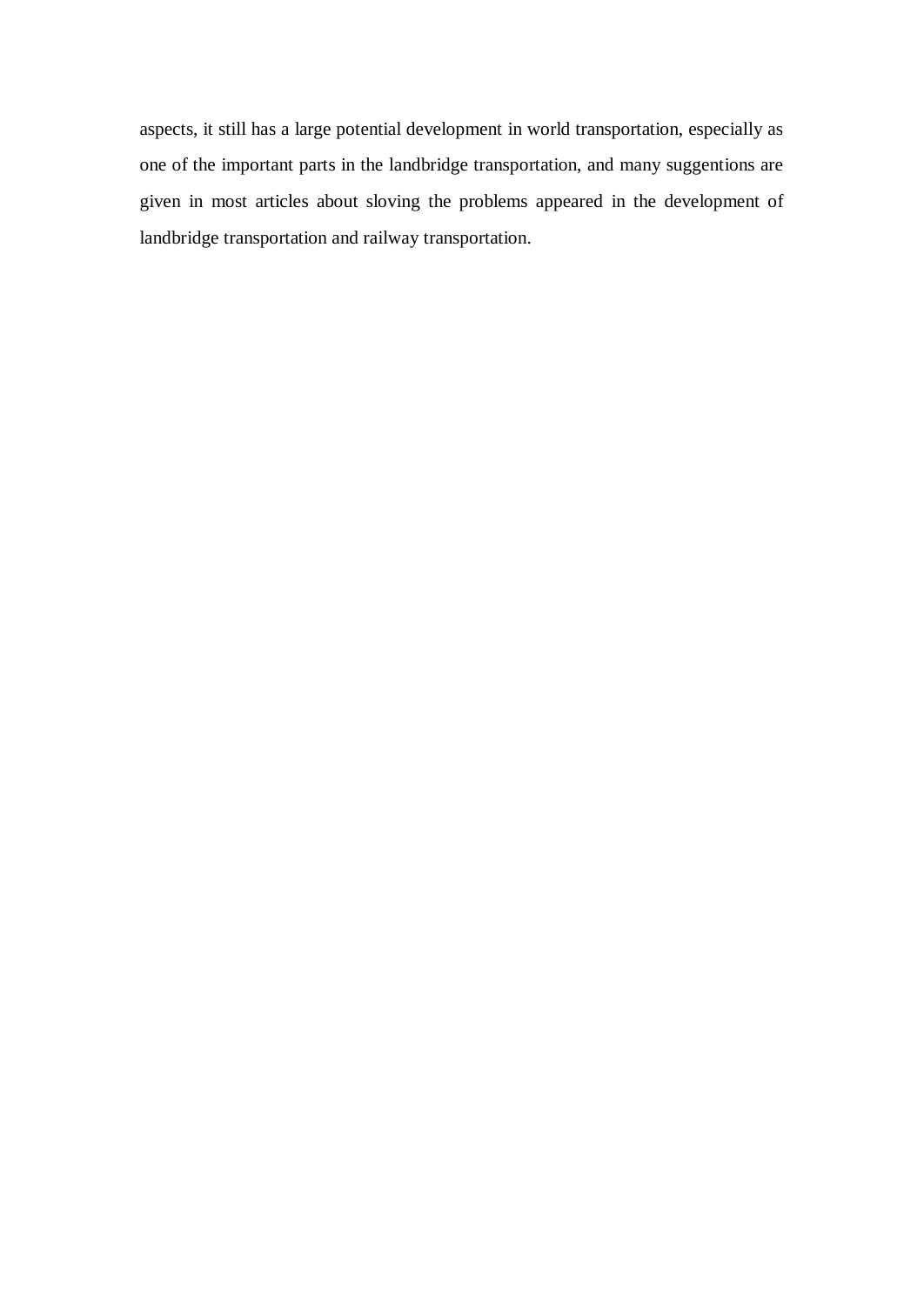# **Chapter 2 Euro-Asia Continental Bridge**

### **2.1 The Introduction of Multi-transportation**

International Multi-transportation is a form of transportation and organization using two or more than two ways to transport. Here what we mention two ways are: Sea-land, Land-air and Sea-air etc. The ways stated above are significantly different from the usual ways that are Sea-sea, Land-land and Air-air etc. The latter ways are transporting through the same traffic tools though they are called joint-transportation. As we all know, each way of transportation has its own pros and cons. Generally speaking, showing from the Table 2.1 and Table 2.2, transportation through sea has its advantages that are greater carriage and lower costs; road transportation is more flexible and is more convenient to meet the door to door service and railway transportation is not affected by the weather and can easily fulfill the long distance transportation on time because it can go further into and go cross the continent; the major advantage of air transportation is to travel goods in a very fast way. The International Multi-transportation has strict limitation that is the traffic should be travelled though two or more than two ways, so this kind of transportation grabs and takes the full use of the advantages of various ways of transportation to reflect the characteristics of the large-scale socialized production and traffic.

| Ways of Transportation                   | Advantages                | Disadvantages              |
|------------------------------------------|---------------------------|----------------------------|
| Railway Transportation<br>Large carriage |                           | Big cost in short distance |
|                                          |                           | annot meet immediate       |
|                                          | Low cost in long distance |                            |

| Table 2.1 |                                            |  |  |  |
|-----------|--------------------------------------------|--|--|--|
|           | Comparison among main transportation modes |  |  |  |
|           |                                            |  |  |  |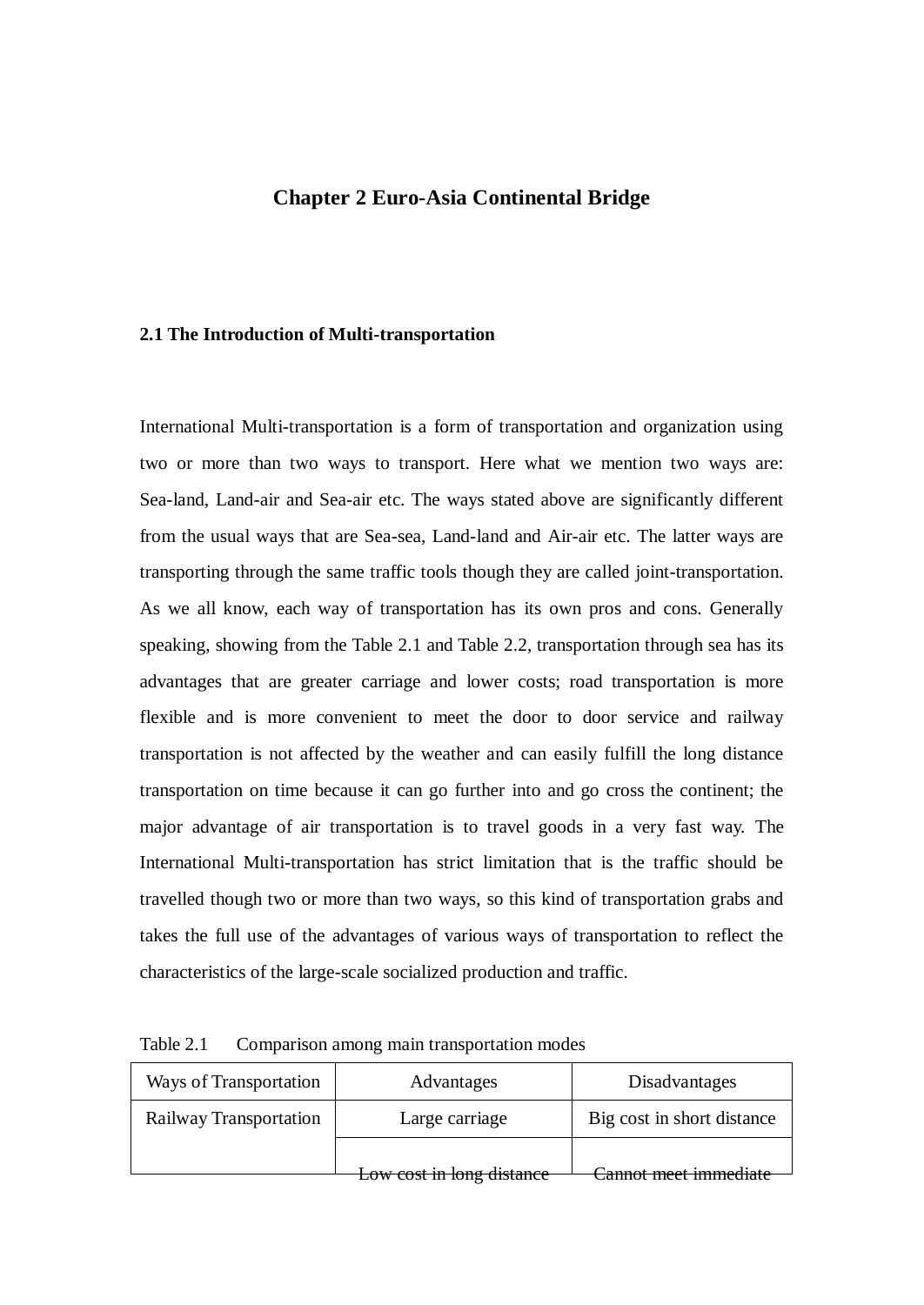|                     |                                         | transportation               |
|---------------------|-----------------------------------------|------------------------------|
|                     | Safety with fewer accidents             |                              |
|                     | Door to door service                    | Big cost in long distance    |
| Road Transportation | Fewer effects by the outside<br>factors | Not fit for large carriage   |
|                     | Simple package                          | low speed in transportation  |
|                     | Big carriage with bulks                 | high loading fee             |
|                     |                                         | highly influenced by the     |
| Sea Transportation  | Reasonable loading                      | weather                      |
|                     | Fit for large goods                     | less safe and punctual       |
|                     | Fast delivering                         | Not fit for cheap goods      |
|                     | Fit for small carriage in               | Limited by weighs and        |
| Air Transportation  | medium and long distance                | measures                     |
|                     |                                         | Not fit for transporting far |
|                     | Simple package                          | away from the airport        |

Table 2.2 Comparison of transport costs

| Ways of Transportation | <b>Fixed Cost</b> | Variable Cost | <b>General Cost</b> |
|------------------------|-------------------|---------------|---------------------|
| Railway Transportation | High              | Low           | Low                 |
| Road Transportation    | High              | Moderate      | Moderate            |
| Sea Transportation     | Moderate          | Low           | Lowest              |
| Air Transportation     | Low               | High          | High                |

The International Multi-transportation has unparalleled superiority than other transportation forms, so this kind of new tech has already been promoted and implicated in major countries and districts all over the world. The forms of organization include:

# a. Sea-land Transportation

The Sea-land transportation is the major organization form of international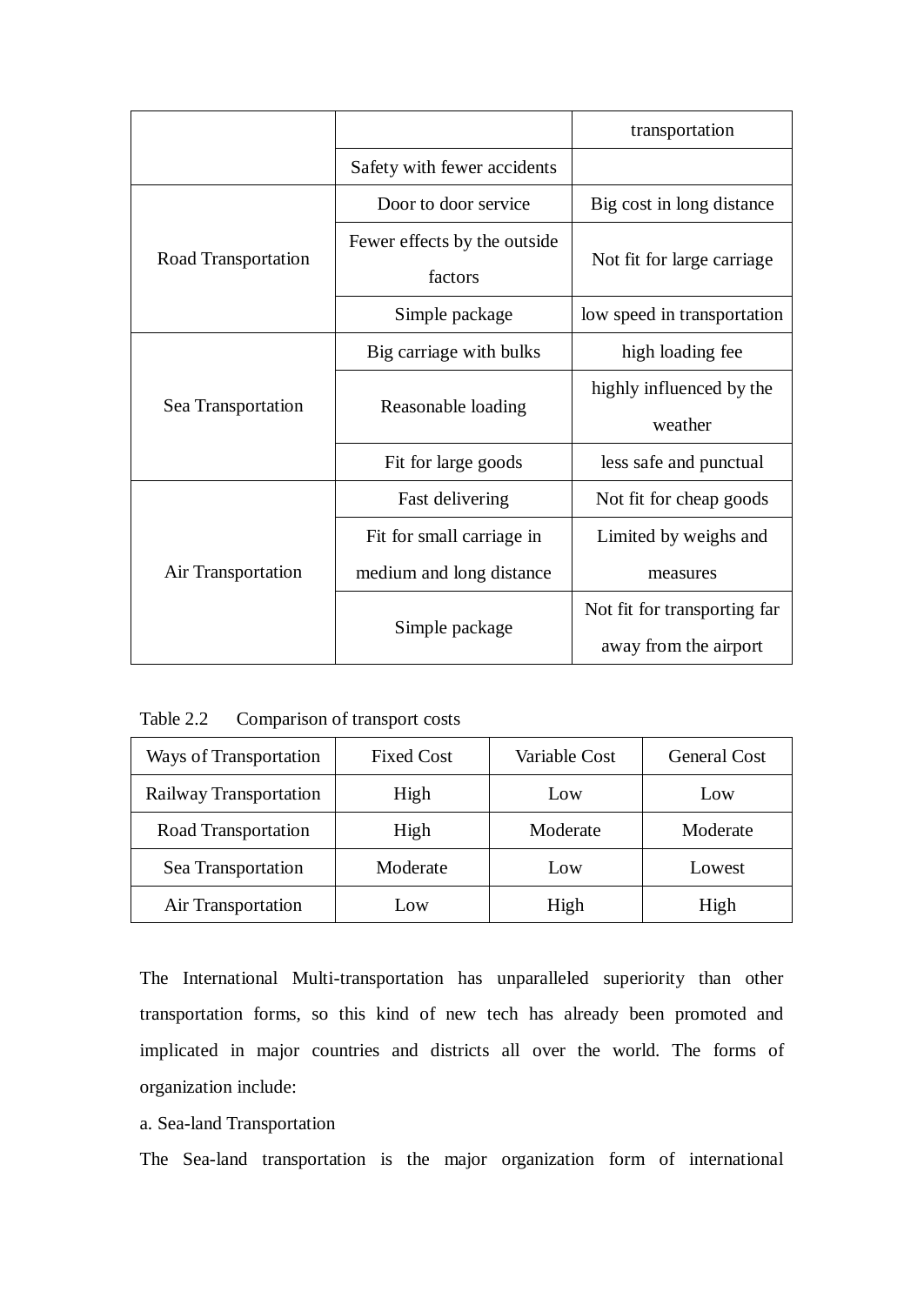multi-transportation and one of the major organization forms of Far East/ Euro multi-transportation as well.

#### b. Land Bridge Service

The Land Bridge Service plays a very important role in international multi-transportation and is the major form of Far East/ Euro multi-transportation. The so-called Land Bridge Service is a way of transportation that uses the trains and trucks special for the container, the roads and railways crossing the continent are supposed and imagined as ¡Bridge¡, to connect the containers travelling by the sea transportation on both sides of the continent through the special trains or trucks. Strictly speaking, Land Bridge Service is a kind of Sea-land multi-transportation. Just because of its unique status in the international multi-transportation, we list it here as a single organization form of transportation. Land Bridge Service takes container as media because under Land Bridge Service, goods need to be loaded several times and if the traditional Sea-land transportation is undertaken, the transportation time is added, loading fee is added and the goods are easily lost and damaged. Reasoned above, this kind of transportation taking container as travelling unit can largely simplify the tally, carrying, storage, safekeeping and loading. What is more, the container is sealed by the Custom, so goods do not need rechecking during the transportation and goods placed in the container can easily be switched to another traveling tool. Judged from above, container transporting is the best way to enlarge Land Bridge Service.

### c. Sea-air transportation

The Sea-air transportation is also called Air Bridge Service. The Airbridge Service is different from the Land Bridge Service in the form of organization: Land Bridge Service uses the same container and cannot replace the goods during the transportation, while Air Bridge Service needs the sea container to be switched to the air container at airport. However, the goals of the two services are the same that is to supply fast and convenient transportation service in low rates.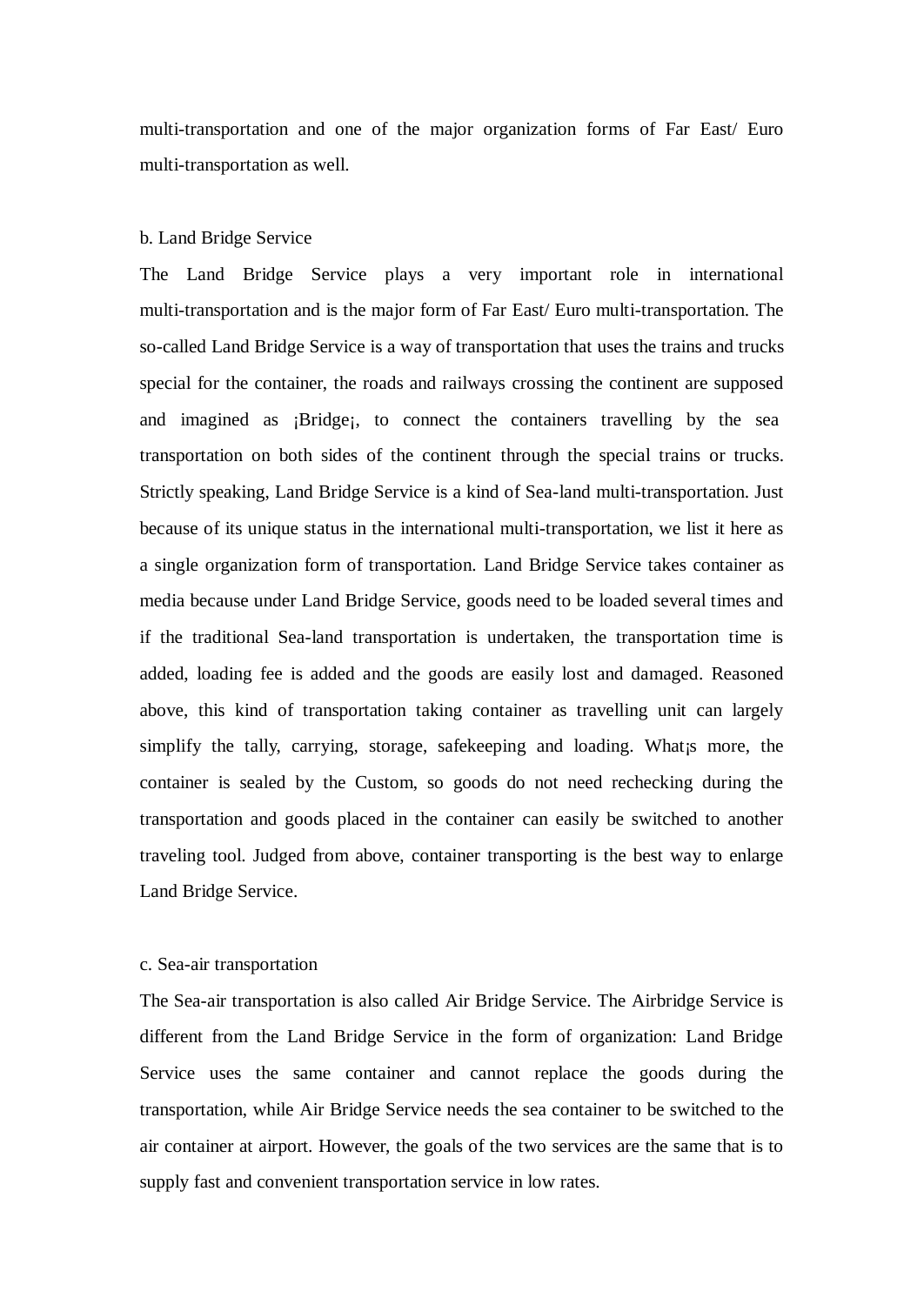Taken this kind of transportation, the time is less that the one with whole sea transporting and the fright is lower that the one with whole air transporting. During  $60$ <sub>i</sub>s  $20<sup>th</sup>$  century, the ships carried the goods from Far East to west coast of U.S. and then transport to inland or east coast of U.S. by air that brings the Sea-air transportation. Of course, such kind transportation is majorly traveled by sea and the last distance is traveled by air. Generally speaking, the longer the distance is, the bigger advantages the Sea-air multi-transportation has on the grounds that compared to whole sea transportation, it has less time and compared to whole air transportation, it has lower rates. So it¡s suitable to make Euro, Central America and Africa as target market of Sea-air transportation from Far East.

#### **2.2 Euro-Asia Continental Bridge**

## **2.2.1 Background of Continental Bridge Transportation**

Continental Bridge Transportation comes after the container transportation. It came out in 1967 when the Suez Canal was closed and Panama Canal is blocked as well, the ships between Far East and Euro had to detour through the Cape of Good Hope in Africa or South America with longer distance, doubled time and more costs because of the rising oil price and at that time the container transport was coming up and was getting popular. Under such historical situation, Continental Bridge Transportation was born. In 1967, the America Continental Bridge Transportation was taken and the old way transportation, whole sea transportation, was changed to sea/land/sea transportation, so shipping goods from the Far East to Euro got great economic result through this method with shorter distance, lower costs and faster delivery.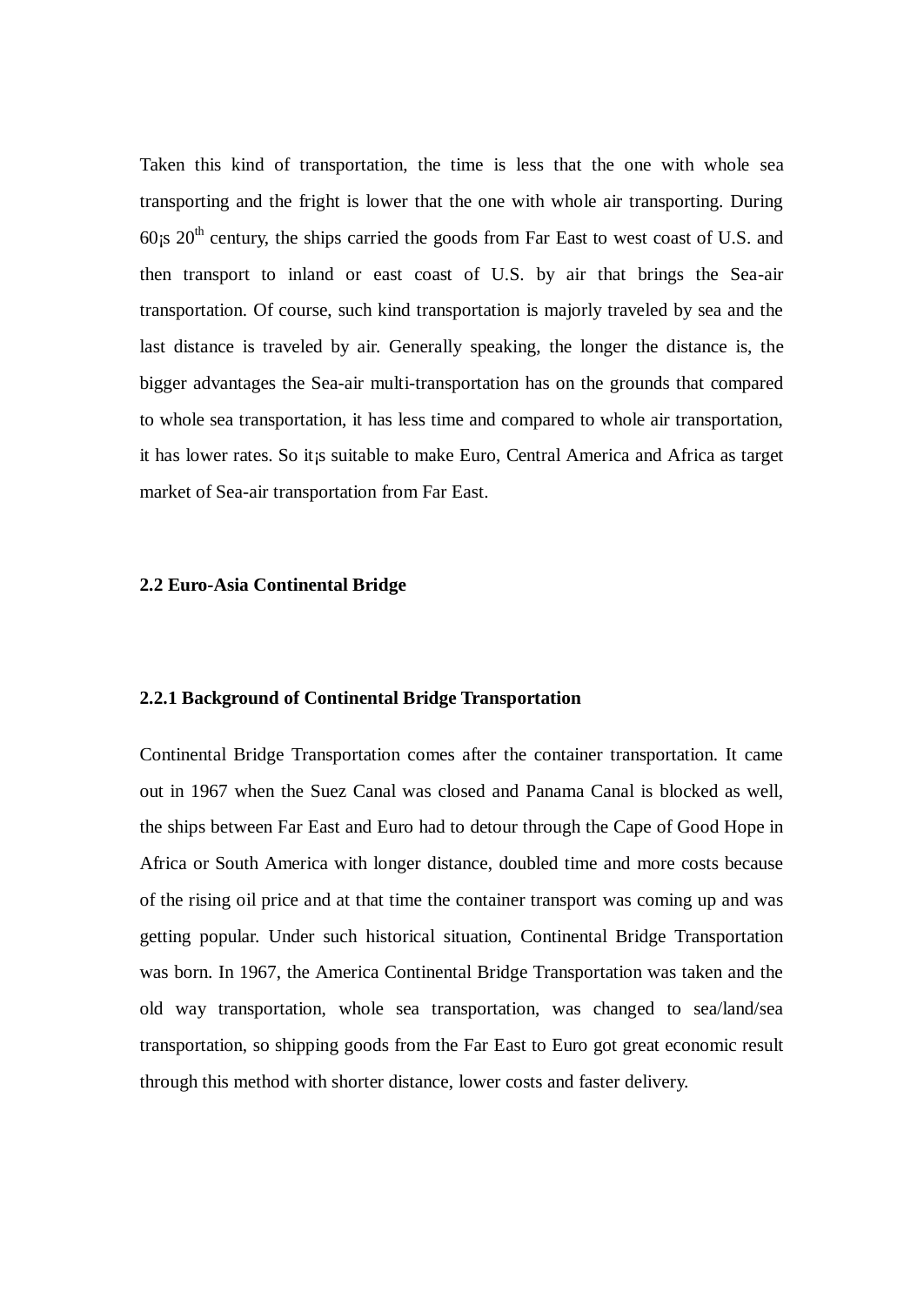#### **2.2.2 The first Euro-Asia Continental Bridge**

The first Euro-Asia Continental Bridge is also known as the Siberian Continental Bridge, which is the most famous line of the multi-transportation of containers. It runs through the north part of Asia, starting from Khabarovsk and Vladivostok located in the east of Russia, crossing the longest railway all over the world¡ Siberian Railway, going to the European countries and finally reaching the port of Rotterdam in Netherlands. The Bridge is 13000 kilometers long running cross seven countries including Russia, China, Kazakhstan, Belarus, Poland, Germany and Netherlands.

The Bridge connected the Siberian railways and European railways, the railways in Russia accounting for 2/3 of the total length. The attraction of the Bridge is in great area. The east end is originally from Japan but now it develops to South Korea, Philippines, Southeast Asia, Hong Kong, Taiwan and other regions. While the west end extended to the whole European Continent, Iran and the Middle East from United Kingdom.

Siberian Continent Bridge was established by the All-Union National Foreign Trade Transportation Corporation in 1971. Nowadays, the fiscal year carriage is 100,000 TEUs and the maximum is 150,000 TEUs. The operators using this Bridge are Cargo Agents mainly from Japan, China and European countries. Among them, Japan exported 1/3 European grocery and Europe exported 1/4 Asia grocery by this Bridge. So it<sub>is</sub> obviously that the Bridge plays an important role in communicating the Euro and Asia Continents and promoting the international trades.

## **2.2.3 The Second Euro-Asia Continent Bridge**

The Second Euro-Asia Continental Bridge is known as the new Euro-Asia Continental Bridge, stating from Lianyungang near the Yellow Sea of China, to the west crossing Xuzhou, Wuwei, Hami and Tulufan in Longhai-lanxin railway to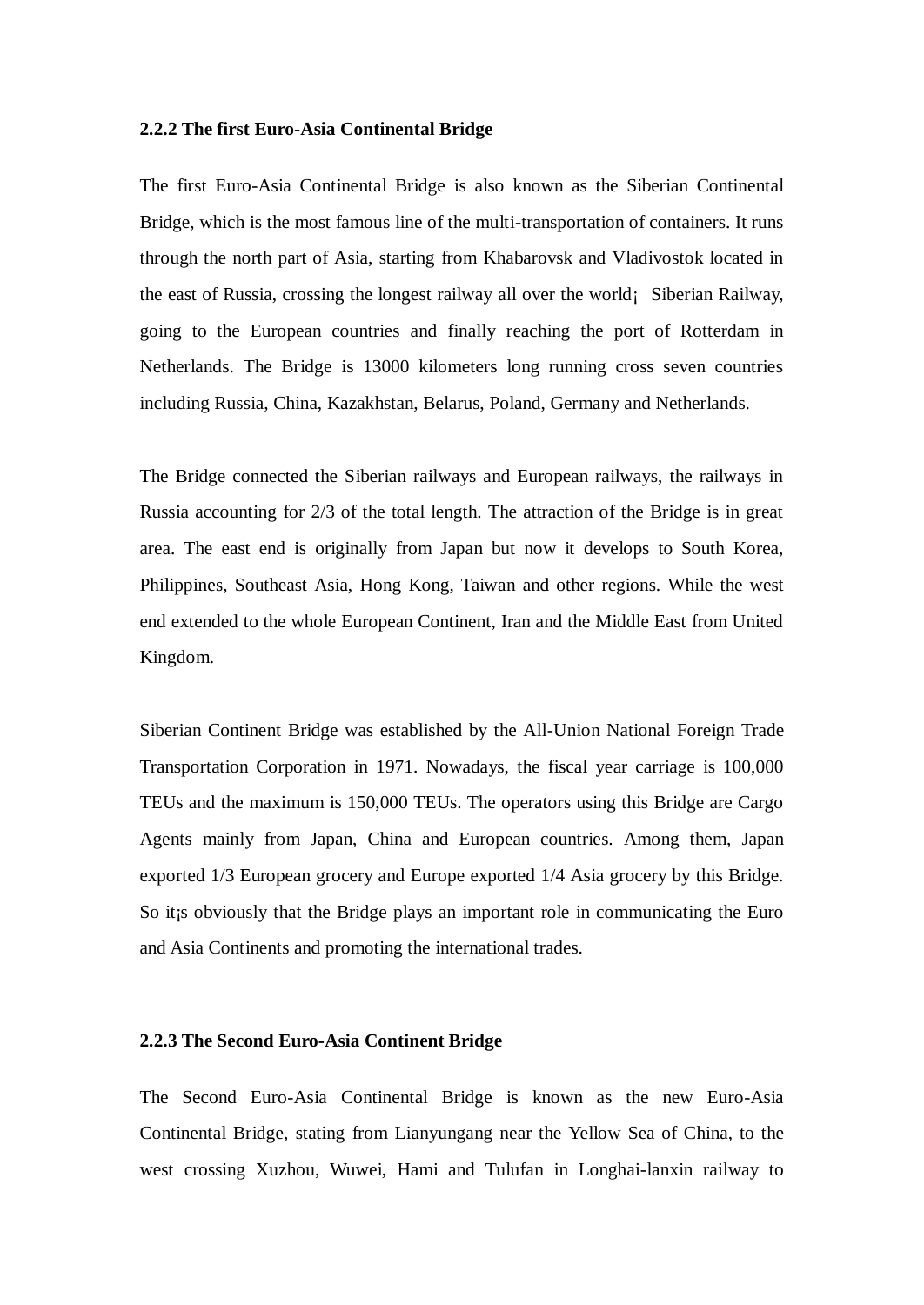Urumqi, again to the west running to our border Alashankou through North Xinjiang Railway, entering Kazakhstan, then Russian, Belarus, Poland and Germany to the world¡s largest port Rotterdam in Netherlands.

The Second Euro-Asia Continental Bridge runs through the Euro and Asia Continents, connects the Pacifica and Atlantic Ocean and goes to China, Central Asia, West Asia, East Euro and more than 30 countries in West Euro with a length of 10,800 kilometers which is the longest Continental Bridge in the world. The Second Euro-Asia Continental Bridge shorts the routes by 11,000 kilometers and 15,000 kilometers compared to the one going through the Panama Canal and the one rounding the Cape of Good Hope. And also the Bridge shorts 2,000 kilometers compared to the First Euro-Asia Continental Bridge and along the way of the Second Bridge the natural and economic conditions are even better.

The Second Euro-Asia Continental Bridge opened running international container business at Dec 1, 1992. The New Continental Bridge does not facility the communication between East and West China and foreign countries but also plays a tremendous impact in our economic development.

#### **2.3 Development Status**

International container multi-transportation is the trend of the international cargo transportation. We set the integration of European and Asian economies as example, the Euro-Asia Continental Bridge transportation played a key role in its development.

# **2.3.1 Siberian Continental Bridge Transportation**

There are 3 joint-transportation ways using the Siberian Continental Bridge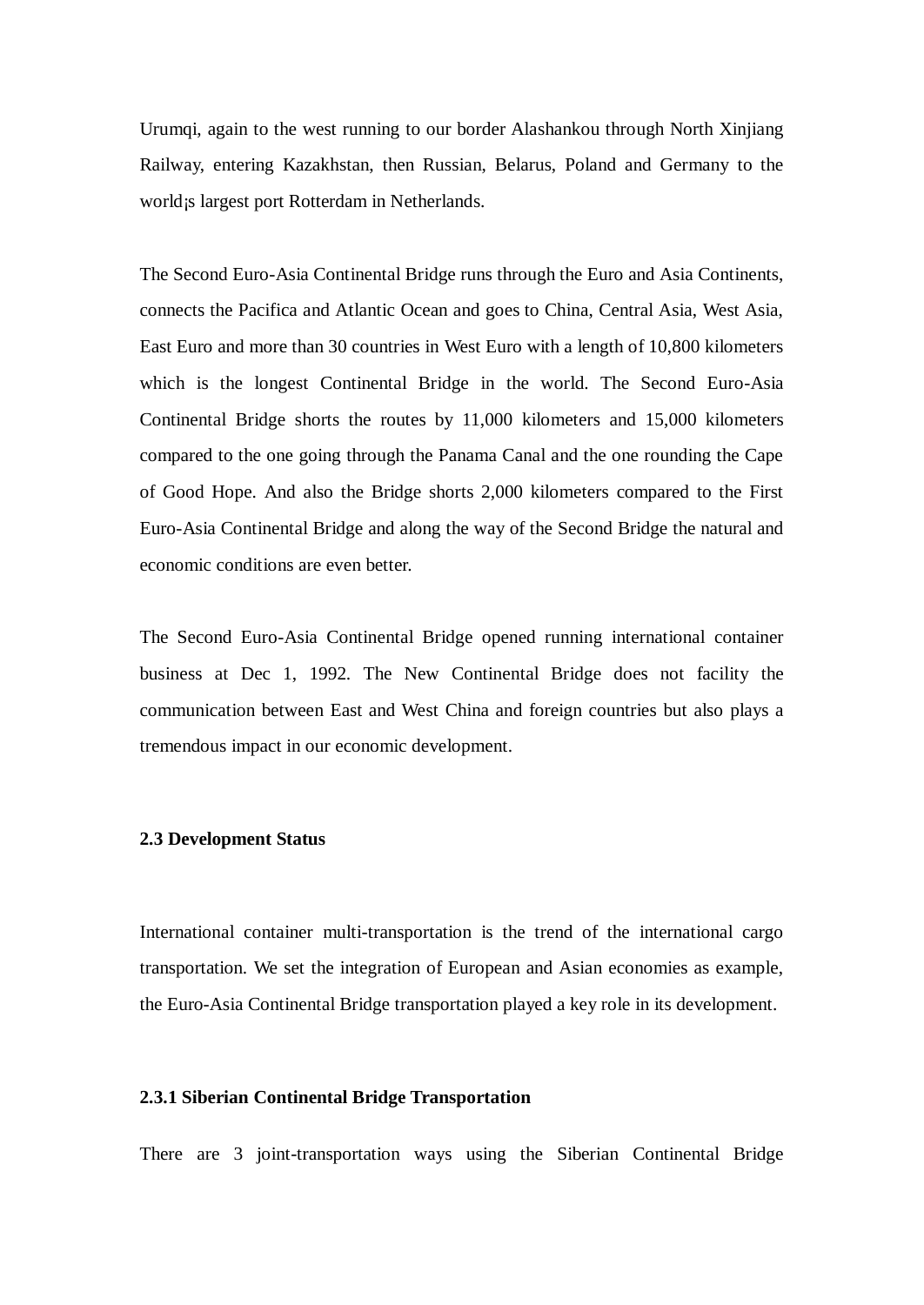transporting the goods from Japan, Southeast Asia and Hong Kong, China to Euro and Middle East after they were transported to Russian Oriental port or Nakhodka port by sea.

a. Railway/Railway Line

Transported by the Siberian Great Railway to Border Station in West Russia, through Iran, East Euro and West Euro railways to Europe and vice versa.

b. Railway/Sea Line

Transported by Siberian Great Railway to Moscow, St. Petersburg, Riga or Tallinn port in Baltic Sea, and then shipped to West Euro, North Euro and Balkans District and vice versa.

c. Railway/Road Line

Transported to western border in Russia by Siberian Great Railway and then traveled to the European by roads and vice versa.

### **2.3.2 Transportation of New Euro-Asia Continental Bridge**

Here we set international container transportation as an example, from the beginning of international container transportation using the New Euro-Asia Continental Bridge, in 1977 the Bridge took the business to the peak 30,016 TEUs, but because of the financial crisis in Southeast Asia and bad economic market in Central Asia, in 1998 the Bridge carriage experienced a drop and remain in a low volume in the following years until the international transportation market went hot in 2005 when China Shipping Group invested in Lianyungang Container Corporation, the bridge head of the New Euro-Asia Continental Bridge, and built the New Oriental Container Port, and then the carriage returned to 29,004 TEUs, and reached 49,892 TEUs in 2006. (See Table 2.3)

Table 2.3 TEUs by the Bridge from 1995--2006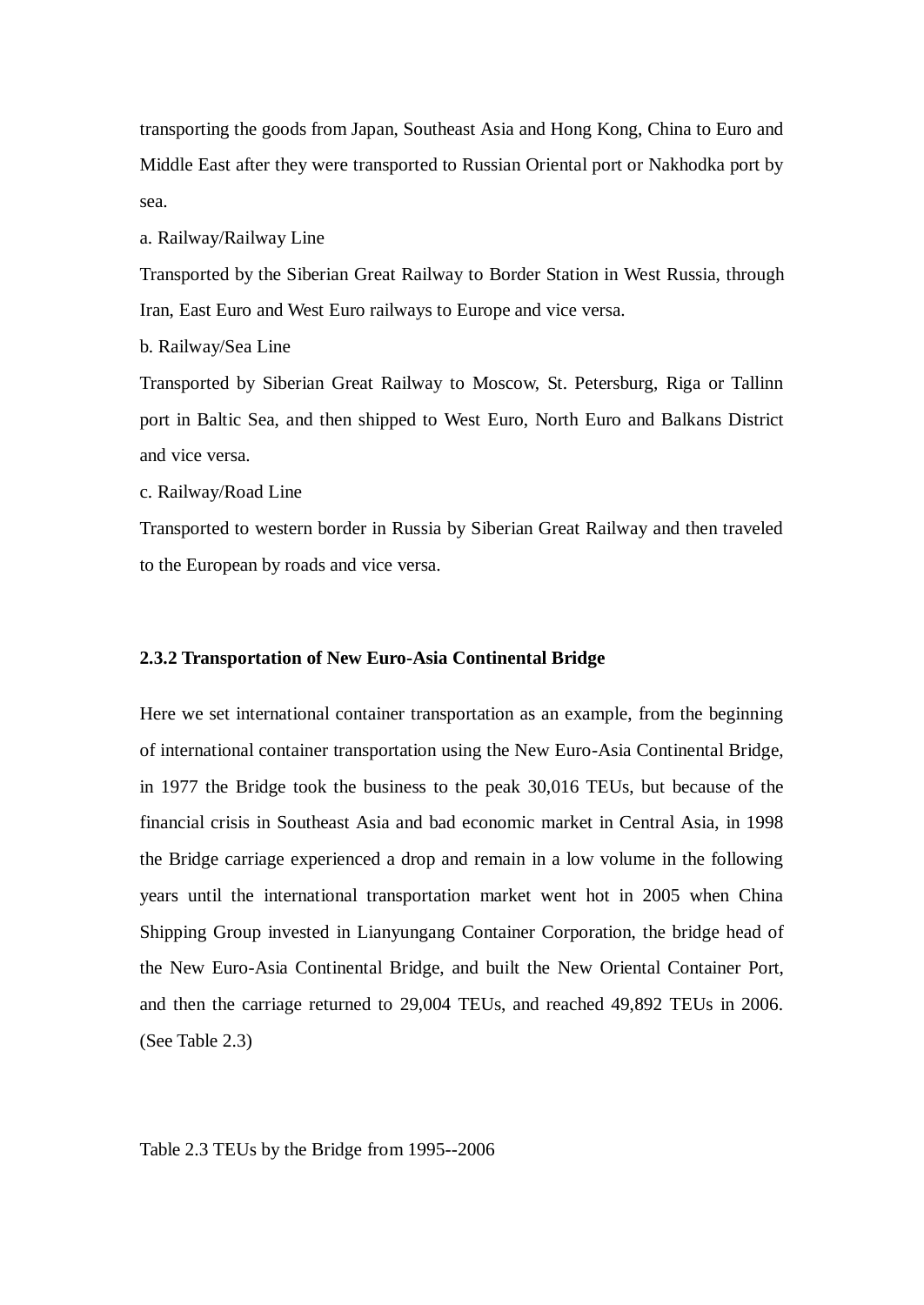| Year | TEUs by the Bridge | Year | TEUs by the Bridge |
|------|--------------------|------|--------------------|
| 1995 | 257                | 2001 | 7526               |
| 1996 | 12118              | 2002 | 4175               |
| 1997 | 30016              | 2003 | 5350               |
| 1998 | 12194              | 2004 | 8329               |
| 1999 | 10514              | 2005 | 29004              |
| 2000 | 4893               | 2006 | 49892              |

Although the TEU by the Bridge is keeping the trend of increase, the business is still far away from the 3 million TEUs transported by sea between China and Euros and from the 70 million transported by the sea between Asia and Euro.

## **2.4 Existing Problems**

### **2.4.1 Siberian Continental Bridge**

Since the early 70¡s, Siberian Continental Bridge transport has developed rapidly. At present, it has become a very important transporting line between Far East and West Euro. Japan is the biggest client of this Bridge. During 80¡s, Japan used this Bridge to carry more than 100,000 containers of goods every year. To solve the traffic tense, the former Soviet Union also built a second Siberian Railway. However, there are still three major problems:

a. The transport capacity is easily influenced by the cold winter for the ports are closed for months; the Nakhodka port, the Bridge head of Siberian Continental Bridge, is a seasonal port which faces the cold winter winds and operates very hard. Oriental port, placed to the opposite of Nakhodka port, has deep water which supplies the barrier protection and the condition of operation is improved in winter.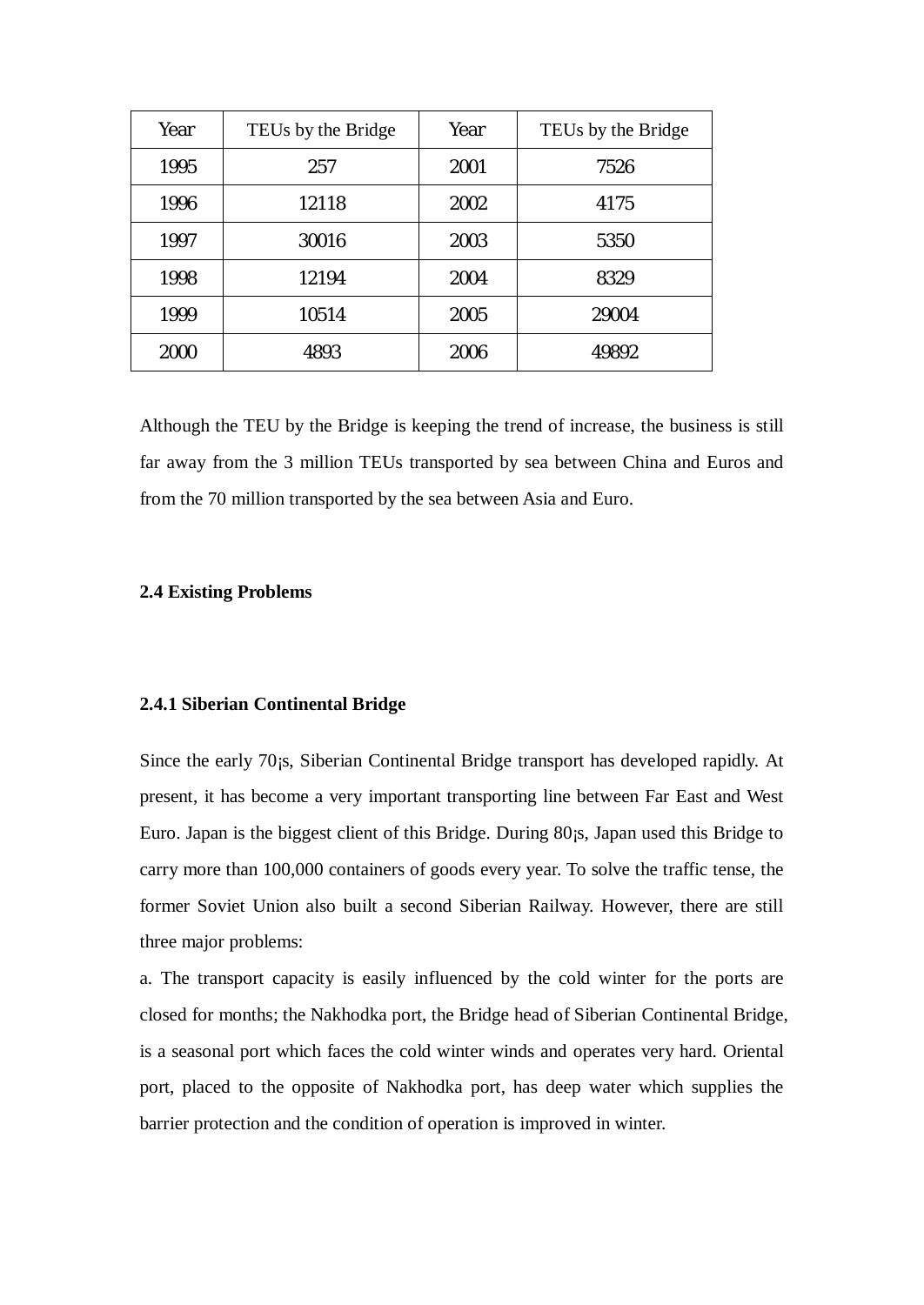b. The carriage volume to the west is twice to the east, the back and forth carriage is imbalanced and the cost of carrying empty container is high, which affects the efficiency and profitability of the transportation.

c. The Bridge is still in tense with old railway equipments. The status is not as good as before after the operation of the New Euro-Asia Continental Bridge.

## **2.4.2 New Euro-Asia Continental Bridge**

Since the operation of the New Euro-Asia Continental Bridge on Dec 1, 1992, the Bridge mostly took short distance transportation. 92% of the goods from South Korea and 70% of the goods from Japan are still carried by Siberian Continental Bridge. More than 50% of the goods from the coastal area of China, like Guangdong, Zhejiang, Shanghai, Shandong and other provinces to Russia and countries in North Euro are carried by Siberian Continental Bridge. The reason why the New Euro-Asia Continental Bridge did not fully use its advantages is:

a. high freight

From the whole picture, the freight of New Euro-Asia Continental Bridge per kilometer is \$0.142/TEU which is much bigger than the one with Siberian Continental Bridge and the one carried only by sea. Plus, there is a higher transit fee charged between China and Kazakhstan, the freight per unit by the railway is around \$160 more than the one using Siberian Continental Bridge. Uzbekistan Daewoo, transporting 17,000 TEUs of auto equipments through the New Euro-Asia Continental Bridge during the peak time of transporting, has to pay nearly 3 million dollars freight over the one using Siberian Continental Bridge. In order to improve the New Bridge business, from year 2001, the double payment of crossing the border fee has been canceled. Even so, the freight using the New Euro-Asia Continental Bridge is still much higher than the one using Siberian Continental Bridge.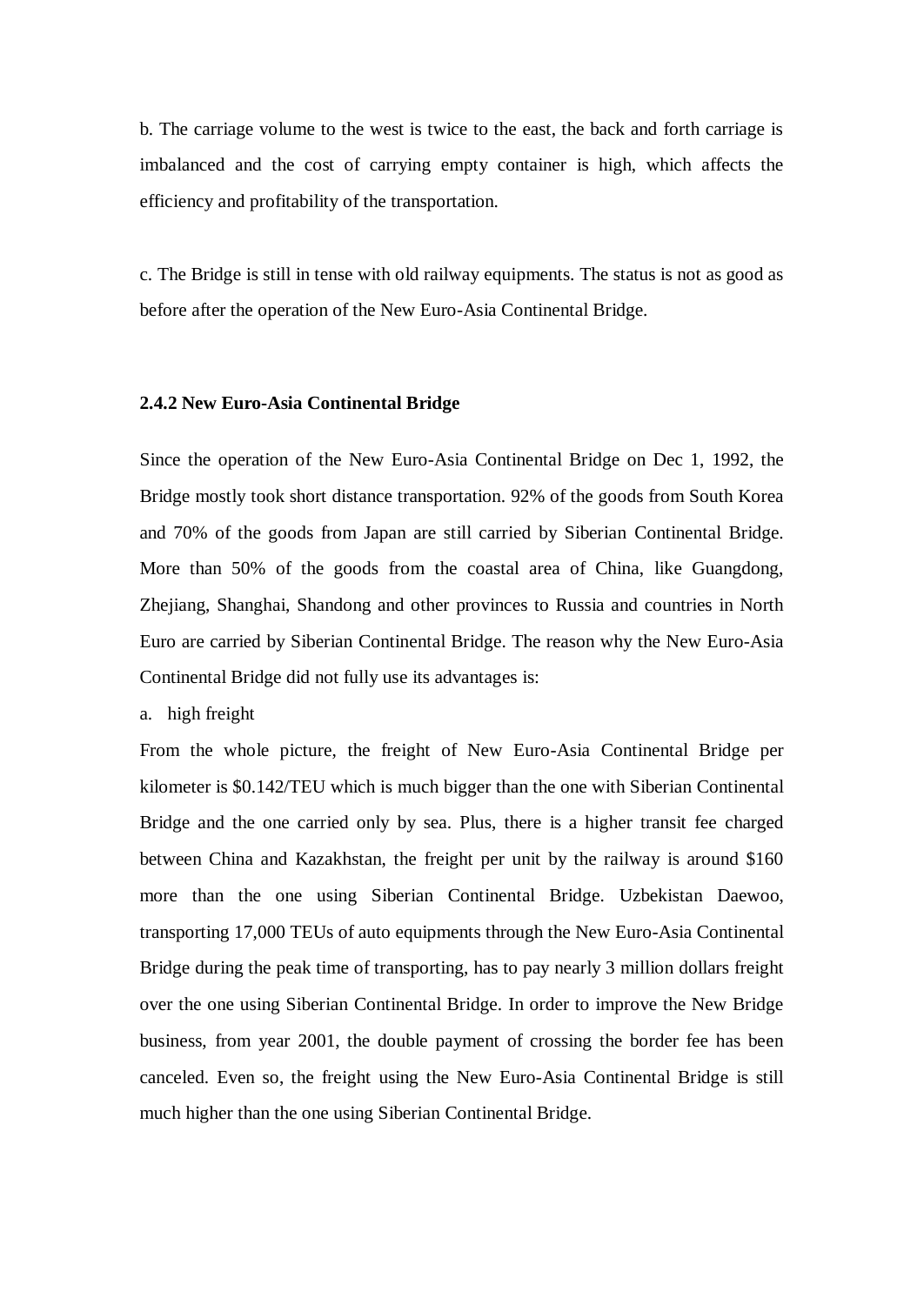| Means of transport                         | Transport<br>Distance | Freight per Kilometer | <b>Total Freight</b> |
|--------------------------------------------|-----------------------|-----------------------|----------------------|
| New Euro-Asia Continental<br><b>Bridge</b> | 10870                 | \$0.142/TEU           | \$1543.54/TEU        |
| Siberian Continental Bridge                | 11880                 | \$0.060/TEU           | \$712/TEU            |
| Sea Transport                              | 20000                 | \$0.045/TEU           | \$900/TEU            |

Table 2.4 The Indicators Comparison between New Bridge transport and other kinds of transports

b. Low speed transport, Short daily travelling distance

The speed of travelling is getting more and more important in international trades. Although the New Euro-Asia Continental Bridge has short distance, it needs more times loading, so compared with the Siberian Continental Bridge, it has slow travelling speed. Here we set the railway in Xinjiang as an example; the technique speed of the cargo train is 46.9 kilometers/hour in 2000 and a little bit better 48.2 kilometers/hour in 2003, while the travelling speed of the train is 43.6 kilometers/hour and a lower 36.2 kilometers/hour in 2003. The daily travelling distance leads that New Euro-Asia Continental Bridge takes more short distance transportation than long distance transportation. The daily travelling distance of goods in Xinjiang did not change after the operation of New Euro-Asia Continental Bridge, that is 927 kilometers in 1991, 918 kilometers in 1992 and 865 kilometers in 2003 and most of them are short distance transportation.

After our domestic railway of New Euro-Asia Continental Bridge is scheduled to open five lines, the travelling time is getting shorter, like the time between Zhongyun and Alashankou is shortened to 10days, but it still cannot meet the requirements of present international transportation.

## c. Tense in railway capacity

One of the important reasons losing New Euro-Asia Continental Bridge business is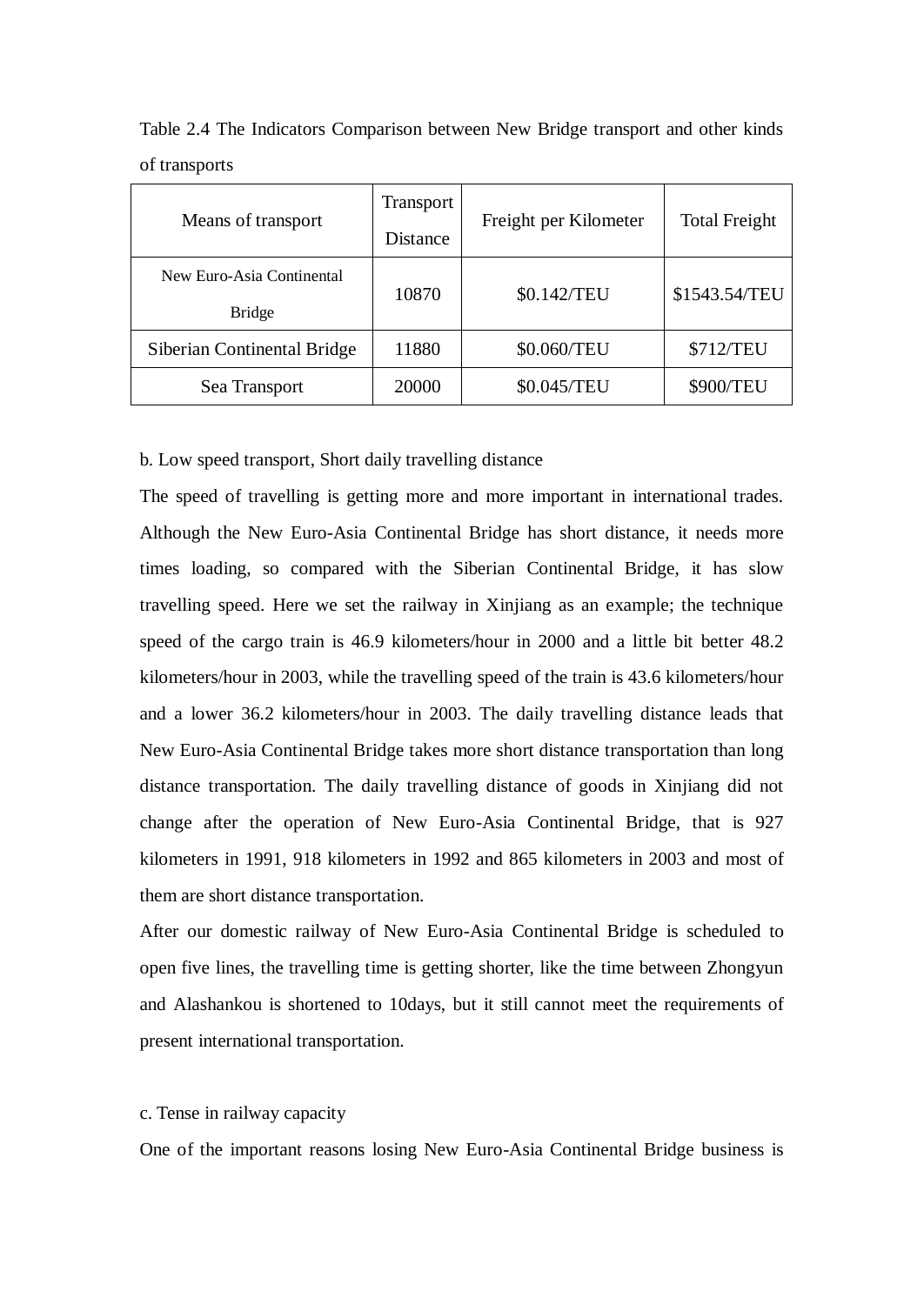that a lot of goods have to stay because of the tense of the railway capacity. Still set Xinjiang Railway as an example, since the operation of New Euro-Asia Continental Bridge in 1992, the volume and turnover of the goods are sharply increased, however, the operation miles of railway is not increasing until a double increase in 1999, which leads to the tense of Xinjiang railway capacity especially the north Xinjiang railway and influences the speed of the transporting using Euro-Asia Continental Bridge because the transport capacity is 100% full of use.

#### d. Weak Boundary Clearance

The efficiency of the boundary work is an important reason affecting the efficiency of the Euro-Asia Continental Bridge. Euro-Asia Continental Bridge needs four or five countries¡ ports whatever land ports or sea ports. Showing from the statistics, the stay-in-port time takes up 30% of the total transporting time. In this residual time, the time because of documents and Custom inspection accounts for 60% and the service transfer takes up the rest 40%.

The fundamental construction of railway equipments drags the lag of developing, which makes replacing the goods and entering the Custom interminable. The New Euro-Asia Continental Bridge runs across seven countries by two kinds of gauge: standard gauge in China, taking up 37% of the total length; the broad gauge in CIS territory, accounting for 48.8%, and standard gauge in Poland, Germany and Netherlands with 13.6%. The average transport speed is low, the freight is high and the goods are lost and transferred late in the ports, which leads twice replacement and several times changing agents using the Euro-Asia Continental Bridge.

## e. New Euro-Asia Continental Bridge is less competitive in Euro

New Euro-Asia Continental Bridge is less competitive in Euro and is unable to take more business traveling back to east. In addition, the clients of New Euro-Asia Continental Bridge are mainly in Central Asia, like Kazakhstan and Uzbekistan. And because the economy in Central Asia is less developed, the goods travelling to the east are not in big amounts.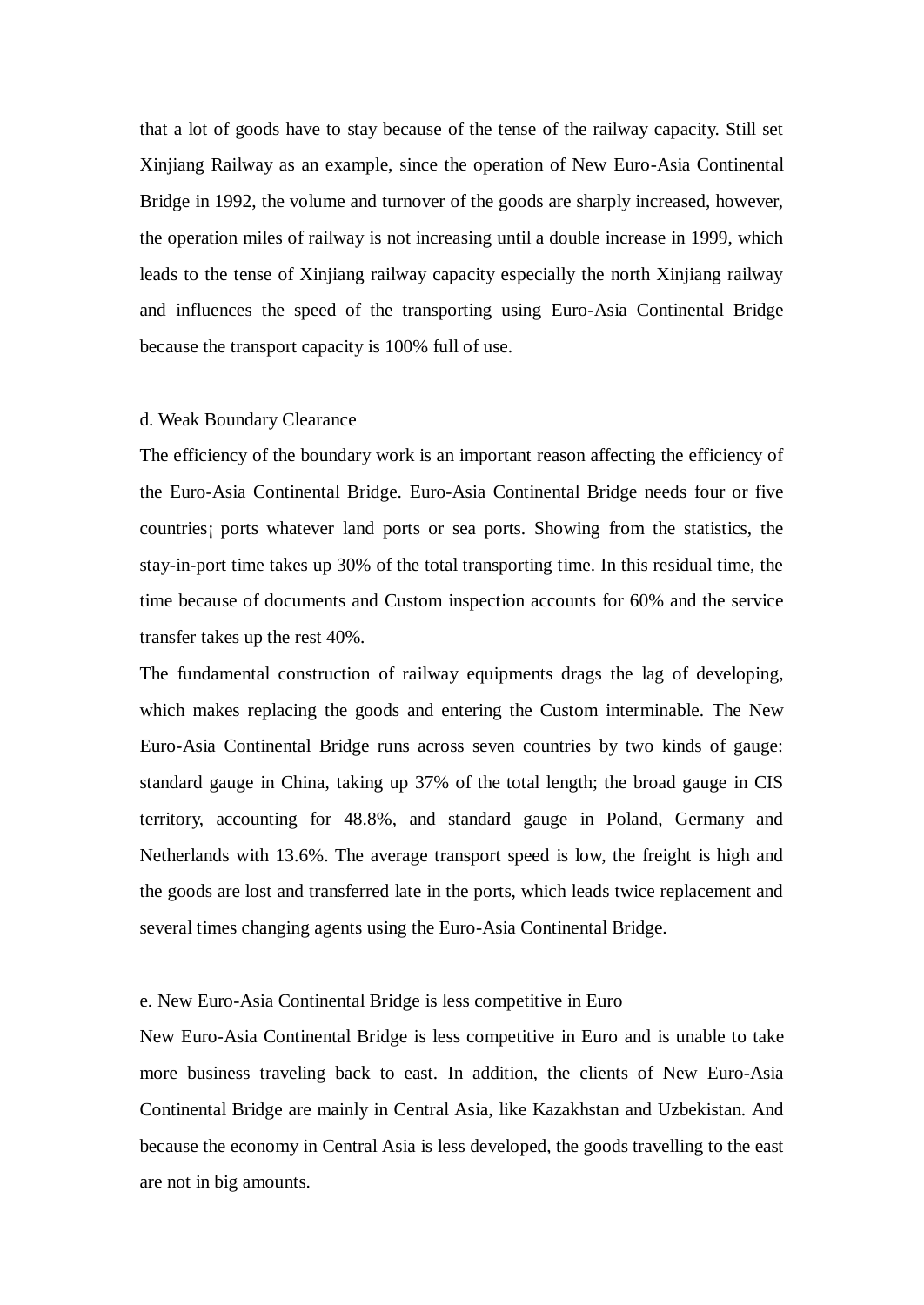# f. Poor information service

As to the Continental Bridge transportation, learning the current transporting situation of goods becomes the basic requirement of clients because of long distance, many transfers and some uncertainties. However, this kind of service using New Euro-Asia Continental Bridge cannot compare with the one using Siberian Continental Bridge and such service has a long way to walk.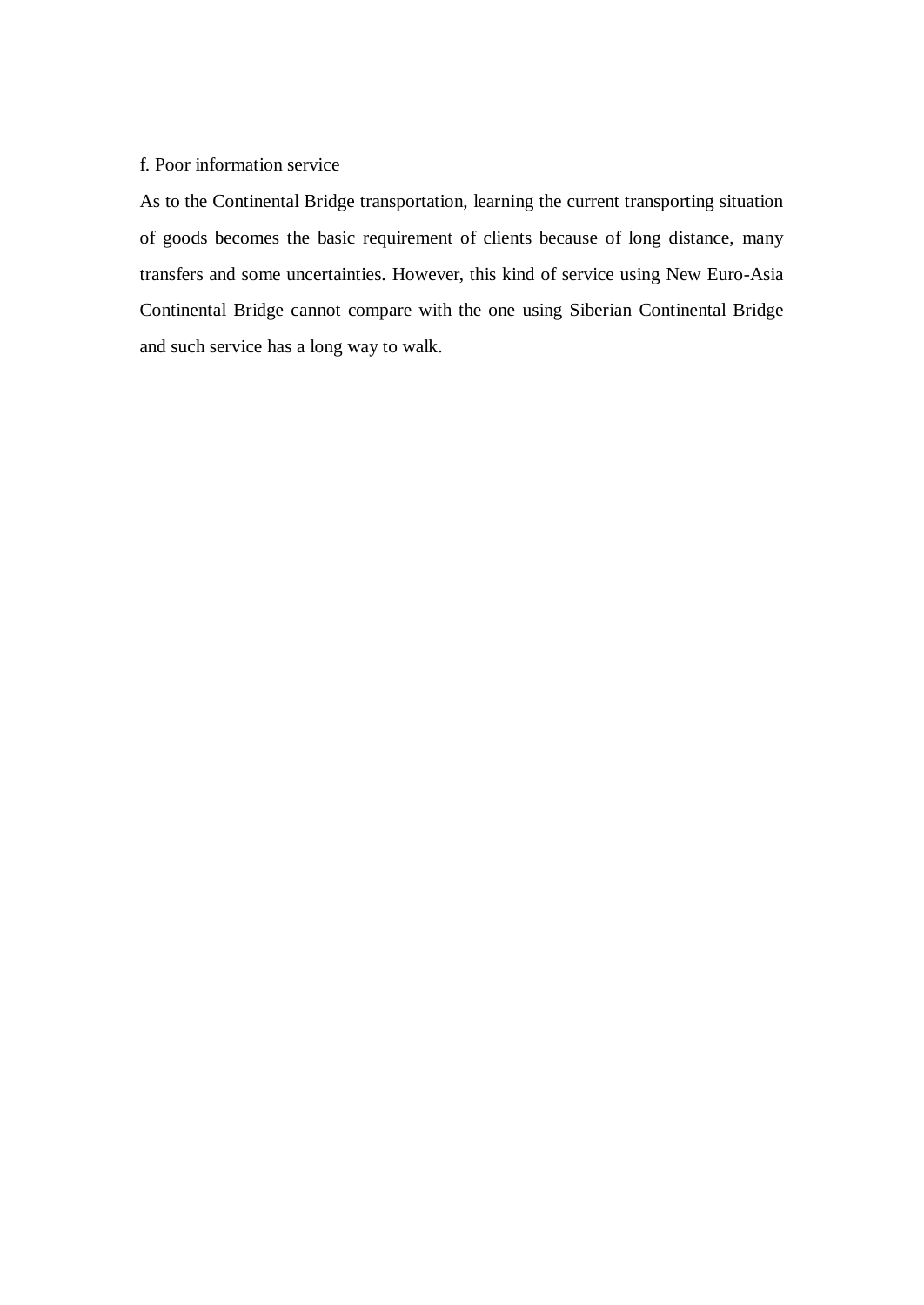# **Chapter 3 The Third Euro-Asia Continental Bridge**

## **3.1 Basic Situation**

In strategic thoughts, the Third Euro-Asia Continental Bridge starts from Shenzhen port, the preventative of coastal ports of Guangdong, runs along Kunming, via Myanmar, Bangladesh, India, Pakistan, Iran, Turkey and then goes into Euro and finally reaches Rotterdam in Netherlands, crossing more than 20 countries with a length of 15,157 kilometers, which is around 3,000 kilometers shorter than going through the southeast coast and Indian Ocean through the Strait of Malacca.

The Third Euro-Asia Continental Bridge passes through the Trans-Asian Railway line under the AMBDC mechanism (ASEAN-Mekong Basin Development Cooperation mechanism), connects the south of Asia with southeast of Asia. The Third Euro-Asia Continental Bridge makes the Asia from east to west and from south to north connected by the railway nets for the first time and becomes another most convenient and safest international land channel linking the south China with East Asia, Southeast Asia, Central Asia, West Asia, Euro and Africa after the north line and middle line in China.

## **3.2 Major Strengths and Opportunities**

## **3.2.1 Major Strengths**

a. good location and climate condition, the whole Bridge avoids the cold and desert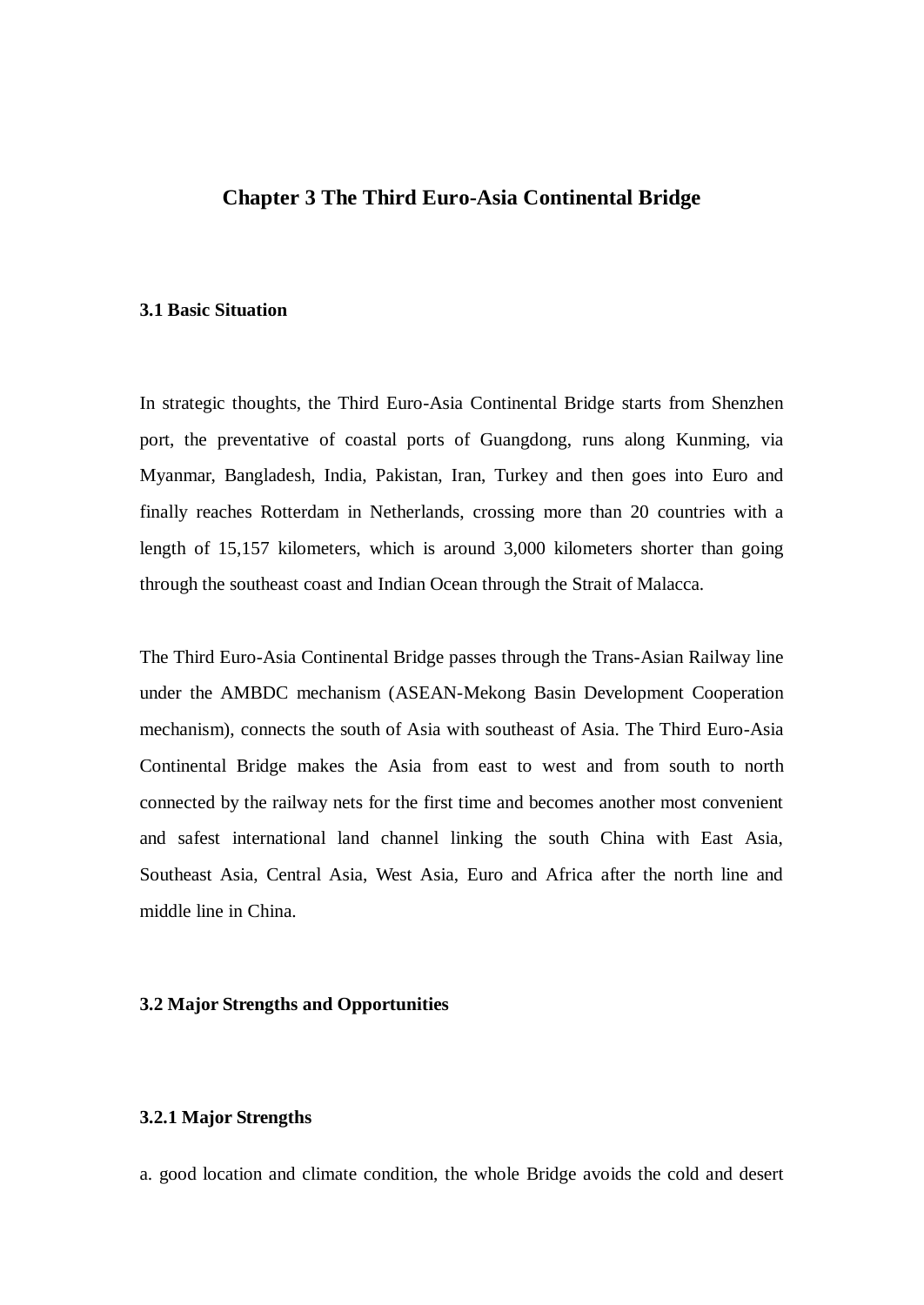region and the neighbor ports do not have freezing period, intensive railway nets along the way, easily connect to the important sea ports and airports in the world, meet the basic requirement of international traffic transporting that is convenient, safe, efficient and less costly;

b. There are intensive railway nets along the Third Euro-Asia Continental Bridge, from east to west that are the in-do China railway network, the subcontinent of South Asia railway network, West Asia railway network, European railway network and North Africa railway network. There are nearly completed railway networks in China except the line from Dali to Ruili. Then after the line is completed, we can easily reach the border of Myanmar. Outside China, we only need to build the line from Ruili to Laxu and then we can connect with the Myanmar railway networks. For Myanmar, they only need to build a line to Chittagong of Bangladesh, and then they can connect the Chittagong with the Indian railway networks. Then a railway bridge network will be made, making the whole bridge running through;

c. The Third Euro-Asia Continental Bridge connects the world¡s biggest port with largest volume, at the same time, these ports are also important airports (such as Shenzhen, Hong Kong, Singapore, Chittagong, Calcutta, etc.) with intensive air network. So the built of Third Euro-Asia Continental Bridge combines the sea transport, land transport and air transport, uses the strength of each kind of transport, implicates joint transport and fully takes advantage of the complicated traffic transportation system;

d. The Third Euro-Asia Continental Bridge connects the Asia, Euro and Africa, the area and the population of the three continents account for 50% and 80% separately of the world, so the future is bright. The area along the Bridge is rich in water, flora and fauna, minerals, oil and gas and other resources. Countries are economically complementary. There is an economic bridge built between the resources and markets in order to better the economy and society developing of the countries and districts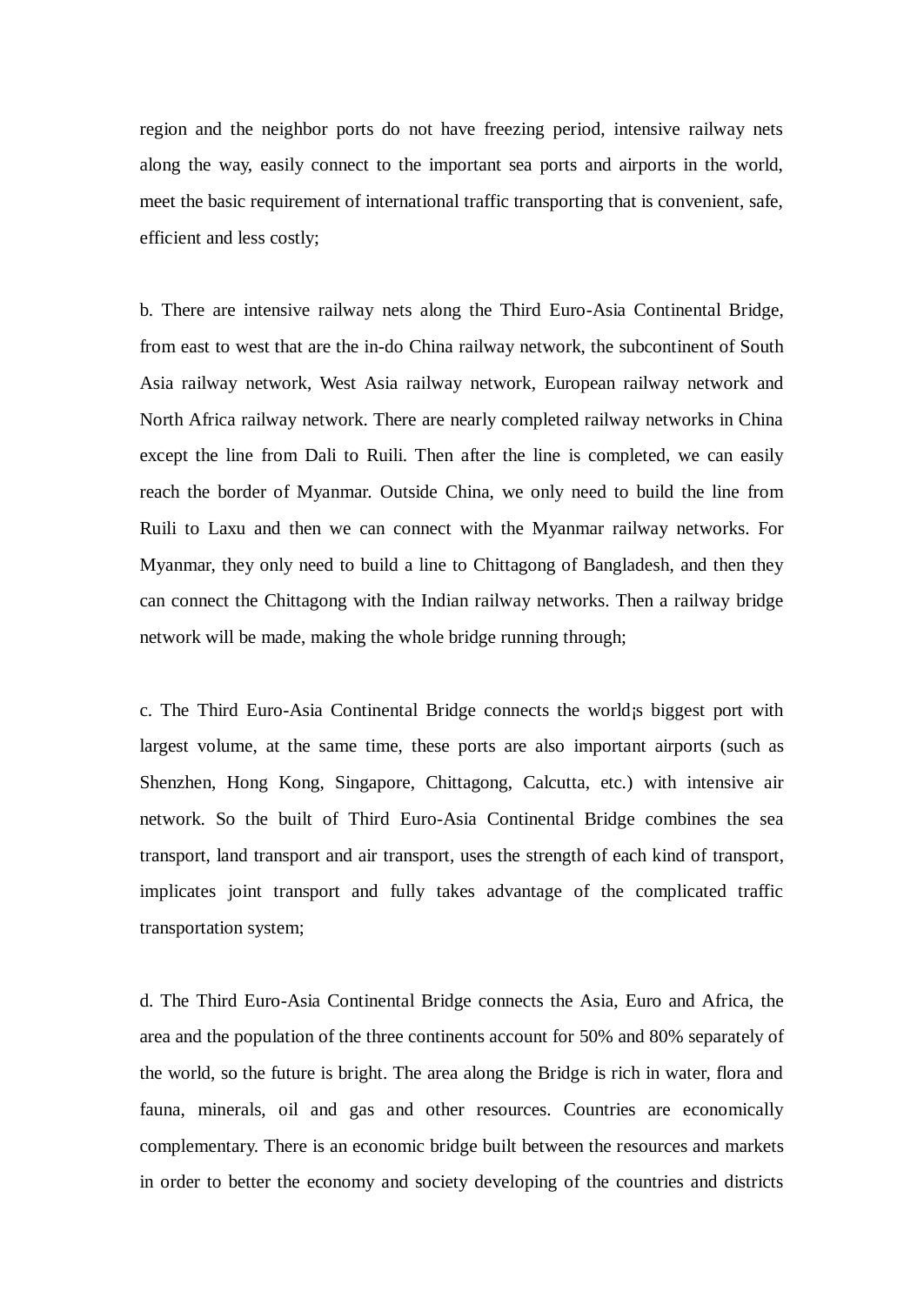along the Bridge. At present, 100% of goods imported and exported to Euro are carried by sea bypassing the Strait of Malacca and the Suez Canal route, almost all the oil from Middle East and Africa shipped to China through the Strait Malacca. The Third Euro-Asia Continental Bridge shortens the transport distance between China and countries in Southeast Asia, South Asia, Middle East, Europe and East Africa, connecting directly to the Mediterranean countries.

#### **3.2.2 Opportunities**

a. To enhance the opening up of western border is the important aspect of export-oriented economy of China¡s new era

The 30 years of reform and opening up makes the Chinese economy on the track of continued development, in 2006, the volume of Chinese economy retains its position as fourth in the world. China has formed the situation that east part, central part and west part develop together, so the development of China cannot live with the development of the west part. West part of China is rich in resources, 160 kinds of mineral resources discovered, and the reverse of the rare metals accounting for more than 90% of the country and water resources taking up more than 80% of the total. The west part of China, known as ¡Kingdom of Plants¡, ¡Kingdom of Bio -genetic¡ and ¡Treasure Trove of Mineral Resources¡, is the great potential market of China.

b. To establish an international channel promotes China; further integration into the world

Since China¡s opening policy, a lot of money flows to eastern coast, which promotes the formation of the manufacture center and gets together of the airports, sea ports, finance, education, science and technology such factors of the economy development. The eastern coast becomes the district, which has great economic attraction and is effective, and goes into good track of development. However, there is embarrassment that is ¡East part is developed and strong but west part is less developed and weak¡ .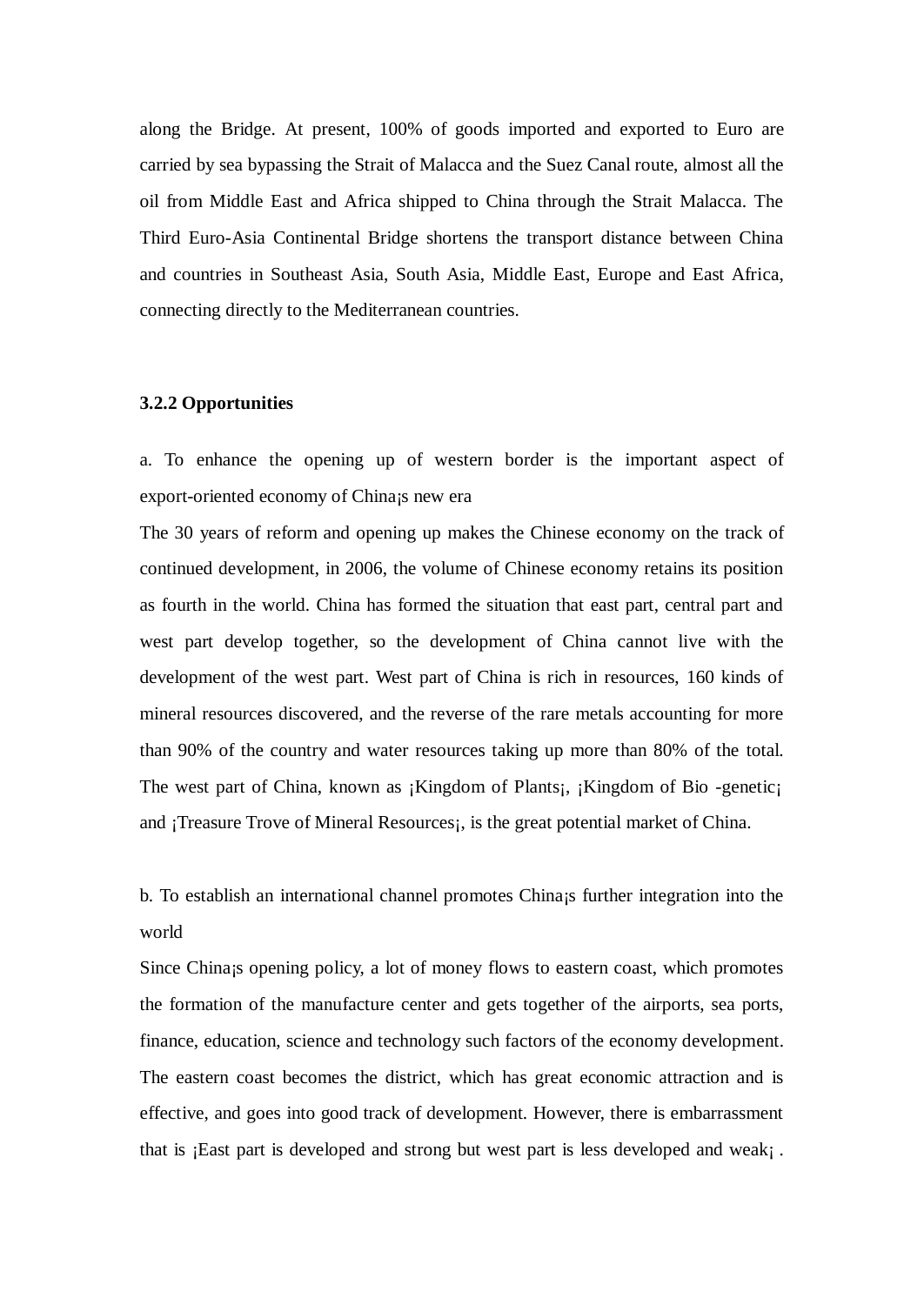The west part of China seats in the hinterland of Asian continent, linking with Mongolia, Russia, Pakistan, Afghanistan, Indian, Myanmar, Laos, Vietnam etc. in all there are 14 countries, with a border line of 18,000 kilometers, which is nearly the 91% of the total land border line of China. The development of Third Euro-Asia Continental Bridge not only affects on the Chinese opening, promoting economic development and poverty eradication but also promotes China¡s further integration into the world. From the trend of East Asia and South Asia, China is facing increasing competitive pressure. So China needs building the international great channel to speed up the globalization form the land transport and explores new markets.

c. The construction of railway networks, the protection of opening up the west part From 2006 to 2010, the investment in Chinese railway construction is four or five times the one 5 years before, reaching over 1,000 billion RMB. Yunnan will invest 50 billion RMB to railway construction in the nest five years, adding 1,500 kilometers of new railway and 600 kilometers of used railway. At that time, Yunnan will create a railway transport network including <sub>i</sub>Four lines coming to Yunnan<sub>i</sub> (Guiyang-Kunming railway, Chengdu-Kunming railway, Nanning-Kunming railway and Neijiang-Kunming railway), ¡Three lines going abroad¡ (China -Vietnam railway, China-Laos railway and China-Myanmar railway) and ¡To the north and to the west lines¡ (Dali-Lijang-Shangri-La railway and Dali-Ruili railway). The railway network, center of which is Kunming, is getting more and more convenient, which will provide network security to China¡s opening up the west.

### **3.3 Great Significance**

The meanings of building the Third Euro-Asia Continental Bridge are:

a. The transportation of the goods from Sichuan, Yunnan and Guizhou that have nearly 200 million people from the southwest part of China needs 5 or 7 more days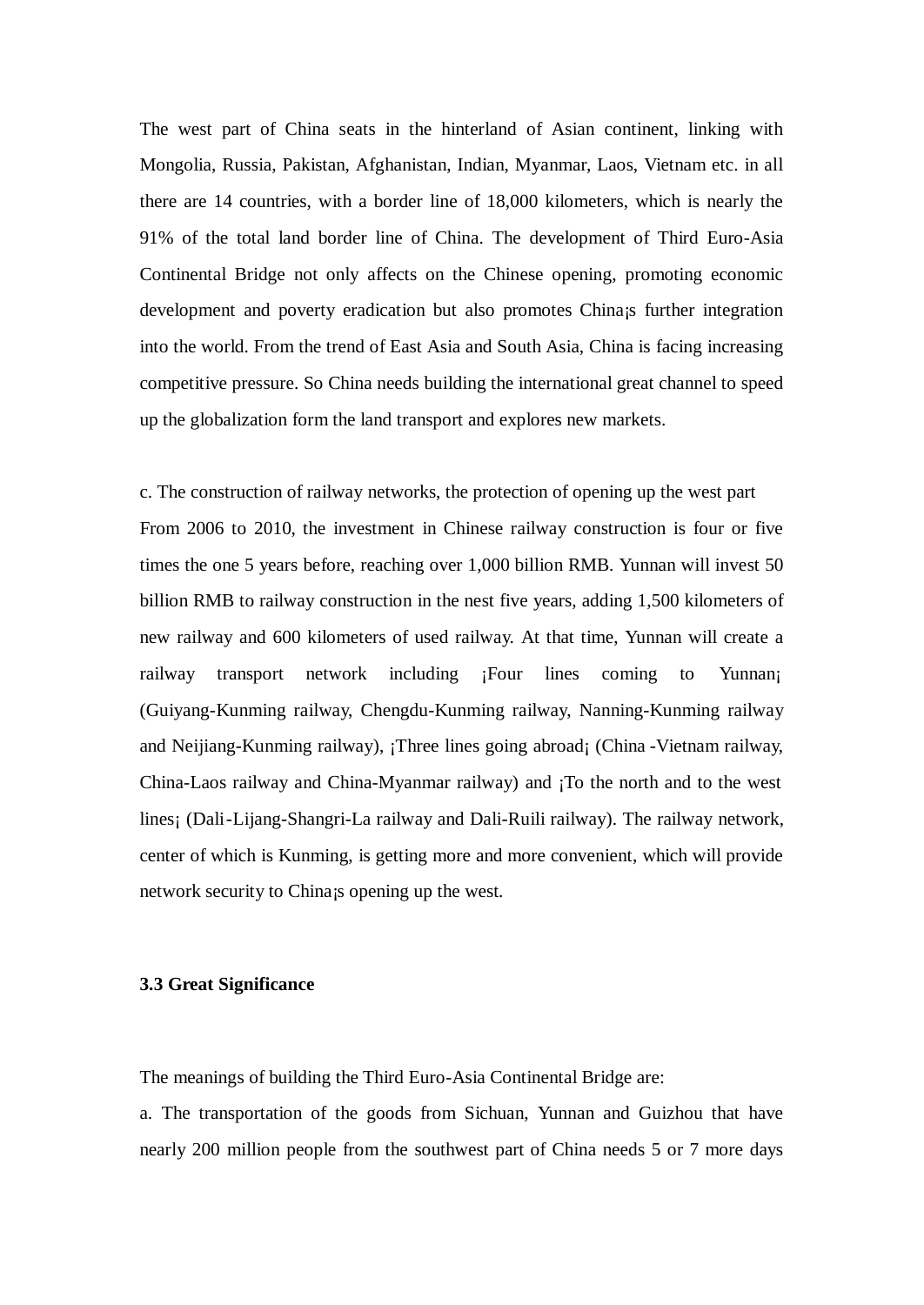than the transportation bypassing Shanghai and Guangzhou. Here we set the transport between Kunming and Calcutta of India as example, if there is no Yunnan-Myanmar Euro-Asia railway, the goods need to be transported to Shanghai, Guangzhou or Zhanjiang, and then loaded and shipped to India by nearly 6,000 kilometers by sea. Now because of the Yunnan-Myanmar Euro-Asia railway, the distance between Kunming and India is nearly the same as the distance between Kunming and Shanghai, saving 6,000 kilometers travelling and the replacement from railway to ship, meanwhile, the turnover of the goods is increasing and the freight is getting low sharply. So, the goods form West China or maybe the whole China to India subcontinent, Euro and Africa can transport through the Third Euro-Asia Continental Bridge from Kunming or shipped from Rangoon. The distance between Kunming and ports of the South Europe is nearly 7,000-8,000 kilometers fewer than the sea transport distance. The time will decrease from more than three weeks to around 10 days and so the time of transporting between China and Europe is less than that between China and U.S. By doing so, the freight can be saved a lot, and because of the increasing of turnover and the use of the funds, Asian and European goods will be more competitive and the funds of trading will increase sharply, and then the corporation between Asia and Europe can catch up with the OPEC.

b. The Third Euro-Asia Continental Bridge can not only split the goods from North China transporting by the first and second Euro-Asia Continental Bridge, increase the total amount of Asia-Euro trades, and increase the economic links among nearly 400 million people from Asian, European and North African countries along the road, affecting the models of international trade, but also have positive impacts on China¡s opening up. Nowadays, the dependent degree of our external trade with APEC is 74% (means that 74% of external trades are made with APEC countries). Along with the operation of the third Euro-Asia Continental Bridge, the trades with coastal countries of Indian Ocean (South Asia, West Asia and Africa) and the European Union will be increased sharply, which reduces the dependent degree with APEC and splits the risks of being too dependent on U.S. and Japan.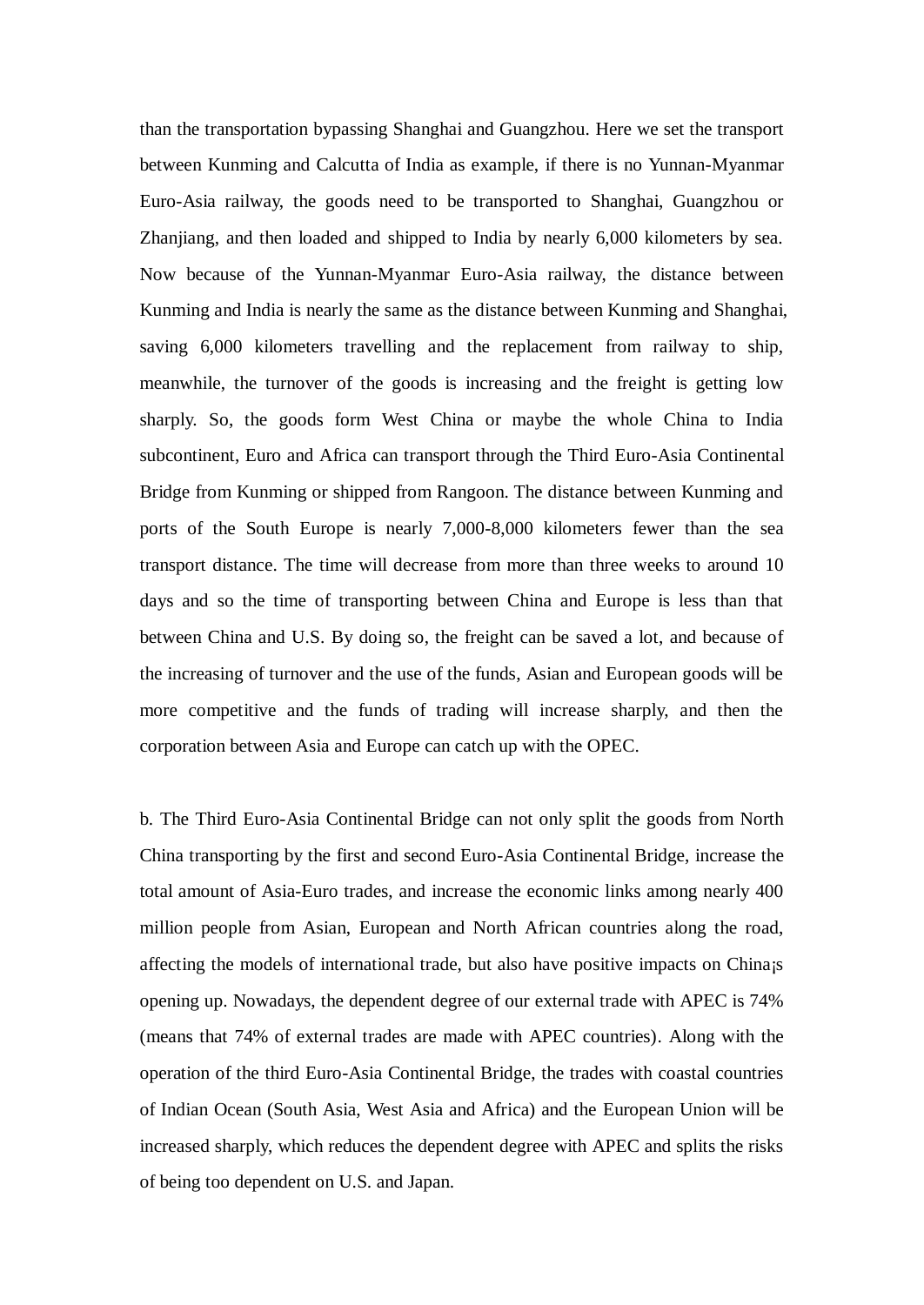c. It¡s not common that the trades¡ amount between China and India is only 100 million but China and India have more than 200 million people. Such situation will end after the third Euro-Asia Continental Bridge is completed and the relationship will getting better. Meanwhile, the cooperation between China and East Union countries is getting closer. So we can say it¡s really a big thing in South-South cooperation.

#### **3.4 The necessity and the key of the construction**

## **3.4.1 Necessity**

### **3.4.1.1 To adapt to the needs of development of economic globalization**

Economic globalization is getting formed along with the development of international market and information reform. Under the trend of economic globalization, any country cannot live alone in the world but join the globalization to get further development. The construction of the third Euro-Asia Continental Bridge promotes the links of countries along the Bridge, deepens the international diversion of labor, achieves the optimal distribution of resources and increases the economic development. So the construction of the third Euro-Asia Continental Bridge is the adaption of economic globalization and the need of the international economic development.

# **3.4.1.2 The objective needs of promoting the economic cooperation of multi-regions**

Regional cooperation is the trend of the international economic development. Along the third Euro-Asia Continental Bridge, there are many multi-related regions and sub-regional organizations such as ¡Cooperation Forum of China, India, Burma and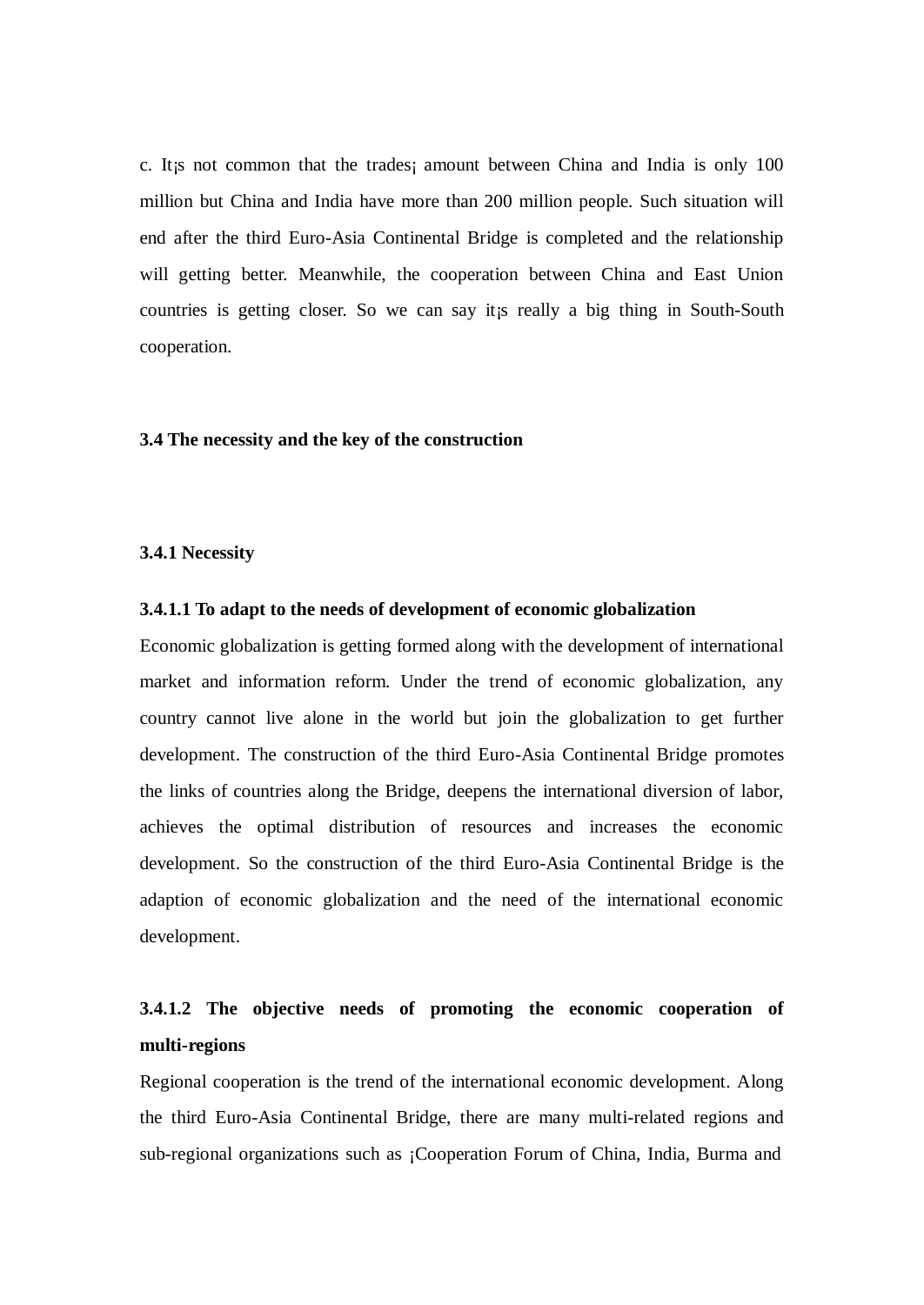Bangladesh; ¡South Asian Association for Regional Cooperation; ¡South Asian Free Trade Area;, and ¡West Asia Oil Allies;. And these cooperation organizations constitute a huge network of regional economy. The construction of the third Euro-Asia Continental Bridge will definitely improve the construction of the regional and sub-regional organizations of economy cooperation from developed and less developed districts along the Bridge to a wider area and a deeper level and create a more favorable condition of opening up and cooperating among regions. So, the construction of the third Euro-Asia Continental Bridge is the objective need of regional economy cooperation and economic win-win mode.

#### **3.4.1.3 The needs of future development of the countries along the Bridge**

In favor of the communications of goods and information between Asia and Europe; in favor of improving the development in economy and international trades of countries along the Bridge; in favor of improving the opening up in coastal area, pushing forward the balanced regional economic development and speeding up the process of industrialization and urbanization process; in favor of the economic complement between Asia and Euro; in favor of the Asia-Pacific economic recovery and rising; in favor of pushing the economic and trade center of the world eastward and making it to be a huge economic area of European and Asian economic and culture cross lands

#### **3.4.1.4 The needs of Chinese economic development**

In favor of our economic construction and creating a peaceful surrounding environment; in favor of improving the status of the cities and ports along the Bridge and the competition of Chinese market; in favor of building a multi-channel pattern of shipping and improving the ability to avoid the risks of international sea transports; in favor of remaining the peaceful and stable relationship between China and surrounding countries and promoting the communication of economy, culture and labor with surrounding countries; in favor of implementing the strategy of the development of western region and having significance of comprehensive national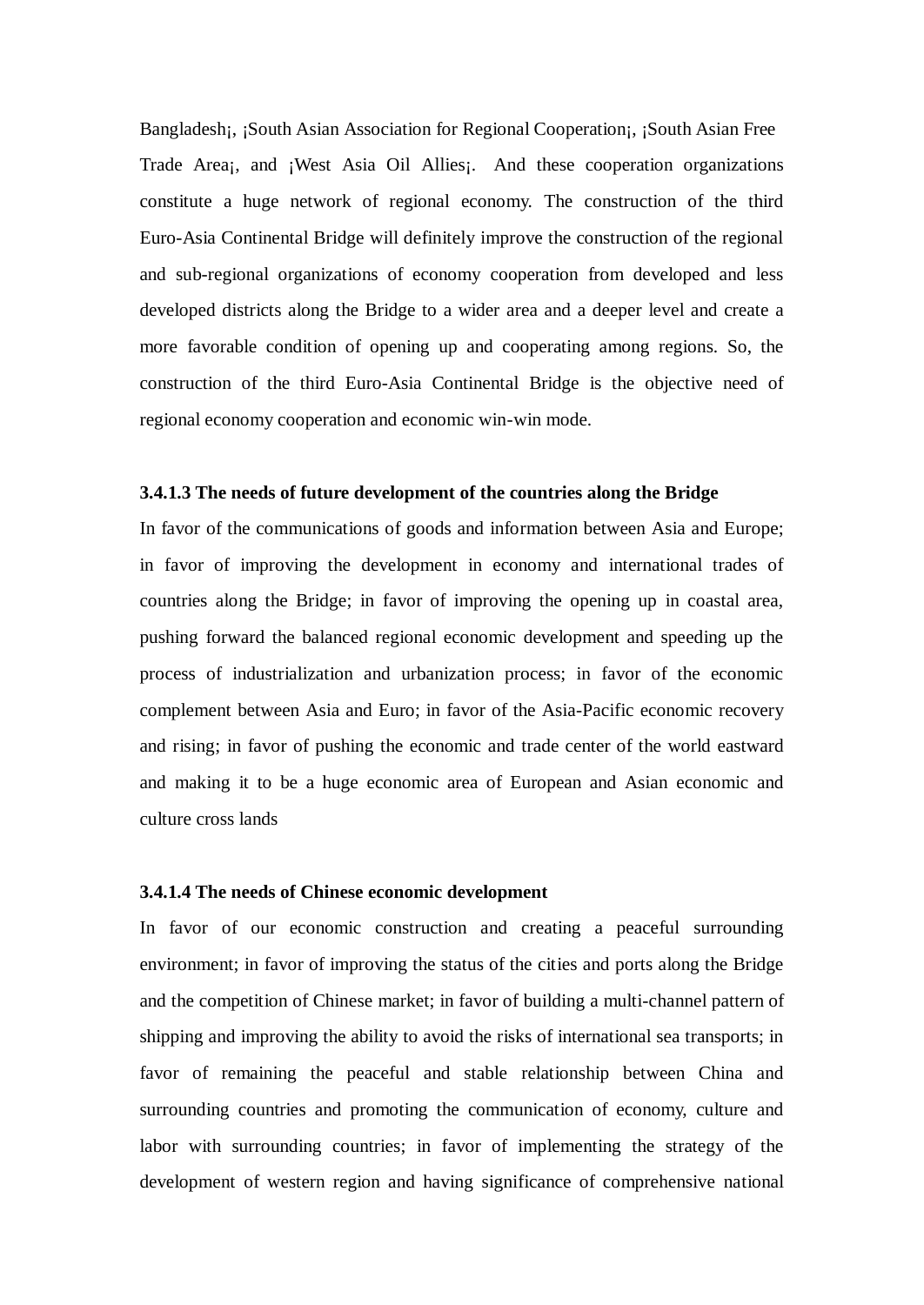unit, economic growth, social stability and considerate border.

### **3.4.2 The key of the construction**

The key of the third Euro-Asia Continental Bridge construction is Asia and also the key of Asia is Kunming-Chittagong railway. Kunming-Chittagong railway is not only an important part of the third Euro-Asia Continental Bridge but also the main content of Trans-Asia Railway and integrated transport network of Euro-Asia. Speeding up the construction of Kunming-Chittagong railway will not only improve the traffic fundamental equipments and development of economy and society of cities and countries along the Yunnang-Burma railway but also plays an important role in construction of the third Euro-Asia Continental Bridge.

The suggestion of building the Kunming-Chittagong railway is started by Kunming. The railway bypasses Kunming, Dali, Ruili, Muse in Burma, Lashio, Mandalay, Neibidu, Maguire, Ancun, and finally reaches Chittagong in Bangladesh, with a length of 2,000 kilometers, 1,400 kilometers of which is in foreign territory. Nowadays, the railway Kunming-Dali-Ruili in China which is under reconstruction or will be constructed is the west line of Trans-Asia railway. Kunming-Dali railway which is 300 kilometers long is under reconstruction of speeding line, while Dali-Ruili railway which is more than 330 kilometers is under construction. Therefore, Kunming-Chittagong railway will be completed only if the construction and reconstruction of foreign parts are finished. Extend the railway from Chittagong to the west and then Indian railway network will be connected and extend further to west, the railway can reach Middle East, Euro and North Africa to form the third Euro-Asia Continental Bridge.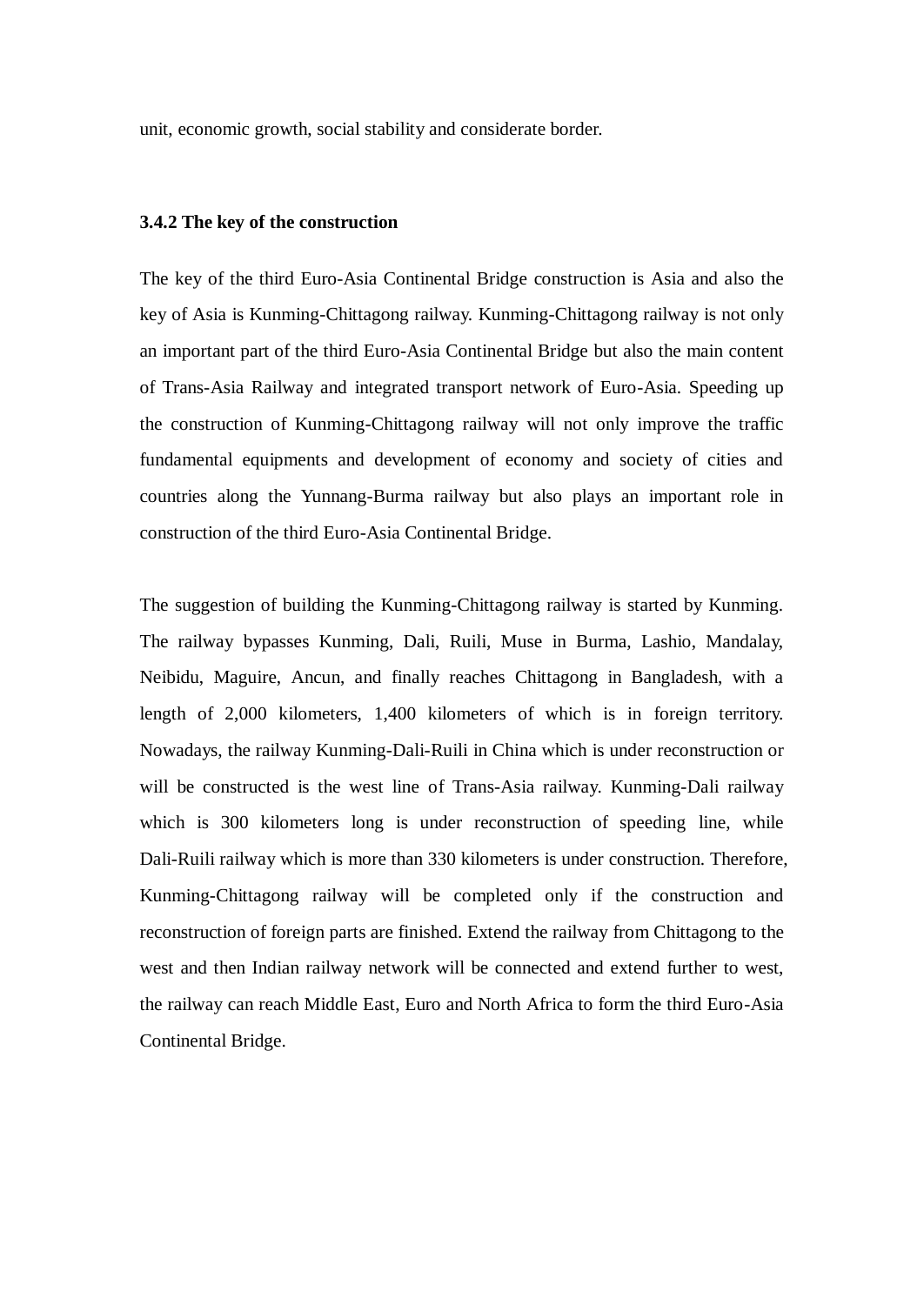# **Chapter 4 Impact Analysis of districts and countries along the Bridge**

## **4.1 China**

In the current situation of China and the world, the reference of the strategic thought of the third Euro-Asia Continental Bridge has important practical significance to the development of Chinese economy:

a. The construction of the third Euro-Asia Continental Bridge will help to expand our international development. Since 30 years of China; opening up, ¡Made in China; is spreading in international market especially in developed countries of Europe and America, which inevitable raises the number of the trade friction. Some European and American countries increased the number of trade barriers and anti-dumping measures to limit our exporting, which will make our traditional exportation market face bigger and bigger risks. The pressure of the fact forces us to find new export market. The thought of third Euro-Asia Continental Bridge provides us the level to further explore new markets because the third Euro-Asia Continental Bridge connects the Southeast Asia, South Asia, North Africa and Middle East. On one side, most of the countries in this area are developing countries that have desperate need of developing the local economy. And, this area is one of the top areas in economic growth all over the world; on the other side, China is getting closer with this area in economy cooperation and the space of cooperation is getting bigger and bigger. Especially entering the 21 century, the trades between China and Southeast Asia, South Asia, North Africa and Middle East is increasing. From 2001 to 2007, the average growth speed of export trades between China and East Union is 27.7%, while that of import trades is 26.2%; the average growth speed of export trades between China and Middle East is 33.4% and that of import trades is 28%; the average growth speed of export trades between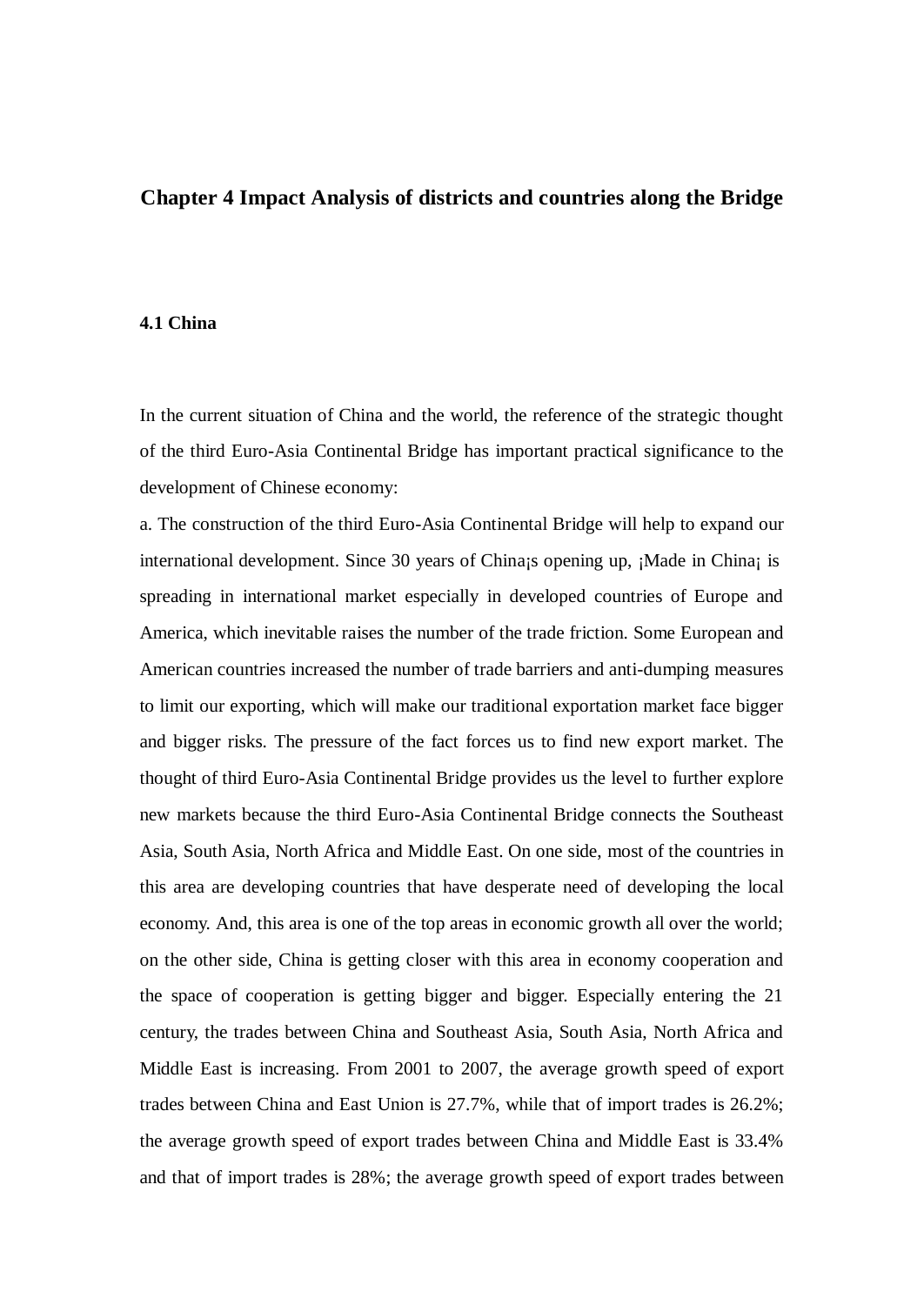China and North Africa is 33.6% and that of import trades is 34%. All of these are higher than the number Between China and Euramerican countries, which shows that our country have strong complement with these areas and if the thought of the third Euro-Asia Continental Bridge can go from the academic level to real country cooperation level, our international development space will be greatly explored.

b. The construction of the third Euro-Asia Continental Bridge will help us to improve international cooperation of energies. Although our country is rich in the energy and can meet 90% self-supply, the energy needed to speed up the development of economy and society is not fully self-supplied especially for the need of oil because the structure of the energy is un-balanced and factors like lower capita of the energy. Nowadays, our country is one of the biggest countries in oil import and the dependent degree of outside is around 43% which is very high. Some experts expected that, around 2020, China will be the no1oil import country all over the world. For a long time in the future, the use of international energy will be an important content in our economic and society development. The third Euro-Asia Continental Bridge in thought connects the world energy treasury¡ Middle East and the economic complement is fairly high between China and Middle East. The economic cooperation is getting closer nowadays between two parts, and the Dubai financial center pointed that: the trade amount between China and Middle East doubled since 2000 up to \$240 billion and would increase several times in the following ten years. Therefore, the construction of the third Euro-Asia Continental Bridge will further advance the economic links between China and Middle East and provide bigger space for our cooperation in international energy.

c. The construction of the third Euro-Asia Continental Bridge will help our country to implement ¡Free Trade Zone Strategy¡. Hu, Jintao, the general sectary, pointed during the report of 17th Domestic Meeting of People that: we need implement the ¡Free Trade Zone¡ Strategy. Our country started building the free trade zones in 2004, and up to Oct, 2007, our country has been negotiating 12 free trade zones with 29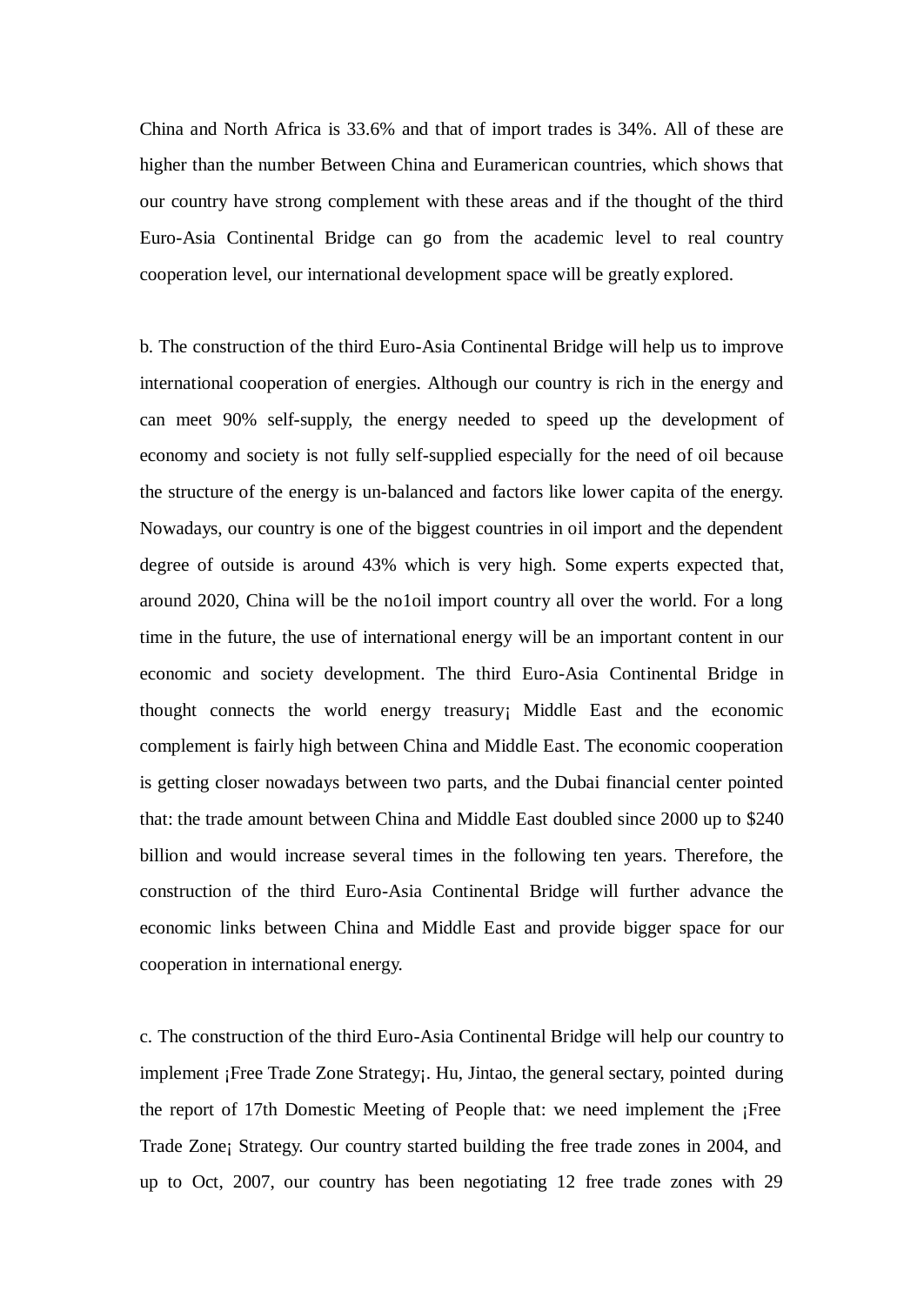countries or districts. In the 12 zones, 5 zones have been signed and 7 zones have been negotiating, what is more, other 3 zones have been researching under authorities. And 5 zones of them are running cross the third Euro-Asia Continental Bridge. The China - ASEAN Free Trade Area and the Mainland and Hong Kong and Macao Closer Economic Partnership Arrangement have been made substantive progress, China - Pakistan has signed a free trade area agreement, and only China - India regional trade arrangement is still the official joint research. At the same time, the third Euro-Asia Continental Bridge in thought connects to China-based Asia-Pacific Economic Cooperation in East Asia board, Association of Southeast Asian Nations, China-India-Burma-Bangladesh Cooperation Forum, the Bay of Bengal Cooperation Organization, the Pan-South Asian Association for Regional Cooperation, the Indian Ocean by the community South Asia Free Trade Area, the Gulf Cooperation Council, Organization of Petroleum Exporting Countries, the European Union, the African Union and many other interrelated and mutually covered region and sub-region economic cooperation organizations. The construction of the third Euro-Asia Continental Bridge will enable these organizations to connect through a main artery of transportation to promote a higher level in the region and wider cooperation. This will further provide a new platform to promote the China's strategy of Free Trade Area and actively participate in the development of regional economic integration.

## **4.1.1 Bridge Head--Shenzhen**

The threshold of the third Euro-Asia Continental Bridge is Shenzhen port which has 21,099,100 TEUs throughput with a 14.24% increasing. There are 298,400 ships in and out of the Shenzhen port. The effect and radiation of the port are increasing and the port has economic benefit of scale and a strong ability to integrate. At present, Shenzhen port still needs more supply to drive the economic growth. In the third Euro-Asia Continental Bridge under construction, Shenzhen port, as the bridge head, will stimulate the port business nearby, fully support the construction of the third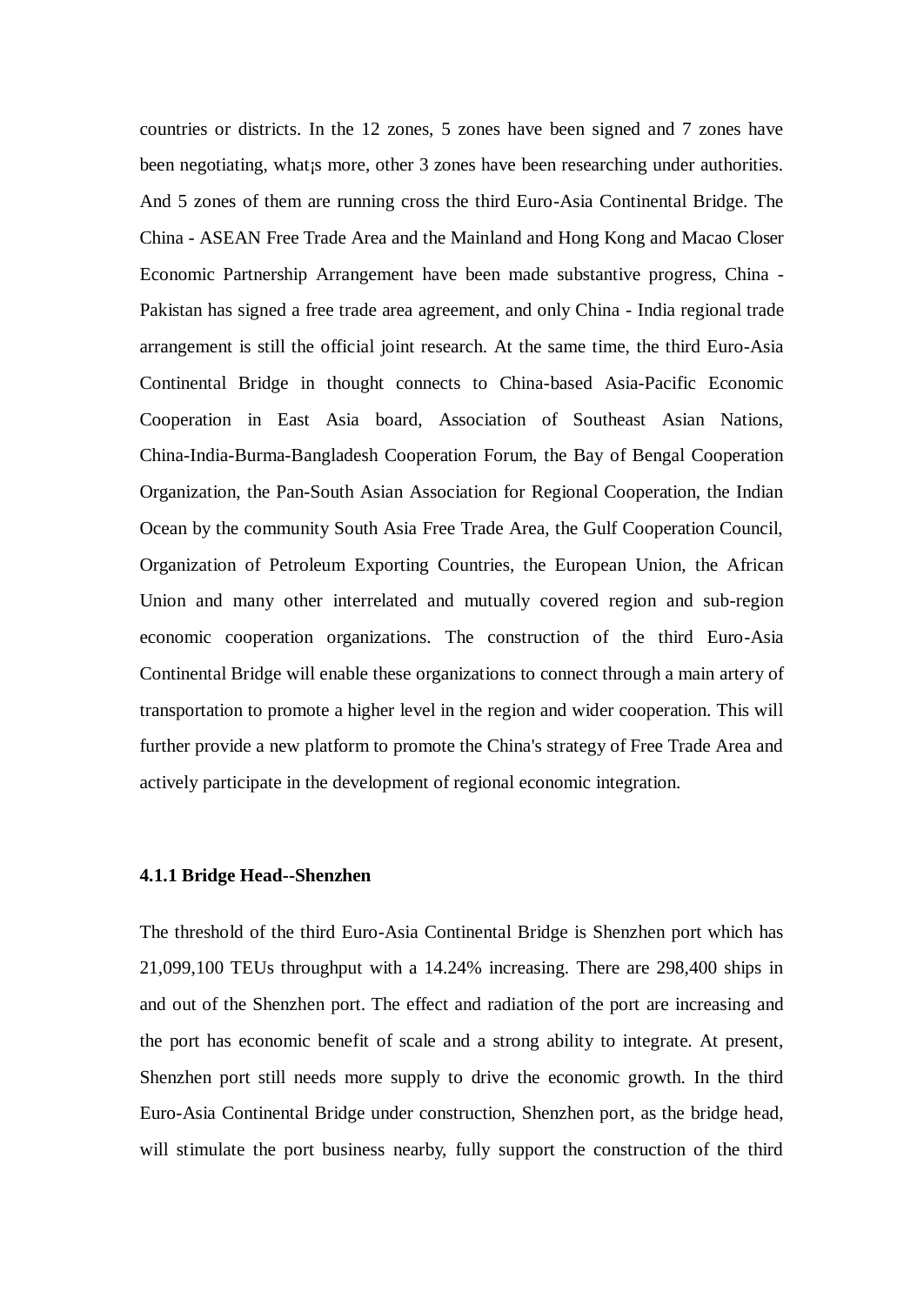Euro-Asia Continental Bridge and take the advantage of the comprehensive strength of Shenzhen container hub and Hong Kong free port. Along with the integrity of Shenzhen and Hong Kong is accelerating, Hong Kong and Shenzhen can complement each other, build the world; strongest and biggest port hands with hands and construct the more competitive and benefit ports with high efficiency, convenience and modernism.

Yantian port is the most advanced, most efficient in management and biggest in scale. The throughput of the containers will increase over 10 million TEUs in 2010 than that in 2006 which is 8.86 million TEUs. And further play the advantage of Shenzhen-based foreign trade container cargo hub. In addition, Shenzhen port has good cooperation relationship with main ports in Euramerica, Asia and Africa and world famous shipping companies and builds a friend relationship with Rotterdam port, which will help to greatly enhance its international competition and effect.

## **4.1.2 Hub--Yunnan**

2000 years ago, Yunnan was the important channel connecting China with Southeast Asia and South Asia, known as ¡the ancient Southern Silk Road¡. Yunnan province locates on the connection with China and Indochina Peninsula and the South Asia subcontinent, bordering with Vietnam, Laos and Myanmar directly, and it is the most convenient channel to South Asia, Central Asia, the Indian Ocean, Euro and Africa without bypassing the Strait of Malacca. Yunnan province has a good location, faces broadest market, has the strongest complementary with ASEAN and countries along the Bridge, has a longest history of friendly communications and has the best external connectivity. Along with the completion of three-dimensional traffic network in Yunnan, Yunnan can take the advantage of unique location and traffic strength to gather the labor flow and goods flow from Southwest China and South China especially those to South Asia and Southeast Asia, becoming the hub of the third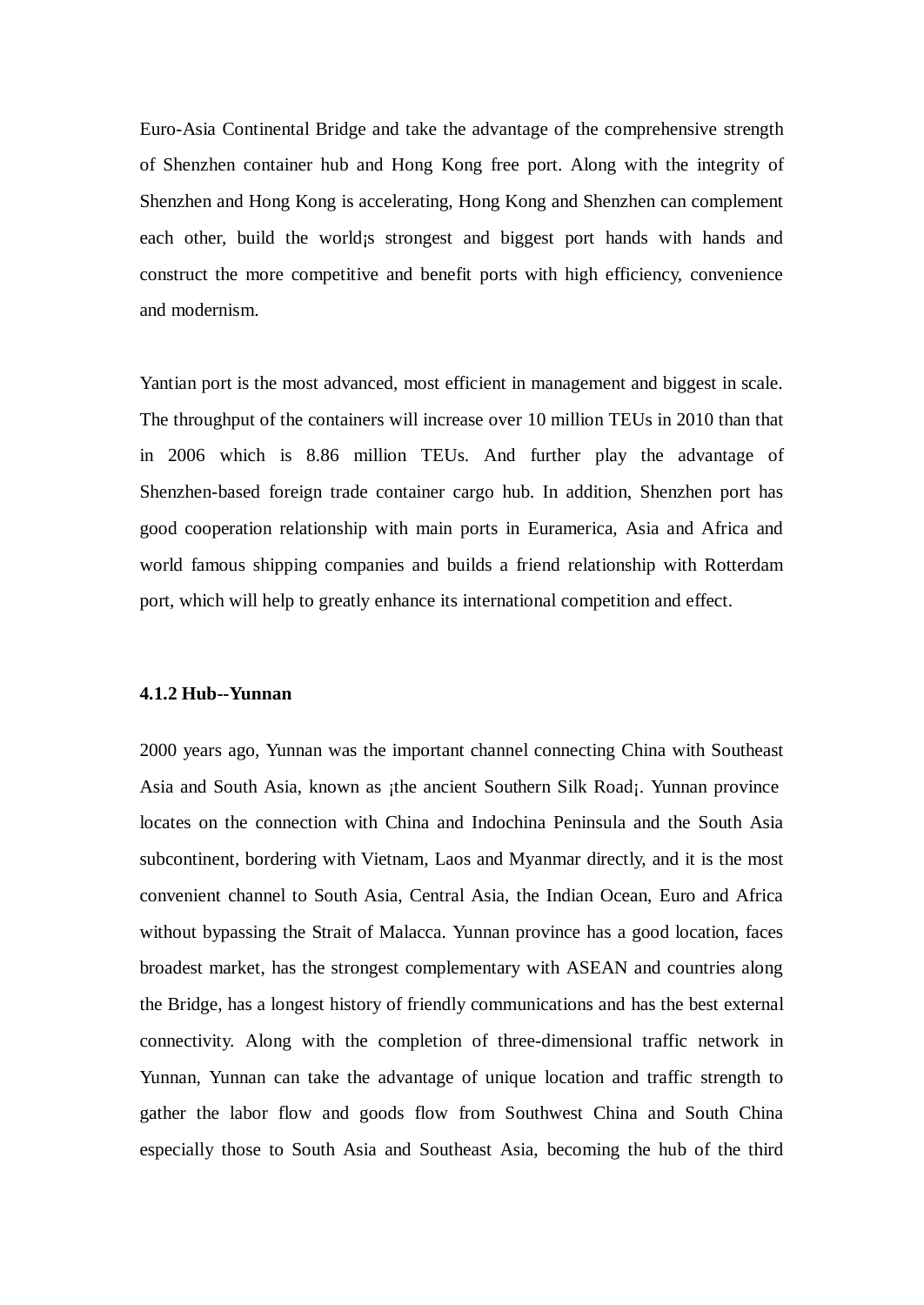Euro-Asia Continental Bridge. Nowadays, Yunnan, in Southwest China, is on the forefront of international communication with countries of Southeast Asia and will take the next step to extend westward to Bangladesh and India and southward to Thailand, becoming the information platform of the third Euro-Asia Continental Bridge. Besides, Yunnan will be all kinds of industrial business and export processing base of the third Euro-Asia Continental Bridge and because of the good location, promotes the integrity between China and Euro-Asia Continent in economy, explores the width and depth of opening up and becomes the model district to enhance the border open.

Yunnan has the potential to be the financing center for Asian mineral trades. At present, China and neighboring countries are becoming the hottest area of mining investment because of being rich in mineral resources, however, the lack of a world-class trading and financing platform for mining blocks the business development. At present, there are three financing centers of mineral trades in the world, namely, Toronto Stock Exchange in Canada, Stock Exchange in Sydney, Australia and South Africa Johannesburg Stock Exchange. Yunnan, as the province rich in mineral, has the conditions to first explore this area, building a world-class mineral trades and financing center that should be ¡famous in Asia and known in the world; Yunnan Mining right trading center has a certain market size since establishment in 2006 and the influence of this center in China and even in Southeast Asia is rising. What¡s more, because of the obvious strength in location and mineral resources, Yunnan has good foundation in communicating with foreign countries, especially in mining exploration and development cooperation with Southeast Asian countries. The build of professional right trading market and financing platform will further improve the regional economic development and expand the demands of the logistic market.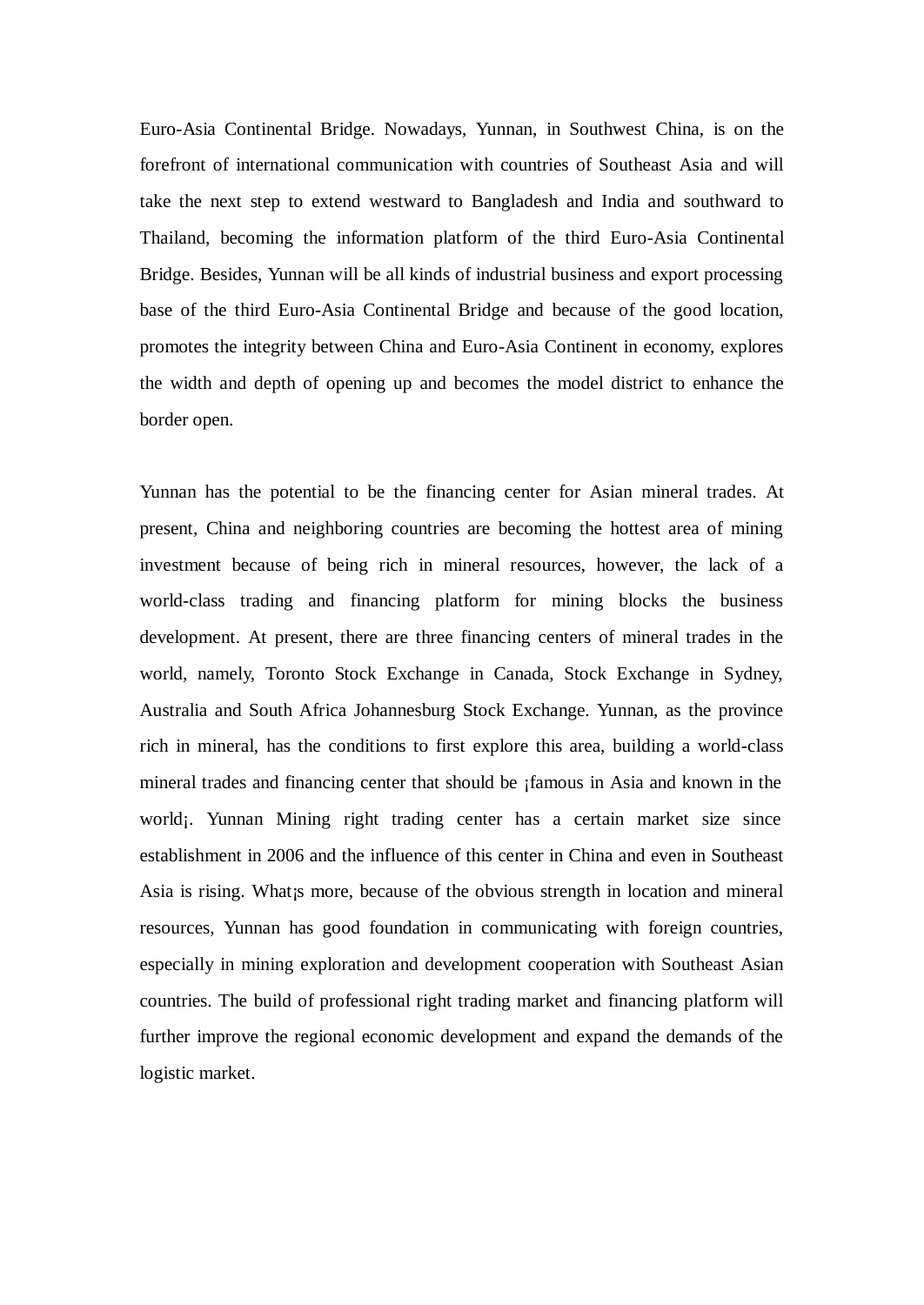#### **4.2 Burma**

The construction of the China-Burma oil and gas pipeline has increased the weight of the third Euro-Asia Continental Bridge. From the history of Continental Bridge development, the construction and improvement have close relationship with energy strategy. The third Euro-Asia Continental Bridge run through many oil-exporting countries and the sub-line of the third Euro-Asia Continental Bridge can further extend to Africa Continent, which has great significance in China; energy safety strategy. From the plan research result of the construction of China-Burma oil and gas pipeline, the movement is the same with the movement of China-Burma railway section in the third Euro-Asia Continental Bridge, if Jiaopiao is chosen to be the crude oil port, then the two movements are almost completely overlapped. The construction of the third Euro-Asia Continental Bridge provides the way for economy and society developments of related parts, enhances the links and cooperation among them and provides strong protection for the construction of oil and gas pipeline and continued effective operation after its construction. The overlap of oil and gas pipeline and the third Euro-Asia Continental Bridge profoundly shows the ¡interactive¡ relationship , gives the deeper meaning of the third Euro-Asia Continental Bridge from energy safety view and lifts the strategy position of the construction of the third Euro-Asia Continental Bridge.

According to the *ipoint-axis theory for regional development, along with the rapid* economic development of Trans-Asia, the eastward movement of the international trade, the third Euro-Asia Continental Bridge has more and more important strategic significance. The third Euro-Asia Continental Bridge will be not only a transport channel but also main axis of the regional economic development; the Bridge connects the Pacific Ocean to the eastward, so it will definitely attract the eyes from East Asia, Southeast Asia and the Pacific Rim countries, and connects with Central Asia, West Asia and Europe, being the channel of enhancing the Euro-Asia technical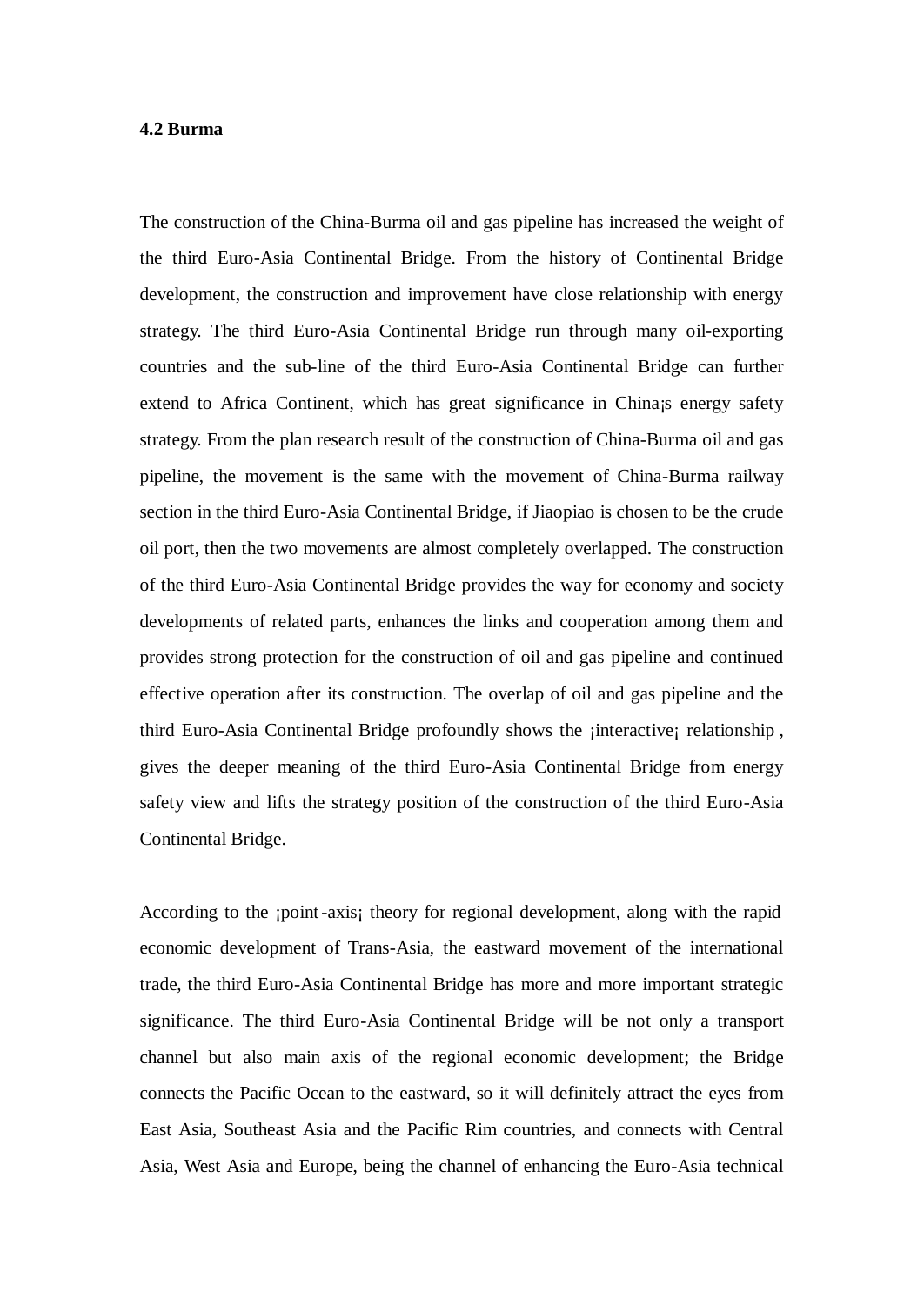and culture communications; plus the obvious complementary strength and optimize portfolio advantage in terms of resources and economic structure of the areas along the Bridge. Therefore, the countries along the Bridge will enhance the bi-direction radiation of Trans-Asia and Europe, at the same time sharing the result of the construction of the third Euro-Asia Continental Bridge.

## **4.3 India**

# **4.3.1 The benefit to Indian economic development from the third Euro-Asia Continental Bridge**

#### a. Regional advantage to Indian economic development

India locates on the only way from East Asia and Southeast Asia to Europe and will play the role of strategic hub after the completion of third Euro-Asia Continental Bridge. India will be the economic connection coordinates of East, Southeast and Europe, connecting the Indo-China railway network, the subcontinent of South Asia railway network, railway network in West Asia, Europe railway network and North Africa railway to the network groups. Along with the construction of third Euro-Asia Continental Bridge, the sea ports along the Bridge such as Shenzhen, Hong Kong, Chittagong and Calcutta will be connected and Indian good location on this channel will come out. The obvious strength of location and the joint transport of sea, air and land transports will help to form and develop the Indian trade center and industrial processing center.

# b. Enlarge the degree of opening up of Indian economy

With the development of economic globalization, China; opening up policy has already proved that only opening up can promote the development. The opening up is like a steam machine in modern economic development. The construction of third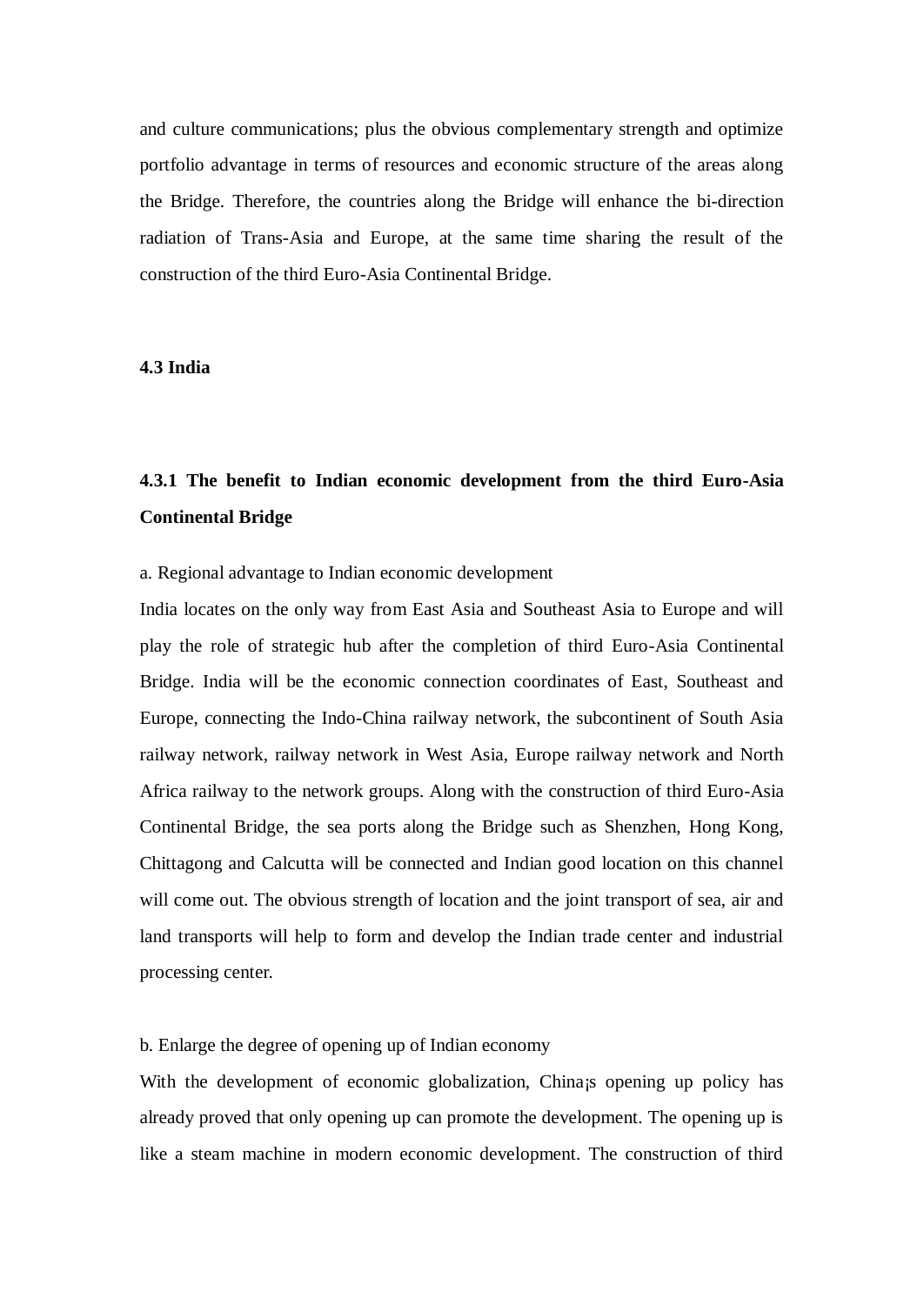Euro-Asia Continental Bridge improves not only the link between India and neighboring countries but also the links of Southeast Asia countries, China and European countries. Along with that India becomes the strategic hub of third Euro-Asia Continental Bridge and the trade amount is increasing, India will definitely expand its opening up and meet the continued development of Indian economy.

c. Lower the cost, form the logistic system on land and extend the foreign trades of India

The construction of third Euro-Asia Continental Bridge, as to developing countries like China and India, to construct a brand-new traffic system of goods transporting by land and to implement under the standards and requirements of modern international logistics from whatever the hardware building or software designing is to meet the needs of expanding the local market in China and India and to be the result of domestic and international interaction of China and India. A logistic system on land will be formed communicating with China, Southeast Asia, South Asia and Europe, which not only lowers the transporting costs and increase the oversea competition of Indian goods but also provides the conditions of expanding Indian external trades and realizes the development of Indian economy.

d. Promote the Indian carry-on business of exports and formation of process base of imports and exports

After the construction of third Euro-Asia Continental Bridge and the formation of the logistic system on land, India will be the business logistics center linking the west and the east. Along with the expansion of the trades and the construction and consummation, the environment and conditions the India manufacturing facing to will get a sharp improvement. Under the pull of huge emerging markets long the Bridge and the drive of the channel construction, Indian can fully play its complementary strength with countries and districts along the Pacific Ocean and Mediterranean, positively meet the market needs, undertake the industrial transfer in developed areas along the Bridge and form an industrial group of processing trades and import and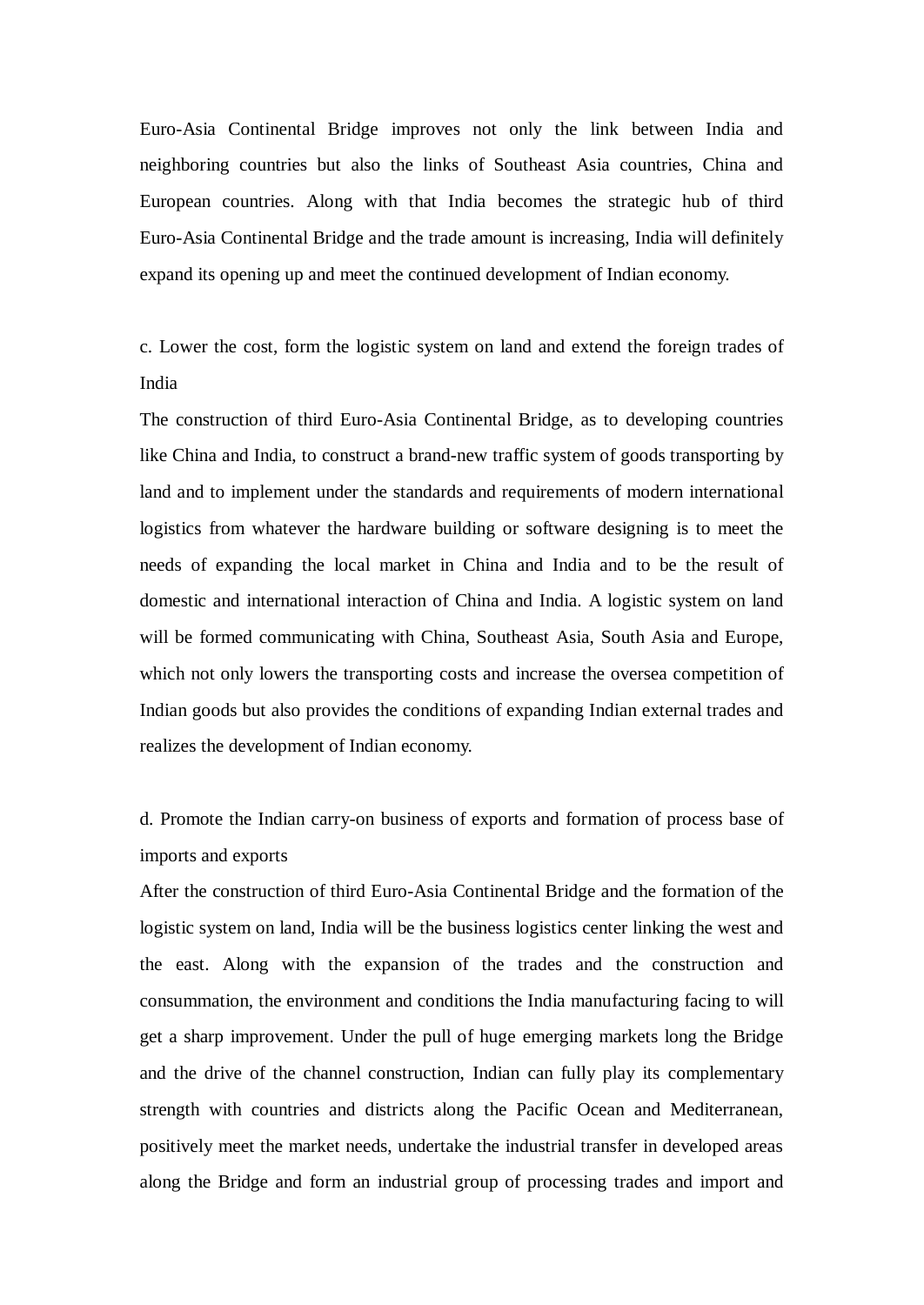export processing bases facing to South Asia, Southeast Asia, West Asia and Africa in central cities along the Bridge.

e. promote the economic cooperation development between India and other countries The third Euro-Asia Continental Bridge connects Asia, Europe and Africa, the area and population of them are over 50% and 80% separately, with bright future. The countries along the Bridge are rich in resources and are highly complementary with each other. A fast ¡Bridge¡ between resources and market s can be made to optimize the resources distribution of India and other countries along the Bridge, which will promote the Indian cooperation economy and meet the win-win development. The third Euro-Asia Continental Bridge not only will be a great channel of Euro-Asia economy and trades on land but also bring tourism and science and technology to meet the development of Indian tour economy and cooperation communication of science and technology.

# **4.3.2 The future of Indian economic development under the driving of third Euro-Asia Continental Bridge**

## a. Indian economy steps forward to join the world

Along with the construction of the third Euro-Asia Continental Bridge, Indian economy in future will follow the new type of opening up strategy that is to win on both sea and land. The construction of the third Euro-Asia Continental Bridge will connect ¡three Asia¡ (East Asia, South Asia and West Asia), communicate ¡three oceans¡ (Pacific Ocean, Indian Ocean and Atlantic Ocean), run through ¡three continents¡ (Asia, Europe and Africa). The realization of the thought of the third Euro-Asia Continental Bridge will bring India the unprecedented economic development opportunities and closer communications in economy, politics and culture between Indian and Southeast, China, West Asia and Europe. And along with the development of logistic system on land, the expand of the trading volume and the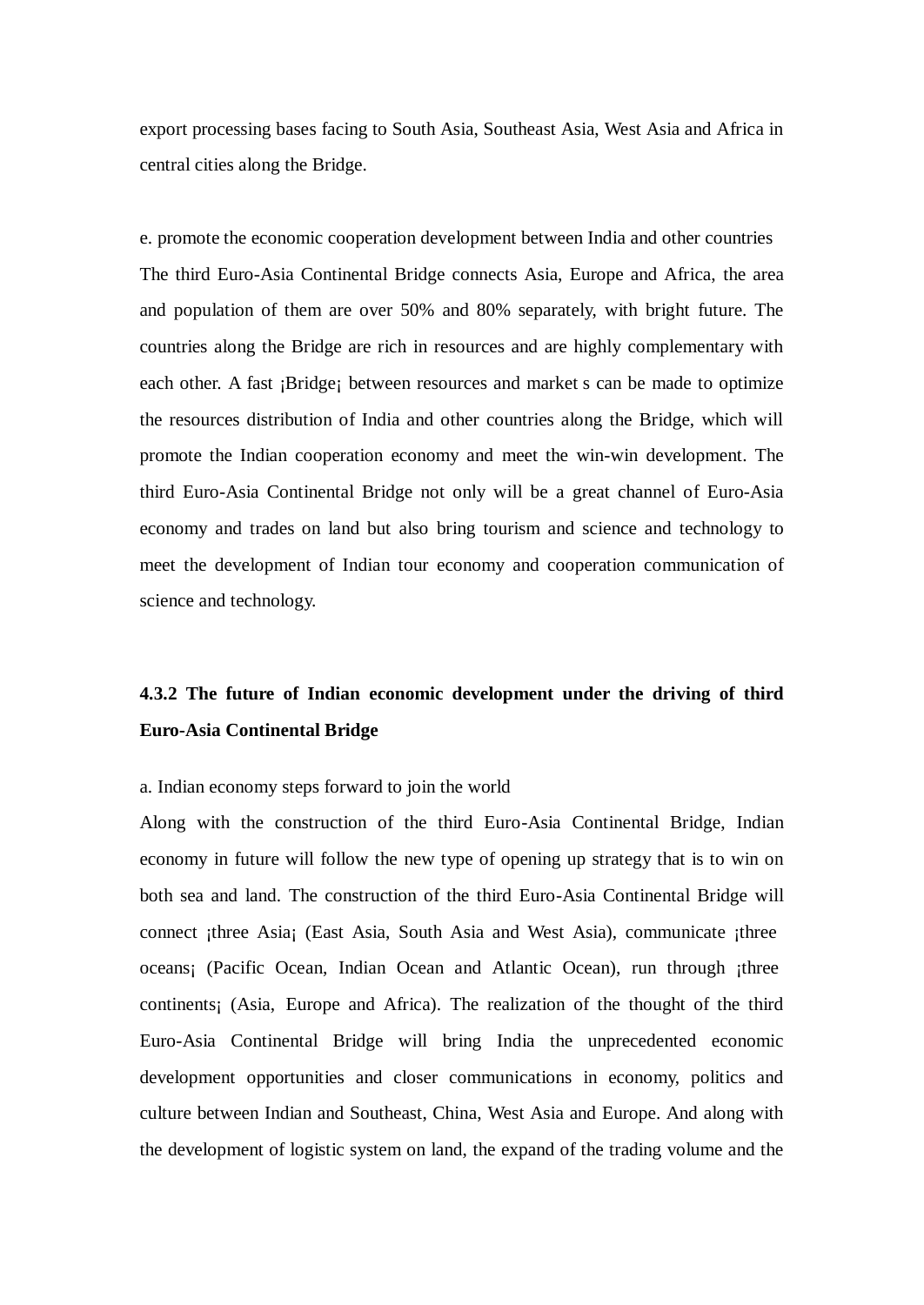meet of the cooperation economy, India will explore new markets, improve the general level of opening up and Indian economy will further join the world as well.

#### b. Indian economy remains the increasing trend

Since the Rao Government implemented reforms in India, Indian economy is keeping growing and becoming one of the developing countries that have fastest economy growth and biggest market potential. However, if the country¡s economy is meeting the continued development, we have to see if the foundation of the economic development is stable. The construction of the third Euro-Asia Continental Bridge will be a momentum of the Indian economic development. First, the construction of the third Euro-Asia Continental Bridge and the formation of the logistic system on land will bring the expansion of the trade volume and formation of the manufacturing centers, which will provide superior condition for further economic development. Second, the completion of the third Euro-Asia Continental Bridge is also a win-win bridge of corporate cooperation and development, will further broaden the operation idea of India, expand the development space, promote the development of Indian joint adventures and provide a strong impetus to economic development as well.

## c. Indian regional economic cooperation is enhancing

Under background of the economic globalization, regional economic cooperation is developing fast. To enhance development of the regional cooperation can take advantage of the resources strength of neighboring countries and optimize the resource distribution; reduce the tariff barriers and promote the development of inner regional trades. Along the third Euro-Asia Continental Bridge, India joins the regional economic organizations such as ¡China -India-Burma-Bangladesh Cooperation Forum; ¡South Asian Association for Regional Cooperation; and ¡South Asian Free Trade Area¡ and so on. Along with the completion of the land channel, the cooperation among these organizations is getting closer and closer. And along with the continued development of Indian economy, the status of India in these organizations will be more obvious and Indian regional cooperation economy will be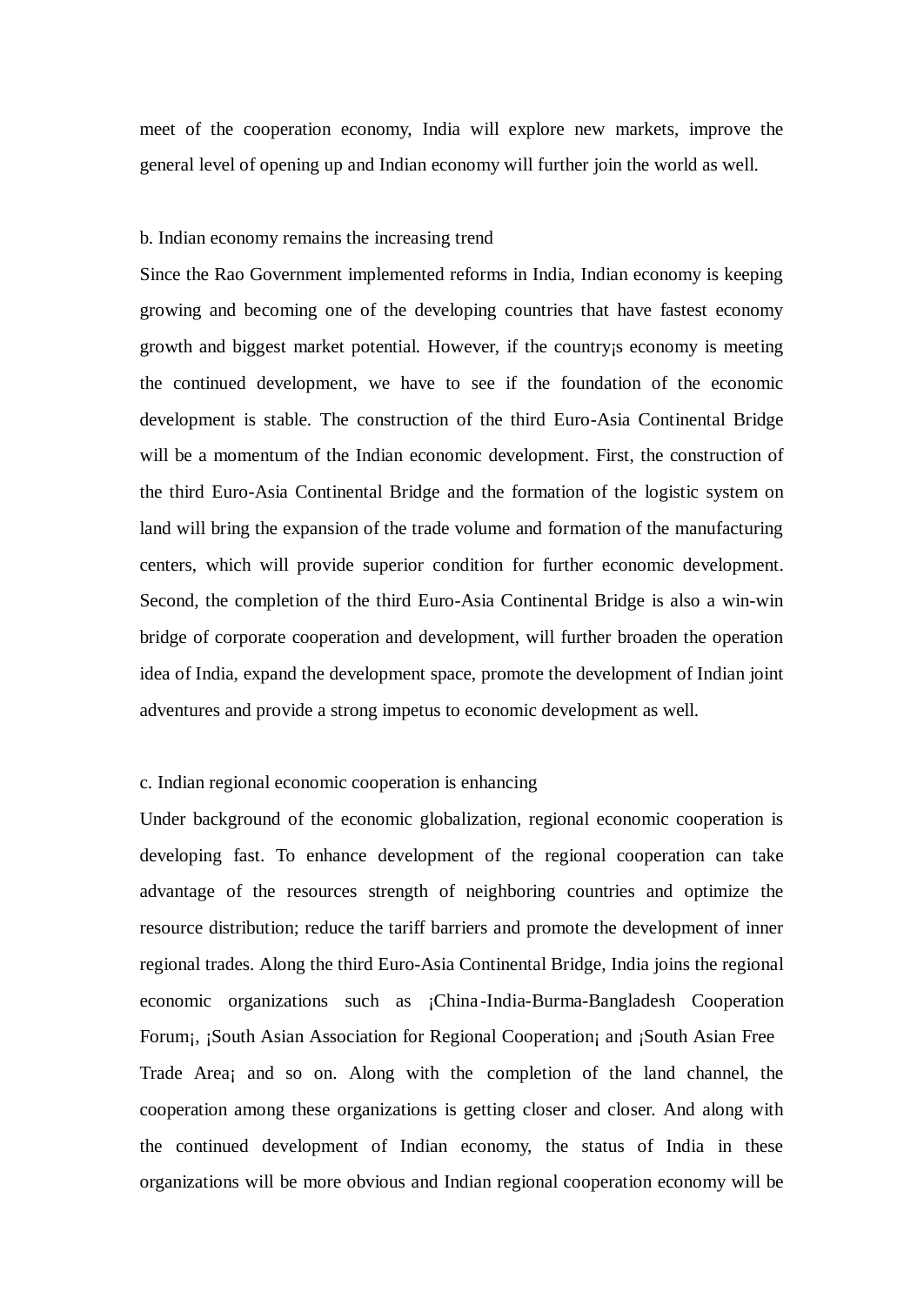further enhanced.

#### **4.4 Final stop¡ Netherlands**

Netherlands is China¡s the second biggest trade partners in Europe and Rotterdam port is one of the main ports in Netherlands, usually regarded as the bridge head of the European market by world¡s shipping logistics entrepreneurs. Rotterdam, as the stronghold of West European Sea an land transporting, is the distribution center for goods of Netherlands and European Union. The crude oil, oil products, corns, coals, ore and so on exporting to West Europe are carried through the port and then are transported to the destination by convenient boat, coastal ship, railway and roads etc.

At present, 14% of the Rotterdam throughput comes from China. Every year China exports a lot of consumer goods here and then the goods are transferred to the Euramerica market through Rotterdam port; a lot of goods like the paper and oil China importing are shipped through Rotterdam to China. If the construction of the third Euro-Asia Continental Bridge comes true, it will help the logistics and business development among China, Asia and Europe. Of course, Rotterdam port and Shenzhen port, two world-class ports, will have greater and brighter room for development cooperation.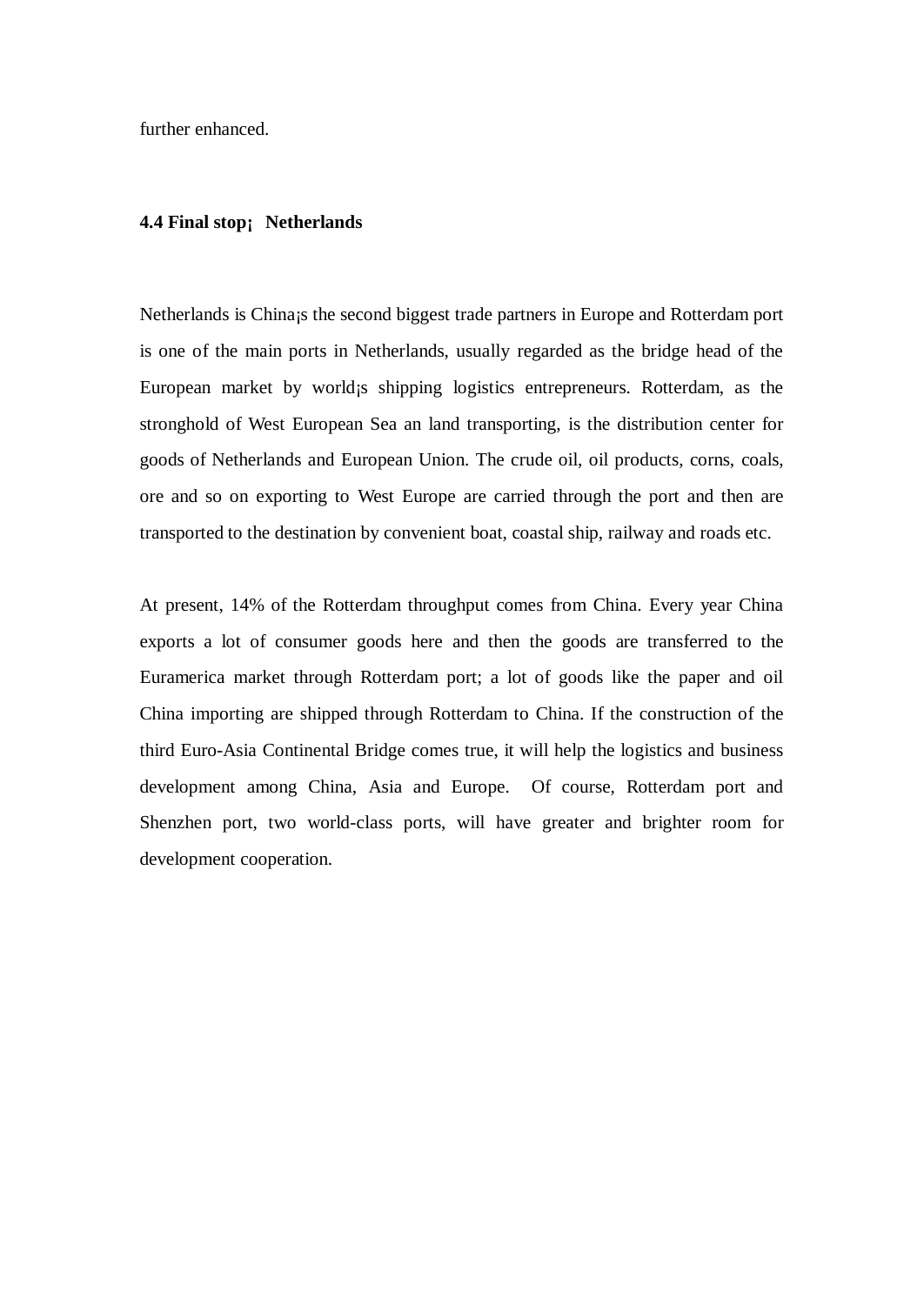# **Chapter 5 Forecasting and Suggestions**

# **5.1 Regression Analysis Report**

Because that the third Euro-Asia Continental Bridge is under programming, so in the part I will use the acture data of the second Euro-Asia Continental Bridge to do Regress to analyze the relationship between the no. of transit boxes and the total value of imports and exports of China that represents the countries along the third Euro-Asia Continental Bridge.

| Year | Total | To West         | To East |
|------|-------|-----------------|---------|
| 1992 | 50    | 50              |         |
| 1993 | 0     | 0               |         |
| 1994 | 61    | 61              |         |
| 1995 | 257   | 78(First train) |         |
| 1996 | 12118 | 9357            | 2761    |
| 1997 | 30016 | 15339           | 14677   |
| 1998 | 12194 | 6499            | 5695    |
| 1999 | 10514 | 4793            | 5721    |
| 2000 | 4893  | 3414            | 1479    |
| 2001 | 7526  | 4110            | 3416    |
| 2002 | 4175  | 2575            | 1600    |
| 2003 | 6150  | 5580            | 570     |
| 2004 | 8329  | 6873            | 1456    |
| 2005 | 29004 | 22498           | 6506    |
| 2006 | 43454 | 33741           | 9713    |
| 2007 | 57160 | 37452           | 19708   |

Table 5.1 The No. of transit boxes of China (1992-2007)

Table 5.2 Total Value of Imports and Exports of China

| Data from Customs statistics. |  |
|-------------------------------|--|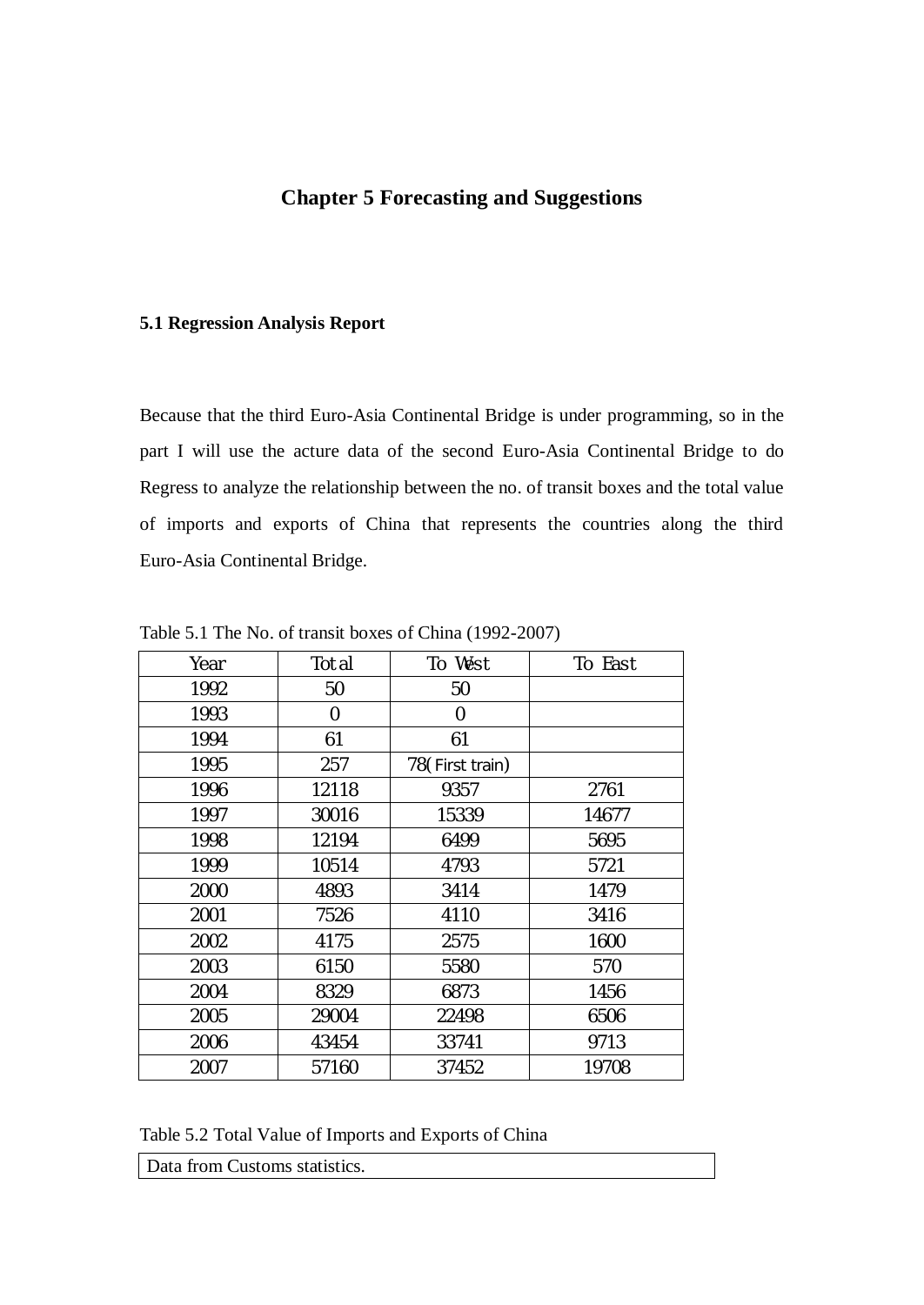|      | RMB 100 million                   |                         |                  |                |
|------|-----------------------------------|-------------------------|------------------|----------------|
| Year | <b>Total Imports</b><br>& Exports | Total<br><b>Exports</b> | Total<br>Imports | <b>Balance</b> |
| 1992 | 9119.6                            | 4676.3                  | 4443.3           | 233.0          |
| 1993 | 11271.0                           | 5284.8                  | 5986.2           | $-701.4$       |
| 1994 | 20381.9                           | 10421.8                 | 9960.1           | 461.7          |
| 1995 | 23499.9                           | 12451.8                 | 11048.1          | 1403.7         |
|      |                                   |                         |                  |                |
| 1996 | 24133.8                           | 12576.4                 | 11557.4          | 1019.0         |
| 1997 | 26967.2                           | 15160.7                 | 11806.5          | 3354.2         |
| 1998 | 26849.7                           | 15223.6                 | 11626.1          | 3597.5         |
| 1999 | 29896.2                           | 16159.8                 | 13736.4          | 2423.4         |
| 2000 | 39273.2                           | 20634.4                 | 18638.8          | 1995.6         |
|      |                                   |                         |                  |                |
| 2001 | 42183.6                           | 22024.4                 | 20159.2          | 1865.2         |
| 2002 | 51378.2                           | 26947.9                 | 24430.3          | 2517.6         |
| 2003 | 70483.5                           | 36287.9                 | 34195.6          | 2092.3         |
| 2004 | 95539.1                           | 49103.3                 | 46435.8          | 2667.5         |
| 2005 | 116921.8                          | 62648.1                 | 54273.7          | 8374.4         |
|      |                                   |                         |                  |                |
| 2006 | 140971.4                          | 77594.6                 | 63376.9          | 14217.7        |
| 2007 | 166740.2                          | 93455.6                 | 73284.6          | 20171.1        |

Sample No.: 16 (Year: 1992-2007) (Table 5.1)

Variables Entered: The number of transit boxes

Dependent Variable: Total Value of Imports and Exports (RMB)

Disturbing term: e

# **Y=aX+e**

Use the softwear SPSS to do regression of linear equation, the result as follows:

# **Regression**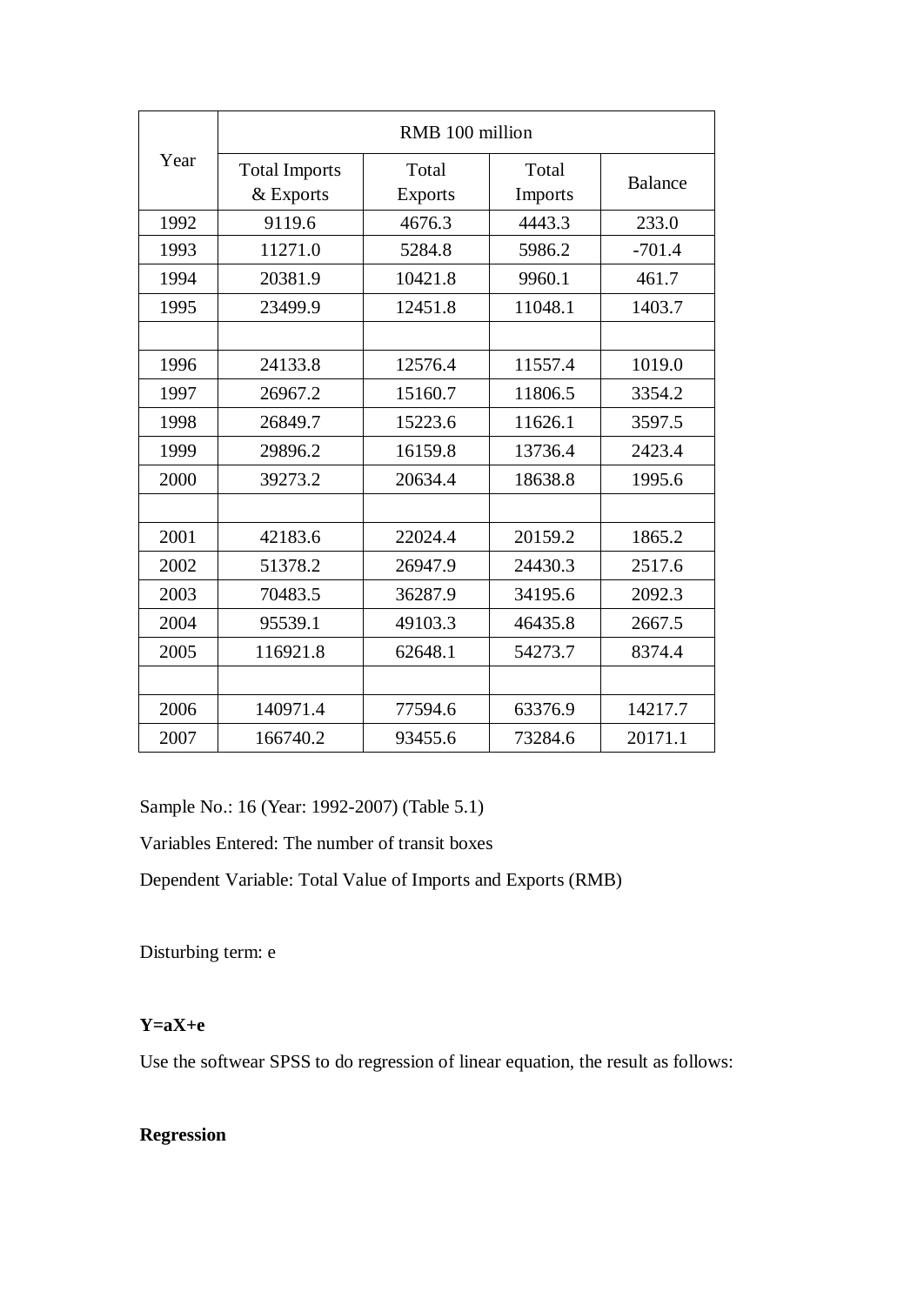|                                                                 | Variables Entered/Removed <sup>b</sup> |                   |        |  |  |
|-----------------------------------------------------------------|----------------------------------------|-------------------|--------|--|--|
| Model                                                           | Variables Entered                      | Variables Removed | Method |  |  |
|                                                                 | The number of transit boxes<br>Enter   |                   |        |  |  |
| a. All requested variables entered.                             |                                        |                   |        |  |  |
| b. Dependent Variable: Total Value of Imports and Exports (RMB) |                                        |                   |        |  |  |

| <b>Model Summary</b> |                                                        |          |                          |                   |  |  |
|----------------------|--------------------------------------------------------|----------|--------------------------|-------------------|--|--|
| Model                | R                                                      | R Square |                          | Std. Error of the |  |  |
|                      |                                                        |          | <b>Adjusted R Square</b> | Estimate          |  |  |
|                      | .818 <sup>a</sup>                                      | .669     | .645                     | 28935.69172       |  |  |
|                      | a. Predictors: (Constant), The number of transit boxes |          |                          |                   |  |  |

| <b>ANOVA</b> <sup>b</sup>                              |            |                |    |                |        |                   |
|--------------------------------------------------------|------------|----------------|----|----------------|--------|-------------------|
| Model                                                  |            | Sum of Squares | df | Mean<br>Square | F      | Sig.              |
| 1                                                      | Regression | 2.365E10       |    | 2.365E10       | 28.248 | .000 <sup>a</sup> |
|                                                        | Residual   | 1.172E10       | 14 | 8.373E8        |        |                   |
|                                                        | Total      | 3.537E10       | 15 |                |        |                   |
| a. Predictors: (Constant), The number of transit boxes |            |                |    |                |        |                   |
| b. Dependent Variable: Total Value of Imports and      |            |                |    |                |        |                   |
| Exports (RMB)                                          |            |                |    |                |        |                   |

| <b>Coefficients</b> <sup>a</sup> |                             |            |              |  |      |  |
|----------------------------------|-----------------------------|------------|--------------|--|------|--|
|                                  | Unstandardized Coefficients |            | Standardized |  |      |  |
| Model                            |                             |            | Coefficients |  | Sig. |  |
|                                  | В                           | Std. Error | Beta         |  |      |  |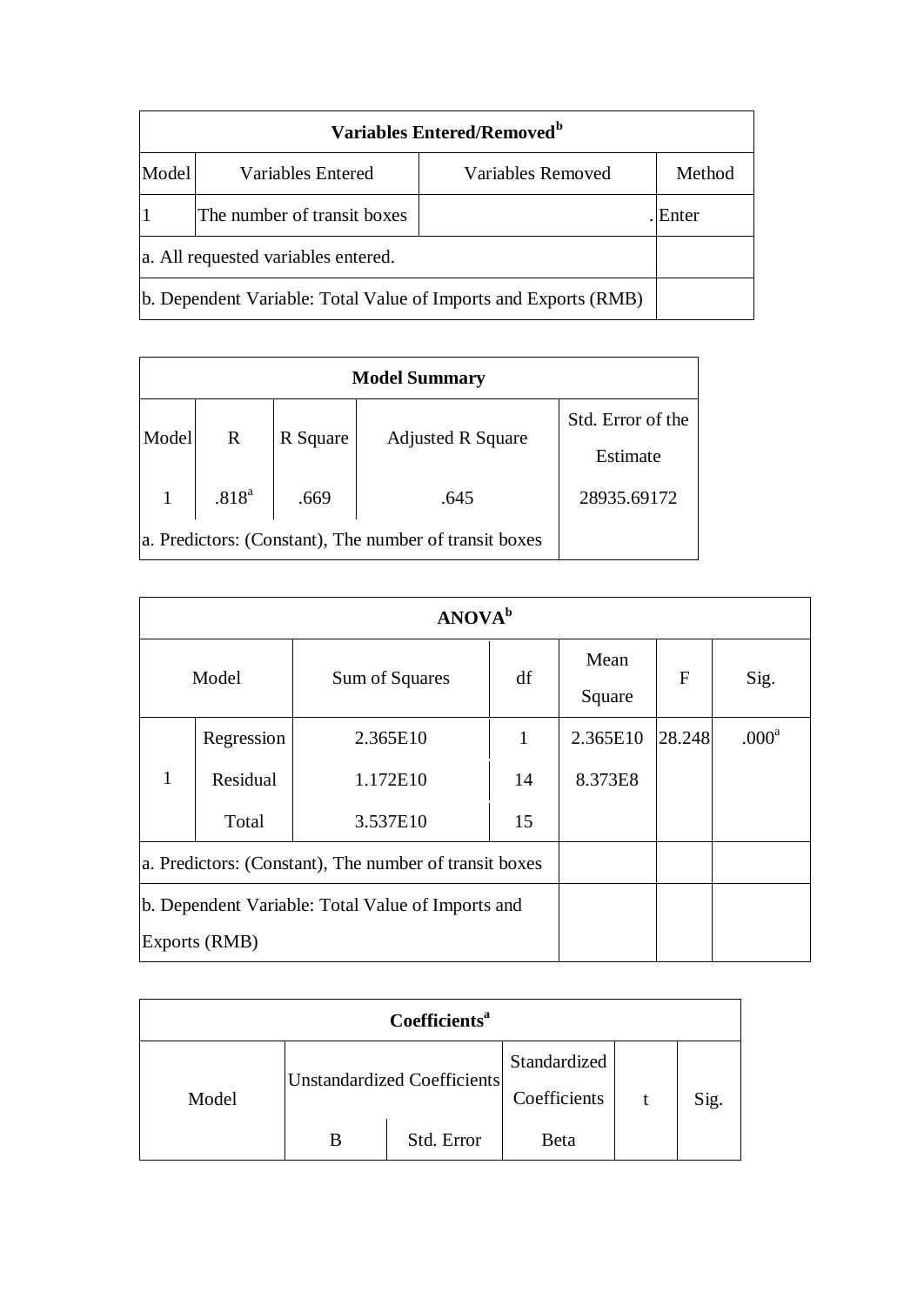|    | (Constant)                                 | 22938.552 | 9537.715 |      | 2.405 | .031 |
|----|--------------------------------------------|-----------|----------|------|-------|------|
|    | The number of                              |           |          |      |       |      |
|    | transit boxes                              | 2.340     | .440     | .818 | 5.315 | .000 |
| a. | Dependent Variable: Total Value of Imports |           |          |      |       |      |
|    | and Exports (RMB)                          |           |          |      |       |      |

The R Square of the regression equation is 0.669, and the adjusted R Square is 0.645. That is to say the equation illustrates that the number of transit boxes can further the development of Total Value of Imports and Exports. And in the sample, the turnover size has 65% to be able to make an explanation from transiting coming box number.

The value of Sig is about 0.000, that is to say the parameters are significant statistically. The Coefficients no. is 2.34, and it indicates that the size of the volume of trade and transit has a direct proportion with the number of transit boxes. That is to say with the development of the no. of transit boxes the total value of imports ans exports will grow too. So we can see that, if we increase the carrying capacity of transit or improve the no. of transit boxes, it will help to promote the development of trade volume.

In the other hand, I use the actual data of China to be a model to explain the relationship between the no. of transit boxes of the second Euro-Asia Continental Bridge and the total value of imports and exports of China. From the above explanation we can infer that with the development of the third Euro-Asia Continental Bridge it will also help to accelerate the development of the total value of imports and exports of China. Further more, it will also help to accelerate the economic development of the other countries along the third Euro-Asia Continental Bridge.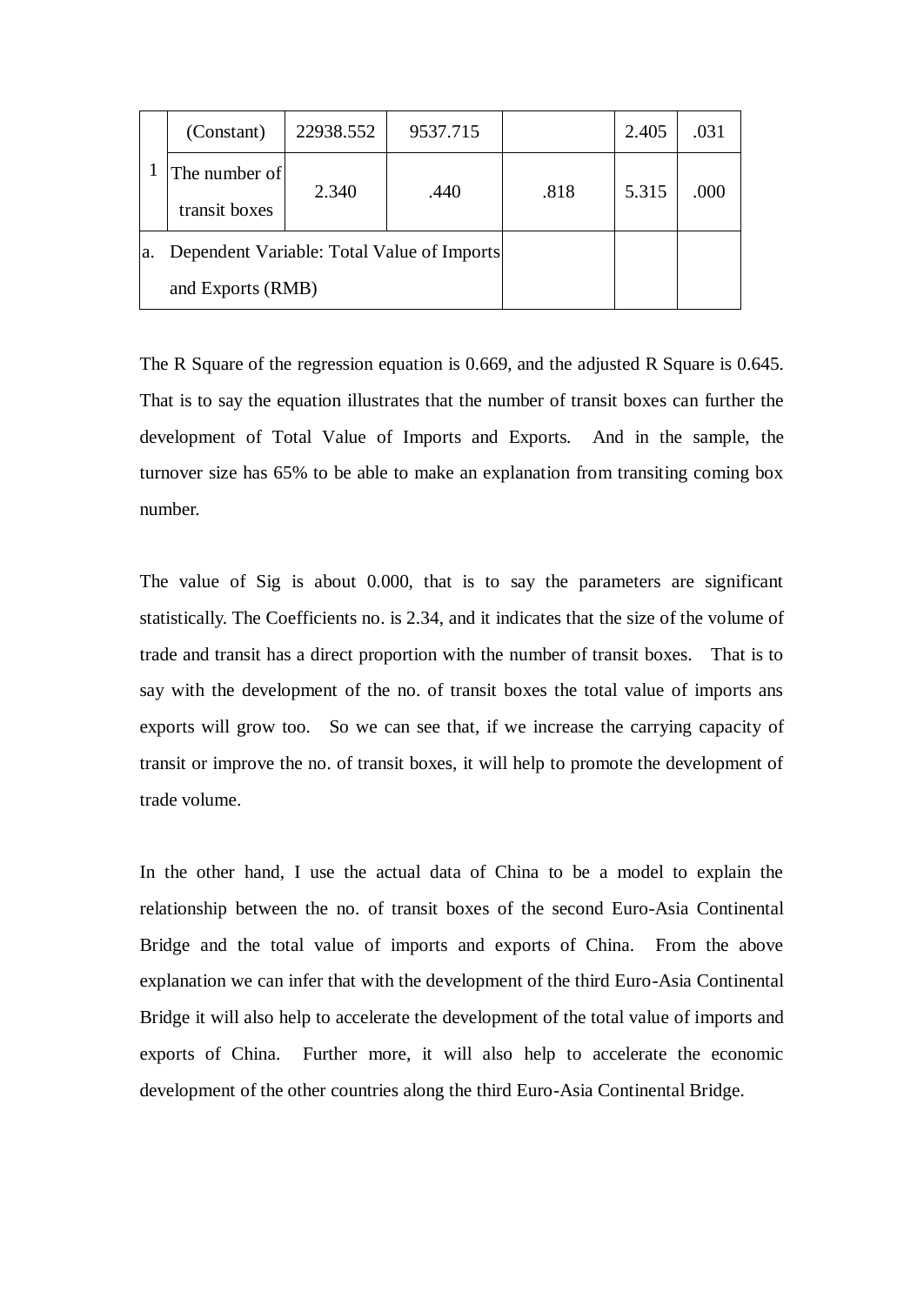#### **5.2 Forecasting**

Most of the Continental Bridge transports are the bulk transport of cross-border long-distance transportation, and its capacity has a close relationship with national resources, the level of economic development, in particular the volume of trade between countries. The methods we forecast the freight turnover volume of the third Continental Bridge through Asia, Europe and Africa as follows: to regional economic growth and international exchanges as the background, and based on international trade to do the total amount forecast of short-term and long-term.

The mainland bridge directly connect with Southeast Asia, South Asia, West Asia and some North Africa countries, although its economy has not yet developed currently, but most of the countries are developing countries, and the potential of economic growth of these countries is very strong, and the growth rate will be much higher than the world average level. These states maintain a more stable relation with China not only in political and diplomatic, but also in frequent economic and trade activities for many years. Besides, the mainland bridge will connect with the railway network of the European developed countries through the northern part of Istanbul, and it will bring more and more potential trade activities.

From the analysis of the multilateral trading situation, we can see that the eastbound cargo types are as follows: jade, wood, fertilizer, petroleum and its products, chemical raw materials, old ships, raisins, cotton, complete sets of equipment, machinery, equipment, various types of vehicles, metals, minerals, chemicals products, ore, cocoa and so on. And the westbound types of cargo are as follows: paper, stationery, sporting equipment, bicycles, textiles, hardware, metal products, steel products, pig iron, medicine, medical equipment, industry and agriculture equipment, rubber products, feed, machinery and equipment, chemical products, livestock, grain, oil, food, handicrafts, tea, rice and so on.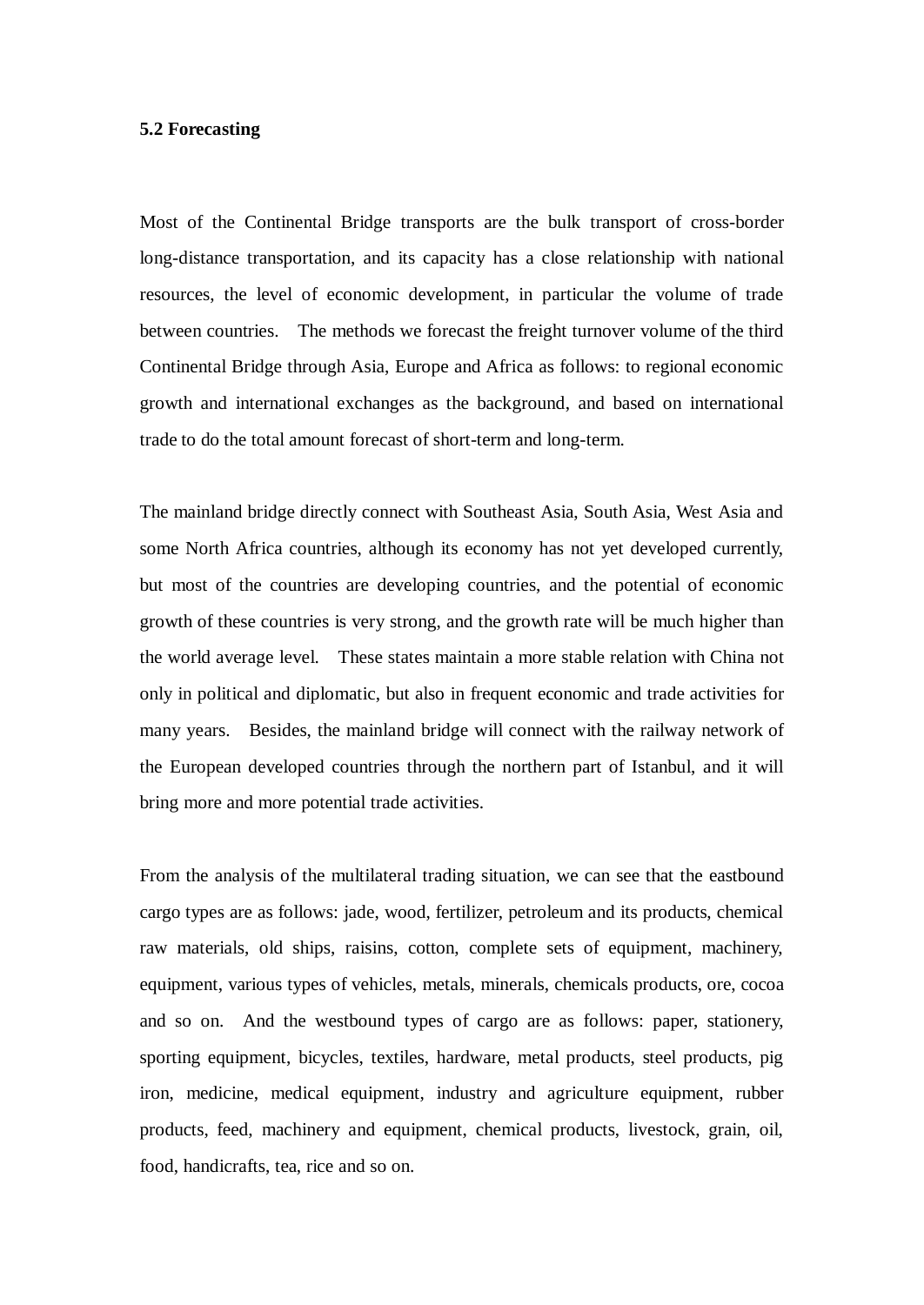If we make a preliminary forecast of the freight transport volume through the continental bridge based on international trade between countries alongside the continental bridge, the results is that: By 2010, the westbound cargo will reach 11 million tons, and 13 million tons East acts.

In addition, with the opening of the continental bridge as well as the regional economic development and tourism development in northern Myanmar, northeast India and other countries it will attract more and more tourists and promote the passenger movement. The volume of passenger movement thourough the continental bridge will be in a considerable size. The size of railway development determines the demand of transport, but the railway construction is constrained by the natural and geographical conditions, and also the economic strength of objective conditions.

The existing railway network of the continental bridge in China and India has been widly developed and keep a good condition, and its total length is 62,600 kilometers, in which 33,000 kilometers quasi-gauge, 25,000 kilometers meter track, and about 4,600 kilometers narrow gauge. The orbit of continental bridge in India is quasi-gauge, so is West Asia. Further more about 335 kilometers railway in Lebanon which has been abandoned, and this part needs to be returned to work capacity. From the integrated part of domestic and international transport capacity of the continental bridge and compared with the potential traffic demand in comparison, it is easy to see that the existing railway supply of transport capacity is less than the potential future traffic demand. That is to say the transport capacity can not meet the requirements of traffic. So to intensify the construction of the third Euro-Asia Continental Bridge is imperative.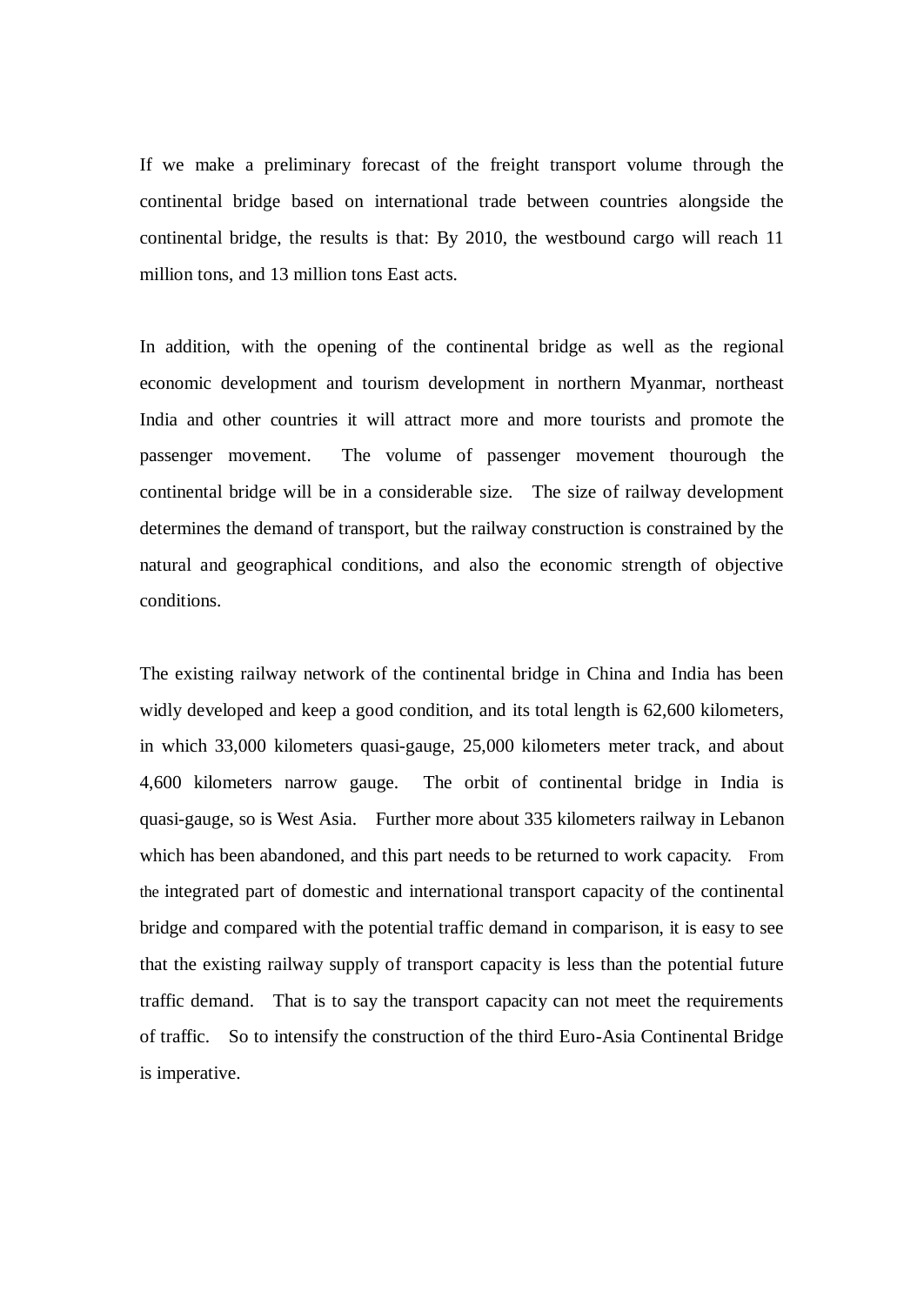### **5.3 Questions and Suggestions**

#### **5.3.1 Increase research efforts and Focus on key issues**

For the purpose of building the third Euro-Asia Continental Bridge as soon as possible, we need to pay more attention to the following three questions: firstly, we need to get a better relationship with the countries that around China, and it is the guarantee for the future construction being finished successfully. Secondly, we have to know that after the third Euro-Asia Continental Bridge having being finished building it doesnot mean that it is opening to the public, and we need to pay more attention to the potential quentions that may happen anytime anywhere in the light of the experiences of the second Euro-Asia Continental Bridge. The last key point is that opening is not meaning the development of the aside areas, and these areas need to develop their industries with the step of the development of the third Euro-Asia Continental Bridge.

## **5.3.2 Phased implementation and Steady progress**

It is possible for us to building the third Euro-Asia Continental Bridge step by step, and one of the most important current situations is to get well built of the railway construction in Yunnan China. Besides, for the building contruction outside China one of the real situations is to get the way to India Ocean open. For the key area of the third Euro-Asia Continental Bridge one of the most urgent things to do is to accelerate the communication contruction from China to Myanmar and India. We suggest that our country should invest more and pay more attention on the cooperation with the border countries in order to accelerate the development process of the communication constructions connecting China with the border countries. Only that it could be beneficial after it had been opened to public.

### **5.3.3 Strengthen international cooperation**

Generally speaking, the third Euro-Asia Continental Bridge is a railway network that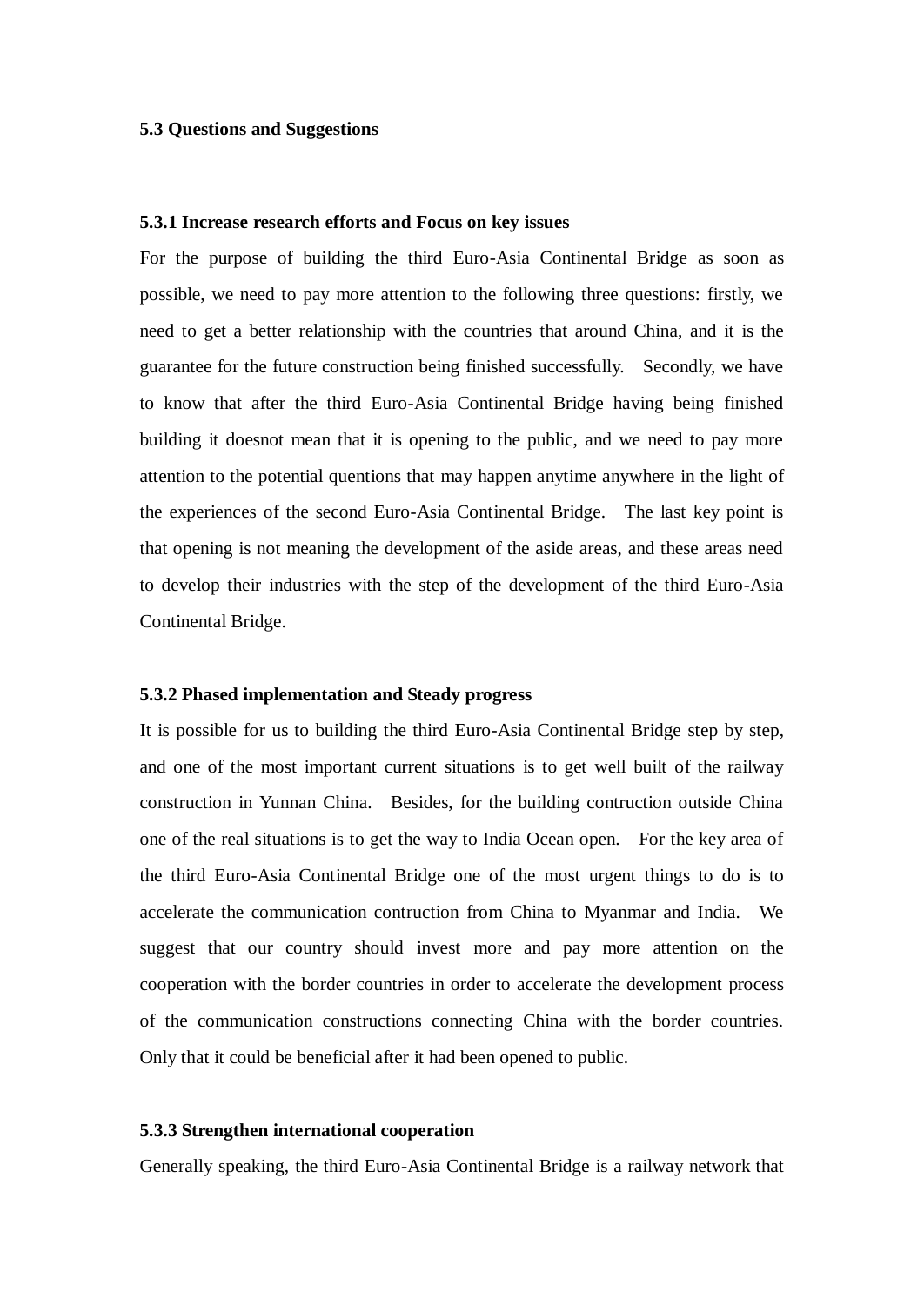mainly recovers the South East Asia, South Asia, West Asia, Africa and Europe. At present it is a pease time for China and South Asia for their furture cooperation and development, and to plan to build the third Euro-Asia Continental Bridge is help them to be strategical cooperation parters. That we suggest founding the cooperation party in Kunming is good for fasten the construction process of the third Euro-Asia Continental Bridge by multilateral cooperation parties.

# **5.3.4 Strengthen China's foreign direct investment and the economic analysis of investment projects**

According to general situation of China¡ high deposit, high investment and the reality that financial capital is the main part of the export capital of China; it is good for our country to take the form of direct investment to furture construction. And from the point of investment it is not a difficult problem for the domestic capital investment. For the outward problems the key point is the railway construction from Kunming to Jida Port. And it is estimated to cost more than ten billion RMB that we suggest the part of capital could be collected by direct investment from foreign countries. On basis of equality and mutual benefit it is good for both sides to build traffic networks. Besides, we should also intensify the feasibility study of this program, and work out a reasonable plan for collecting and investing capital.

#### **5.3.5 Develop Yunnan to be the cutting-edge opening to the outside world**

To build the third Euro-Asia Continental Bridge need to the good cooperation of the aside countries, and it also provides a good opportunity for Yunnan. In the past we always seeked the way to foreign countries for the southwest areas, but the backup transportation cost and the investment environment always become the key restrict facts. And now when the third Euro-Asia Continental Bridge is opened, Yunnan will be the nearest place to foreign countries in southwest area. So it is good opportunity for the development of Yunnan.

**5.3.6** To accelerate the construction of infrastructure and to put Yunnan in the place of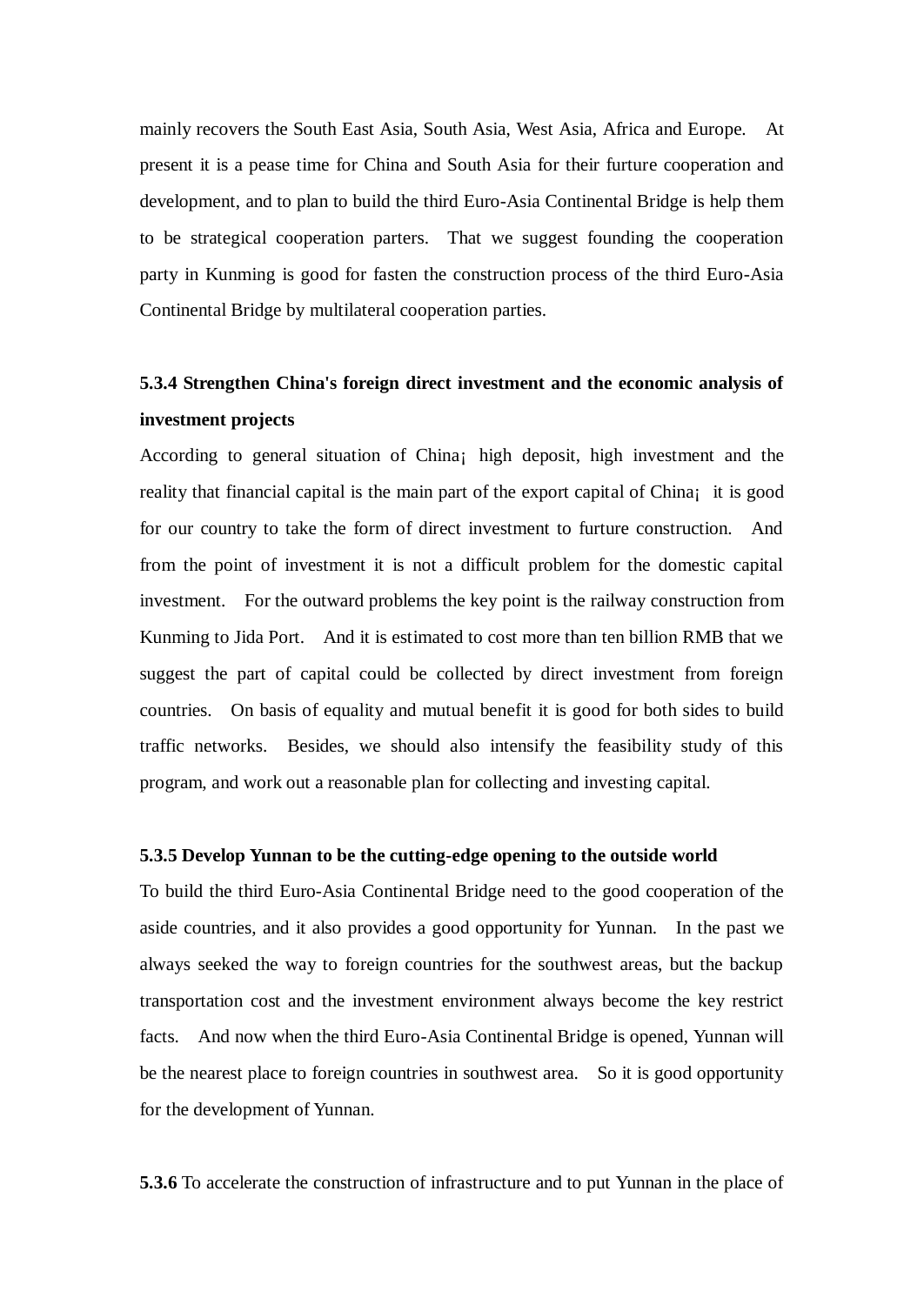economic centre and communication centre, it is a simple question to solve the problem of railway but also the whole integration of railway, road, ports and the facilities of telecommunication. And we should recognize that to program the construction of the third Euro-Asia Continental Bridge is an important measure to promote the development of the industries alongside and the area economic.

**5.3.7** Based on the experience of building the previous two continent bridges we should avoid the existing and potential problems as possible as we can. For example, the choice of the route, cost control and the application of information technology and so on. On the process of the construction of the third Euro-Asia Continental Bridge we should pay more attention to these aspects.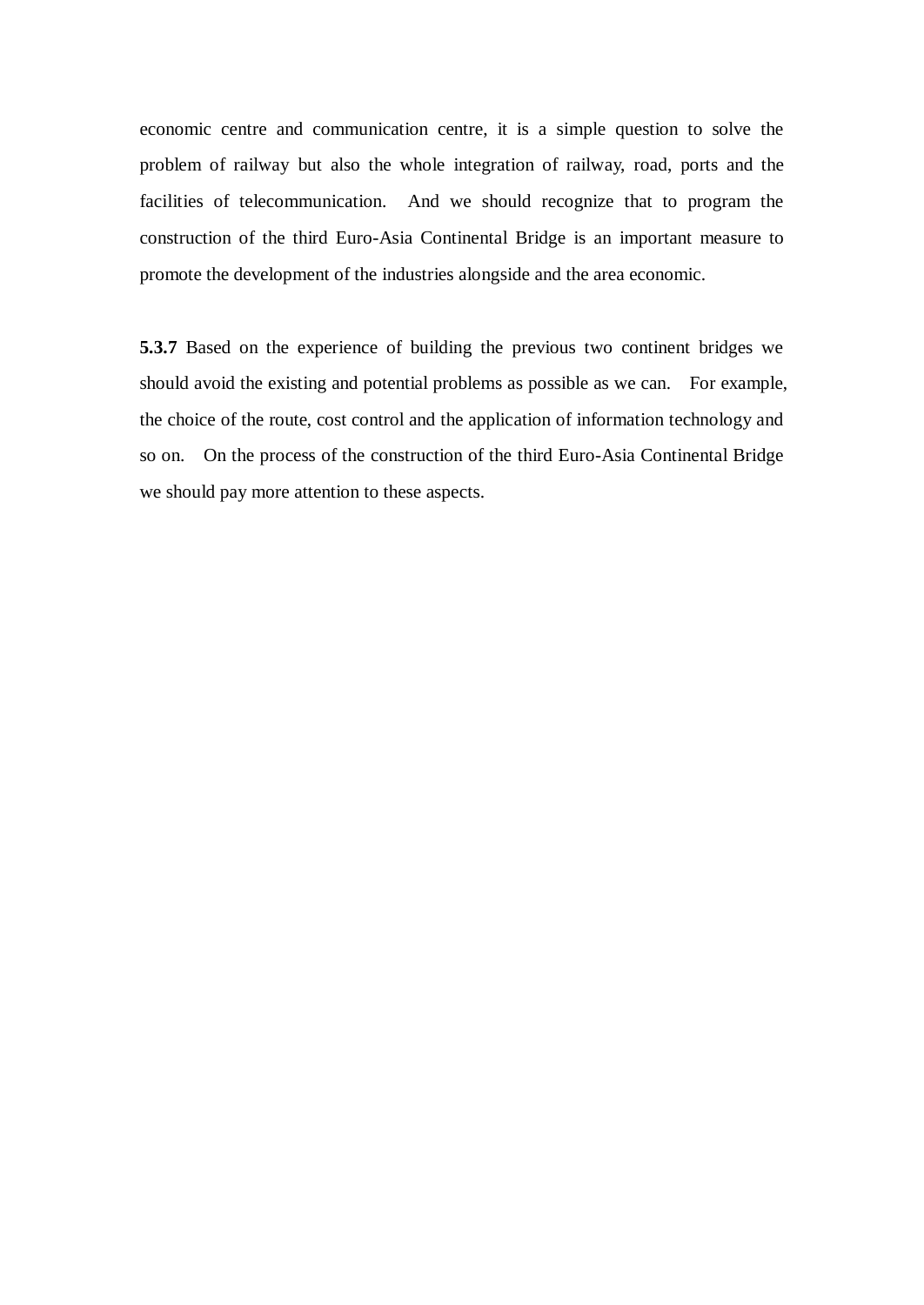# **Chapter 6 Conclusion**

In the future the new open strategy of China will be the combination of seaway and road transportation and East-West interaction. The programming of the third Euro-Asia Continental Bridge is a bold and actual idea. And it will also bring lots of opportunities that never happen before to China, besides it also helps China close the relationship with the South-East Asia, South and West Asia countries in economic, political and cultural exchanges, and raise the overall level of China's opening to the outside world.

Construction of the third Euro-Asia Continental Bridge will be the connection of "Sanya" (East Asia, South Asia and West Asia), the communication of "three oceans" (Pacific, Indian Ocean and Atlantic Ocean) and the Trans of "three continents" (Asia, Europe and Africa). It will also become the win-win bridge for the cooperation and development of the enterprises. Further more, it will further expand our business ideas, expand the development space and provide new services for our customers.

The third Euro-Asia Continental Bridge will become a bridge of opening and cooperation, and a bridge of peace and development, and also stands for win-win situation and friendship for Asia, Europe and Africa, let us look forward to.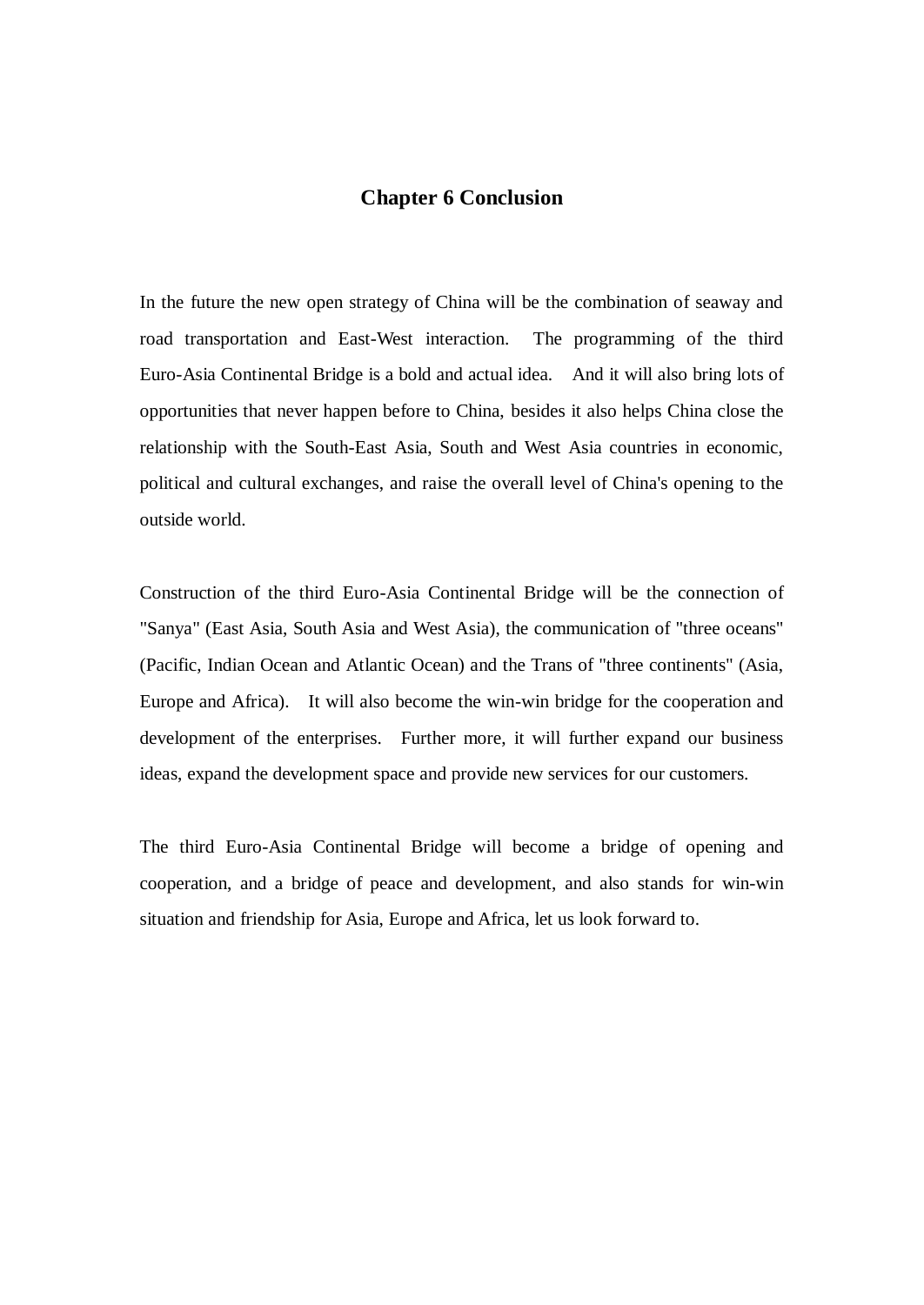# **References:**

- Milan Janic (2008). *An assessment of the performance of the European long intermodal freight trains (LIFTS).* Transportation Research, Part A 42
- Theo Notteboom (2007). *Shipping lines¡ environment: Globalization and logistics*. International Transport and Logistics: ¡Maritime Logistics¡, 2007
- Wu Zejun, Shan Yu (2007). *Comparative Advantages of Railway Transportation and Method of Enhancement¡ Comparing with Seaway Transportation.* Logistics Sci-Tech, No. 5
- Ga?l Raballand and Agn¨s Andr¨sy (2007). *Why should trade between Central Asia and China continue to expand?* Asia Europe Journal, Vol. 5, No.2
- Johannes F. Linn, David Tiomkin (2006). *The new impetus towards economic integration between Europe and Asia.* Asia Europe Journal, Vol. 4, No.1
- Peng Yuzheng, Shen jincun (2006). *Multi-Through Transportati on Development under Modern Logestics.* Northern Communication 2006
- Wei Zhong, Shen Jinsheng, Huang Ailing, Zhang Zhiwen, Shi Dinghuan (2006). *Research on Model of the Shortest Time Path and Transport Cost in Multimodal Transportation.* Engineering Science, 2006 Vol 8, No.8.
- Li Zhang (2005). *Solving Railway Routing and Scheduling Problems in a intermodal Freight Transportation System.* Concordia University, Canada
- Chen Xueliang (2005). *The development status of container transportation though the New Euro-Asia Continental Bridge*. Seaway Transportation Management, 2005 Vol 2.
- Wang Tao, Wang Gang (2005). *A Combined Optimization Model for Transportation Modes of Multimodal Transport.* Engineering Science, 2005 Vol.7, No.10
- Praveen Kumar Chanda (2004). *Moding Intermodal Freight Flows Using GIS*. The University of Toledo
- Chen Xueliang (2004). *Opportunities and Challenges of the New Euro-Asia Continental Bridge.* Seaway Transportation Management, 2004 Vol 12